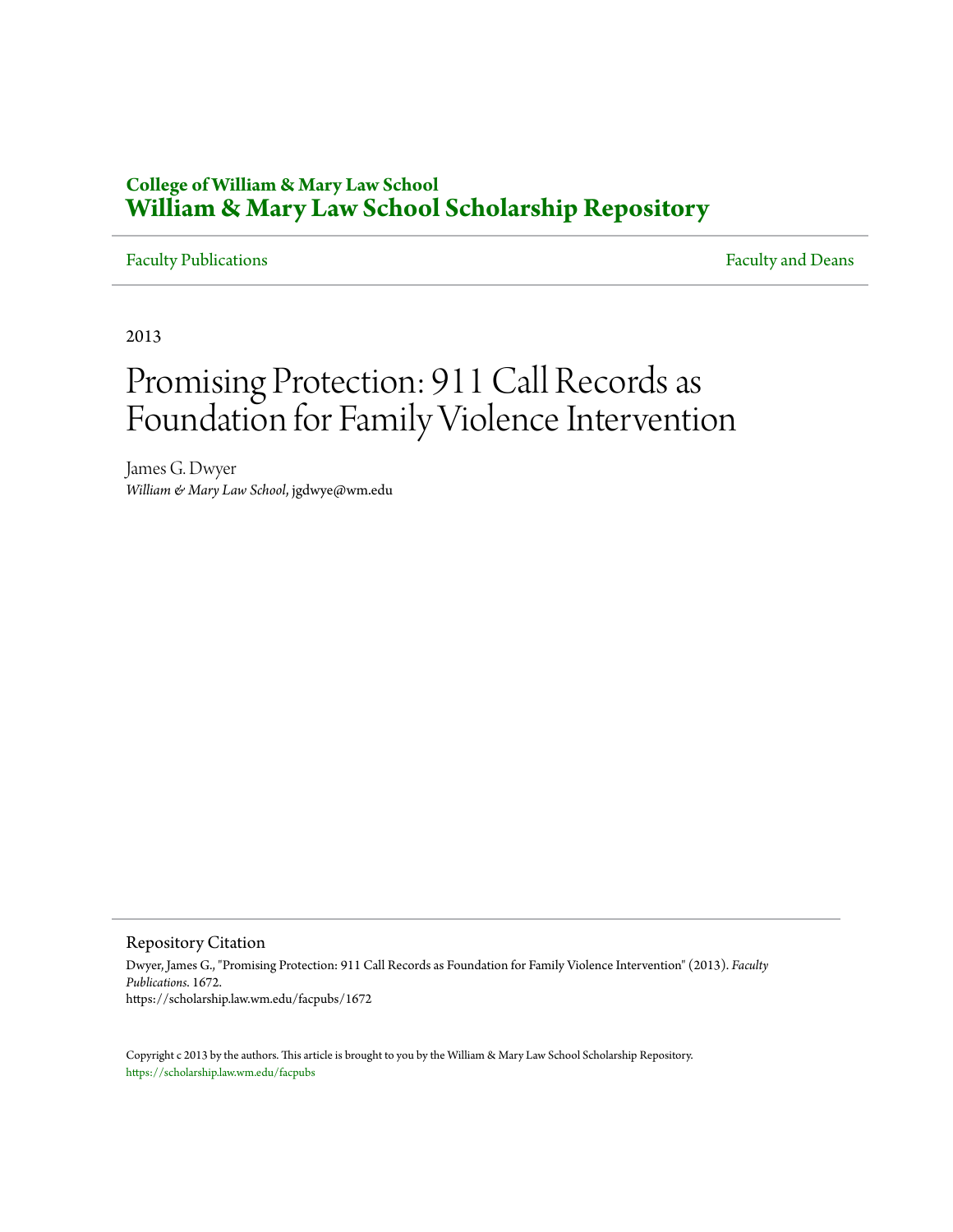## Promising Protection: 911 Call Records as Foundation for Family Violence Intervention

*Linda L. Bryant<sup>1</sup> and James G. Dwyer<sup>2</sup>* 

#### I. INTRODUCTION

Recordings of 911 calls can be the best evidence of what occurred in a domestic violence (DV) situation.<sup>3</sup> Prosecutors and criminal law scholars have long been aware of the potential for using such recordings at trial in DV prosecutions.4 However, the efficacy of 911 call recordings has not been well documented and their full potential not recognized. The reality is that a variety of state and private actors—including victims—could make effective use of 911 calls, in numerous ways, if they were able to obtain copies. Prosecutors can use 911 call recordings not only to present a case at trial but also to avoid trial by securing plea agreements; to determine the true victim in a DV episode when first examining the case; and to motivate victims to accept services, take measures to protect their children, and cooperate with state agencies when it is safe for

<sup>1</sup> Deputy Commonwealth's Attorney, Norfolk, VA. 2010 Virginia Duvall Distinguished Prosecutor, Juvenile and Domestic Violence cases, 2010 Leader in the Law Award, frequent lecturer on the Prosecution of Domestic Violence cases, Implementing Lethality Assessment Protocols for First Responders, and other criminal law topics. I am very grateful for the assistance and input of SGT Mark Heckman, Supervisor, Forensics Division, Norfolk Police Department; Al Steward, Programs Director, Norfolk Department of Human Services; The Honorable Gregory D. Underwood, Norfolk Commonwealth's Attorney; Deborah Collins, Assistant Commonwealth's Attorney, Norfolk Commonwealth's Attorney's Office; Todd Patton, Supervisor, Technical Assistance, Emergency Operations Center, Norfolk Department of Emergency Preparedness and Response; Margaret Kelly, Law Student, William and Mary Law School; LT Matt Spencer, Detective Division, Norfolk Police Department; CPT Wayne McBride, Commanding Officer, Detective Division, Norfolk Police Department; James Redick, Director, Norfolk Emergency Preparedness and Response; Fran Dillard–Moore, Director, Shelters and Outreach, YWCA Southampton Roads; and Betty Wade Coyle, Executive Director, Emeritus at Prevent Child Abuse Hampton Roads. Portions of this article rely on this input as well as on my personal experience prosecuting domestic violence cases.

<sup>2</sup> Arthur B. Hanson Professor of Law, William & Mary School of Law. This article benefitted greatly from the excellent work of law student Margaret Kelly. I additionally thank my colleagues Jeffrey Bellin, Christopher Griffin, and Paul Marcus for their valuable feedback. I am also grateful for the able research assistance of Law Librarian Paul Hellyer and law students Kylie Madsen, Lily Saffer, and Elizabeth Smith.

<sup>3 &</sup>quot;Domestic" for the purposes of this article will refer to a relationship between spouses, non– marital intimate partners, parties who have been in such a relationship in the past, and/or parties with children in common. Cf. N.Y. FAM. CT. ACT § 812 (McKinney 2010 & Supp. 2013) (defining "members of the same family or household" as including the foregoing categories plus "persons related by consanguinity or affinity").

<sup>4</sup> *See* People v. Moscat, 777 N.Y.S.2d 875, 877–78 (N.Y. Crim. Ct. 2004); Margaret A. Rosenbaum, *The Prosecution of Domestic Violence: An Overview*, 68 FLA. B.J. no. 9, Oct. 1994, at 52, 53.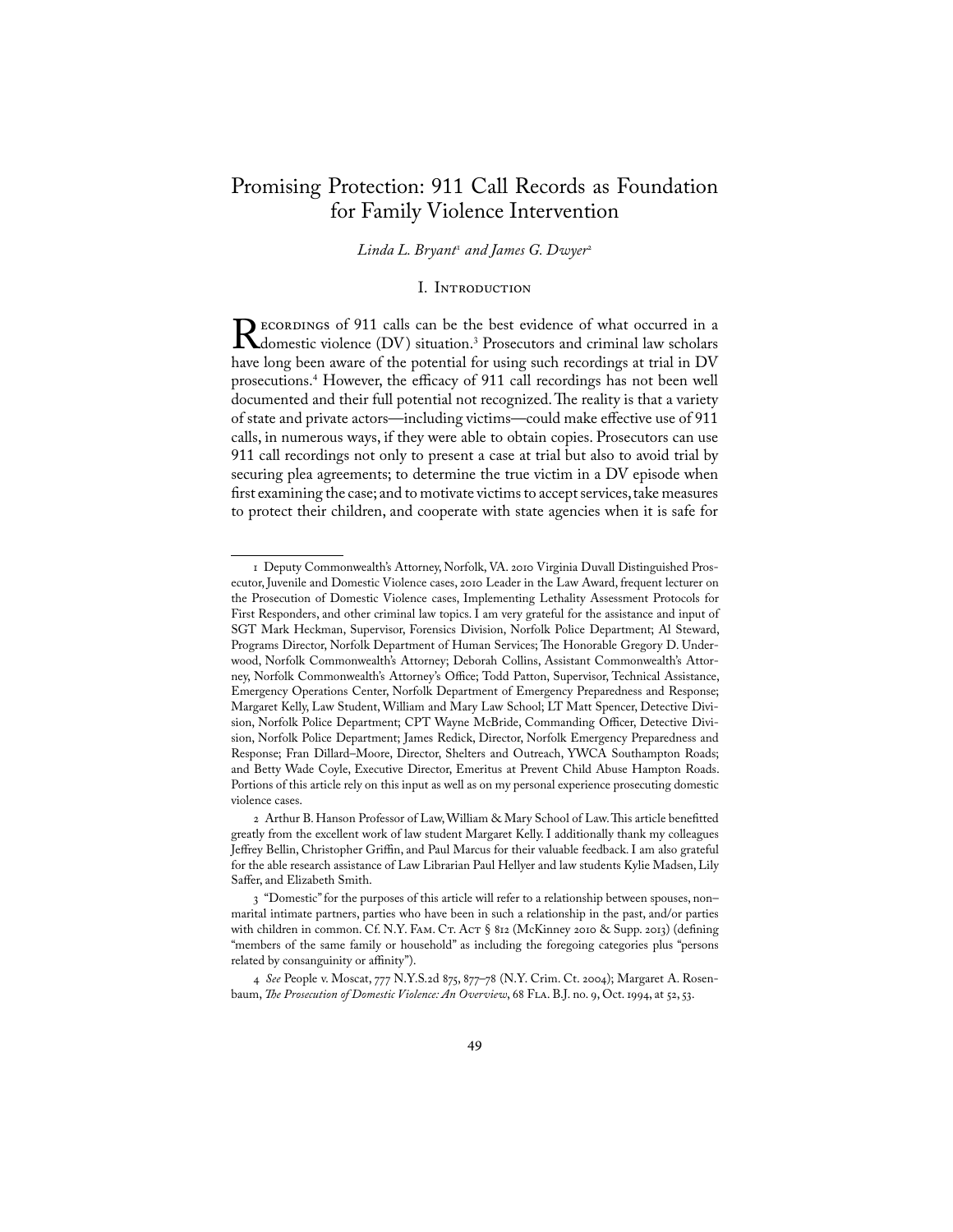them to do so. They can use 911 calls in these ways, not only in the most severe felony DV cases, but also in routine prosecution of misdemeanors, with the facilitative strategies described in this Article. In addition, if victims themselves obtained copies of these recordings, or were able to request submission of the recordings to courts, they could use these pieces of concrete evidence against their abusers in many situations: to obtain civil protective orders, compensation for injuries, and better outcomes in domestic relations, custody, and visitation disputes. Child Protective Services agencies (CPS) might also use 911 call recordings to substantiate charges of psychological child abuse against DV perpetrators and, if necessary, "failure to protect" charges against custodial parents who are chronic DV victims.

The authors conducted an empirical study comparing use of 911 calls in courts with conviction rates and guilty pleas, and measuring 911 call records against police records, to assess the efficacy of 911 call recordings in prosecutorial efforts and determine the extent to which 911 calls capture information police are unable to obtain or document when they respond to a DV report. The study examined domestic disturbance calls that led to arrests in Norfolk, Virginia, between January 1, 2012, and April 30, 2012.<sup>5</sup> The remarkable difference in rate of prosecutorial success between cases in which prosecutors used 911 calls and those in which they did not suggests that the calls have tremendous potential for imposing greater accountability on domestic violence perpetrators.<sup>6</sup>

Examining 911 call data incidentally led to our discovery of a great number of DV incidents in which the call recording reveals the presence of children but police reports of the incident do not, presumably because the children left the scene before police arrived or because police were unable to enter the residence where the violence occurred. Our results therefore suggest that the state is unaware of a substantial portion of all incidents in which children witness DV, even when the state is aware that the violence occurred. Coupled with the fact that  $DV$  victims do not report the majority of attacks,<sup>7</sup> this suggests that the rate of DV exposure among children is many times greater than official records reflect. Further, as discussed in Part II, there is reason to suspect that cases in which children's exposure to DV goes undetected are on average more serious, and this in turn suggests that children might be suffering ill effects from DV exposure to an even greater degree than extant research has shown. This Article thus contributes important new information to scholarly study and policy deliberations about the impact of DV on children and suggests new ideas for CPS use of 911 call recordings to expand and improve child protection efforts.

<sup>5</sup> This study focused on misdemeanor crimes committed by and against a domestic partner and, primarily, domestic assault and battery.

<sup>6</sup> This study did not compare the number of cases in which prosecutors chose to use 911 records with the number of cases in which they were available. Such a comparison might reveal what portion of all 911 call records are useful or potentially useful, a fact that could be relevant to policy makers deciding whether to invest resources in making the records more available.

<sup>7</sup> *See infra* note 9 and accompanying text.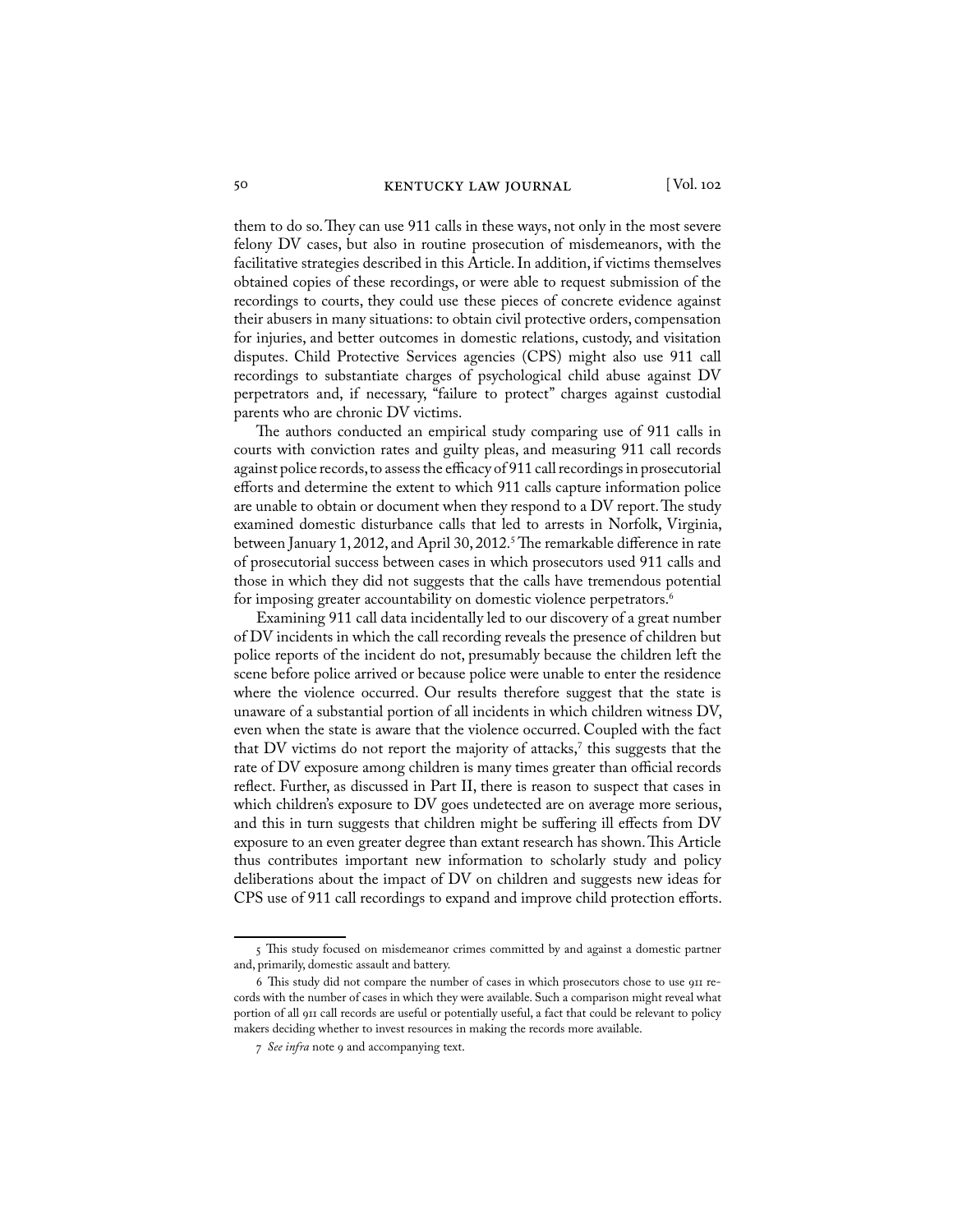We will also suggest that the recordings might in some cases enable CPS, rather than prosecutors, to lead the effort to prevent recurrence of DV.

This Article thus aims to make four contributions to the literature on domestic violence: (1) documentation of the efficacy of 911 call recordings in DV prosecutions; (2) demonstration that a large percentage of traditional DV case files—in which evidence gathered by police at the DV scene constitutes all or nearly all of the information available to prosecutors—fail to reflect the presence of children during DV episodes; (3) identification of a far broader range of ways in which state and private actors can, in a variety of legal settings, use 911 call recordings to reduce family violence and its detrimental effects; and (4) a description of technology and protocols that can greatly facilitate agencies' access to and use of 911 call recordings, thereby making use of such evidence practicable in both misdemanor and felony cases.

Part II briefly presents factual background to criminal prosecution and child protection responses to DV, including the frequency and consequences of DV and current limitations on the state's ability to protect adult victims and children. Part III describes potential uses of 911 call recordings to overcome those limitations in criminal prosecutions, civil adult and child protection proceedings, and domestic relations proceedings. Part IV presents the results of our study. Finally, Part V describes a set of protocols for several state agencies to follow in order to exploit the full potential of 911 domestic violence calls.

#### II. Factual Background

Domestic violence threatens the welfare of victims and of children who witness it, yet it is notoriously difficult to stop. This Part presents information on the incidence, consequences, and obstacles to ending domestic violence.

#### *A. Incidence*

 Surveys have found that as many as 25% of all women suffer physical assault by a current or former partner at some point in their lives.<sup>8</sup> A large percentage of victims never report the assault,<sup>9</sup> and so statistics reflecting calls to police and arrests are much lower than the actual incidence of domestic violence.<sup>10</sup>

<sup>8</sup> *See* Alicia Summers, Nat'l Council of Juvenile & Family Court Judges, Children's EXPOSURE TO DOMESTIC VIOLENCE: A GUIDE TO RESEARCH AND RESOURCES 8 (2006); Robert L. Casey et al., *Preliminary Results of a Police–Advocate Home–Visit Intervention Project for Victims of Domestic Violence*, 6 J. Psychol. Trauma 39, 40 (2007).

<sup>9</sup> See Alana Dunnigan, Comment, Restoring Power to the Powerless: The Need to Reform California's Mandatory Mediation for Victims of Domestic Violence, 37 U.S.F. L. Rev. 1031, 1039– 40 (2003) (estimating that 90% of victims do not report).

<sup>10</sup> According to one study, arrests for domestic violence "per 1,000 persons ranged from 3.2 in Omaha, [Nebraska] . . . to 12.2 in Wichita, [Kansas]." ANDREW R. KLEIN, U.S. DEP'T. OF JUSTICE, NAT'L INST. OF JUSTICE, SPECIAL REPORT: PRACTICAL IMPLICATIONS OF CURRENT DOMESTIC Violence Research: For Law Enforcement, Prosecutors and Judges 5 (2009), *available at*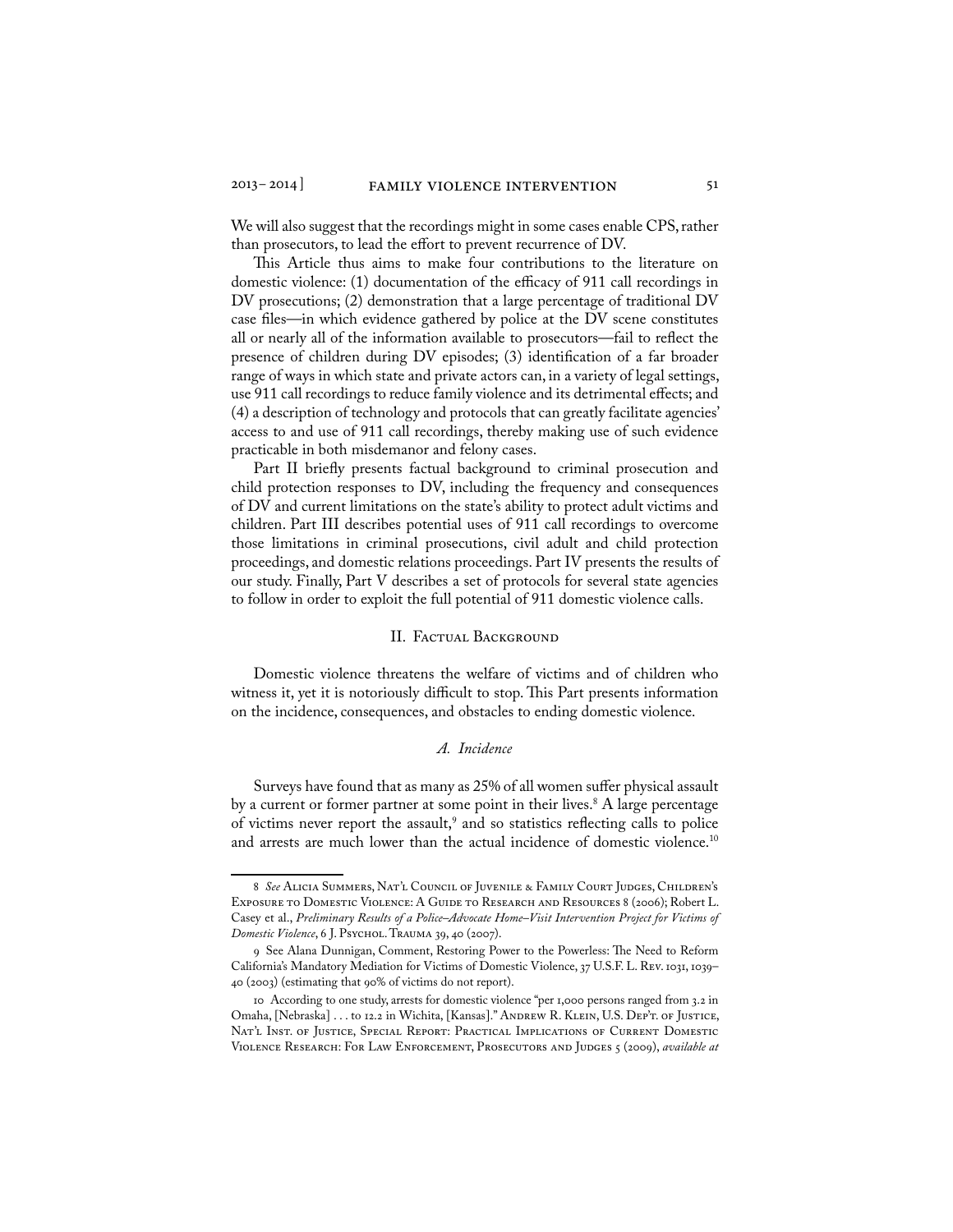Even so, of all 911 calls placed, the single largest category is domestic violence; rates vary by jurisdiction from 15% to over 50% of all 911 calls.<sup>11</sup> The homicide rate among DV victims has decreased in recent years,<sup>12</sup> suggesting a general overall decline in the incidence of DV, but the numbers remain alarming. In 2007, there were an estimated 1640 female and 700 male victims of intimate partner homicide in the United States.<sup>13</sup> Among all homicides nationally, 45% of female victims and 5% of male victims were killed by an intimate partner.<sup>14</sup> Of the 345 homicides in Virginia in 2011, more than one–third (134) resulted from domestic violence or involved a dating relationship.15 Non–fatal DV also appears to occur disproportionately to women, with one national study reporting 552,000 incidents with female victims in 2008, compared to 101,000 with male victims.<sup>16</sup>

 A substantial percentage of domestic violence victims are repeat victims, either with the same abuser or with a series of abusers. A National Institute of Justice study found that 60% of DV victims suffer revictimization, though only half of them reported the previous assaults.<sup>17</sup> A British Crime Survey found that over two–thirds of female DV victims were victimized again within one year.18 Evidence suggests that whereas episodic or "situational" DV might occur at roughly equal rates against men and women, DV as an ongoing pattern of domination and subjugation is largely a male-on-female phenomenon.<sup>19</sup>

14 Alexia Cooper & Erica L. Smith, U.S. Dep't of Justice, Bureau of Justice Statistics, Homicide Trends in the United States, 1980–2008 18 (2011), *available at* http://www.bjs. gov/content/pub/pdf/htus8008.pdf.

15 2012 Va. Att'y Gen. Ann. Rep. on Domestic & Sexual Violence in Virginia 4.

16 CATALANO ET AL., *supra* note 12, at 1.

17 Klein, *supra* note 10, at 5; *see also* Laurie S. Kohn, *The Justice System and Domestic Violence: Engaging the Case but Divorcing the Victim*, 32 N.Y.U. Rev. L. & Soc. Change 191, 193, 199 (2008) (explaining that domestic violence victims are unreliable as partners in the efforts of judges, law enforcements, and lawmakers to combat domestic violence); Evan Stark, *A Failure to Protect: Un*ravelling "The Battered Mother's Dilemma," 27 W. S*T. U. L. REV. 29, 46 (2000)* (explaining the cycle of Battered Women's Syndrome).

18 Karlijn F. Kuijpers et al., *Risk of Revictimization of Intimate Partner Violence: The Role of Attachment, Anger and Violent Behavior of the Victim*, 27 J. Fam. Violence 33, 33 (2012) (citing Sylvia Walby & Jonathan Allen, Domestic Violence, Sexual Assault and Stalking: Findings from the British Crime Survey, Home Office Research Study 276, 23–25 (2004), *available at* http://www.avaproject.org.uk/media/28384/hors276.pdf ).

19 *See* Margo Lindauer, *Damned if You Do, Damned if You Don't: Why Multi–Court–Involved*  Battered Mothers Just Can't Win, 20 Am. U. J. GENDER Soc. Pol'y & L. 797, 803-04 (2012).

https://www.ncjrs.gov/pdffiles1/nij/225722.pdf.

<sup>11</sup> *Id.* at 1.

<sup>12</sup> Between 1993 and 2007, intimate partner homicide declined by 36% for male victims and 26% for female victims, for a total decline of 29%. SHANNAN CATALANO ET AL., U.S. DEP'T OF JUStice, Bureau of Justice Statistics, Female Victims of Violence 3 (2009), available at http:// www.bjs.gov/content/pub/pdf/fvv.pdf. In the context of intimate partner homicides, the total number of female victims fell from 2200 in 1993 to 1640 in 2007; for male victims, that number fell from 1100 in 1993 to 700 in 2007. *Id.* at 4.

<sup>13</sup> *Id.* at 2, 4.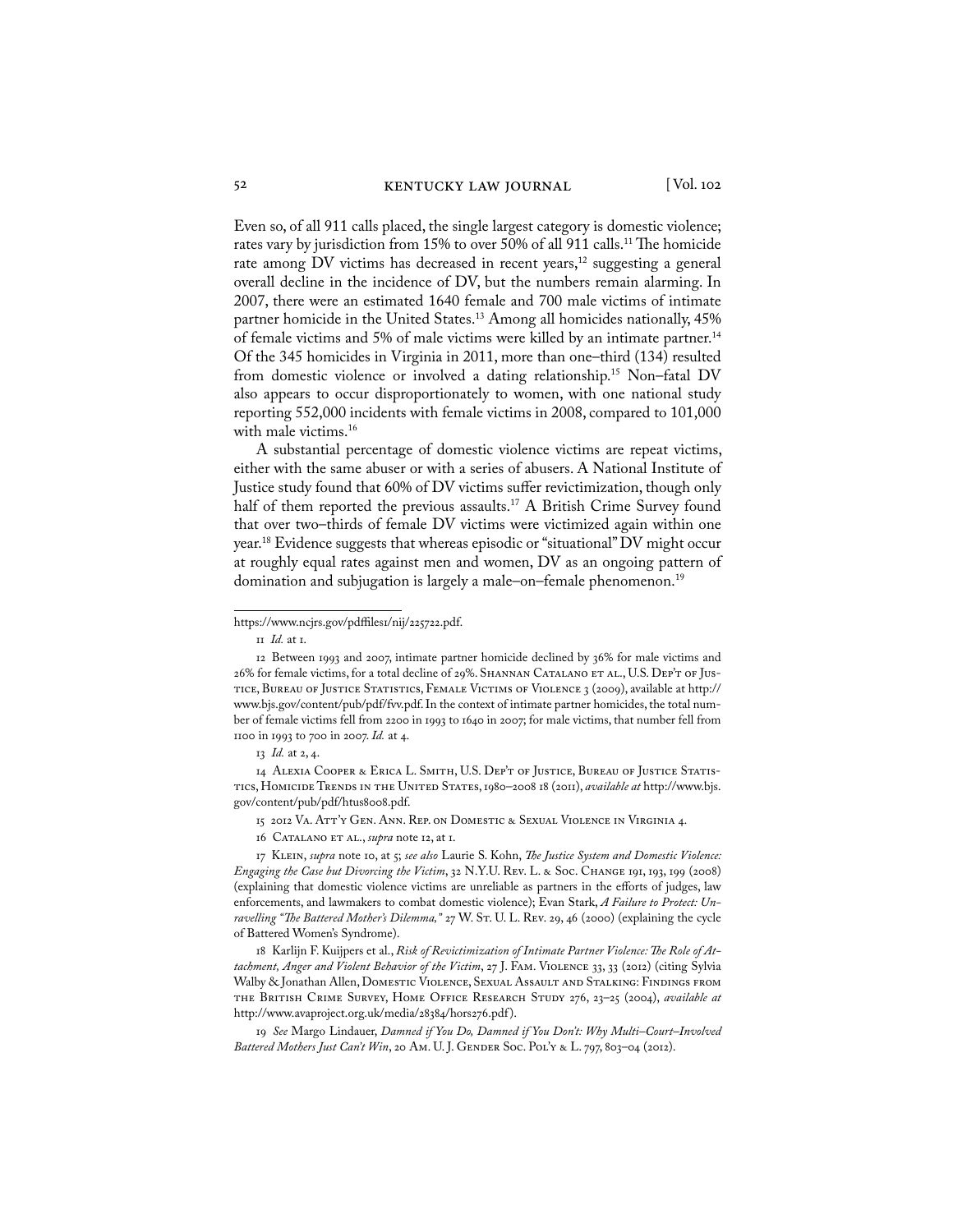DV perpetrators do not confine their abuse to times when children are absent. A great majority of children in households where domestic violence occurs witness it at least once.<sup>20</sup> One study estimated that in at least half of DV incidents, children are "present," meaning directly witnessing it or at least in the home when it occurs.<sup>21</sup> A study compiling results of national surveys concluded that 3.3% of all children witness domestic violence at some point.22 Another survey found a rate of  $6.2\%,^{23}$  and still another estimated that "between 2.3 and 10 million children witness domestic violence each year in the United States."24 As discussed in Part IV, our study revealed that measures based on official records likely substantially underestimate the prevalence of children's exposure to adult–partner violence. Our study revealed that police records did not reflect the presence of children in DV situations in roughly half of the cases in which their presence was evident in the corresponding 911 call recordings. Thus, any policy or scholarly discussion of children's exposure to DV that relies on states' data derived from police, CPS, or court records reflects an incomplete picture.<sup>25</sup>

Moreover, there is reason to fear that the bulk of incidents in which children witness partner violence in their home but police remain unaware are on average more severe cases. As for cases in which police do not become aware of the DV incident itself because no one reported it, some might have gone unreported because the assault was less violent—for example, a push or a slap. But if fear of retaliation is the main explanation for non–reporting, it might be that most cases of unreported DV involve victims who are the most terrified of abuser retaliation—that is, who have the most violent partners. Reported DV incidents in which children are present but police do not learn this when they

<sup>20</sup> H. Lien Bragg, U.S. Dep't of Health & Human Services, Child Protection in FAMILIES EXPERIENCING DOMESTIC VIOLENCE 9 (2003) ("80 to 90 percent of children in homes where domestic violence occurs can provide detailed accounts of the violence in their homes.").

<sup>21</sup> *See, e.g.*, John W. Fantuzzo & Rachel A. Fusco, *Children's Direct Exposure to Types of Domestic Violence Crime: A Population–Based Investigation*, 22 J. Fam. Violence 543, 548–49 (2007) (finding from police records that in roughly half of all DV cases children were present, and that in 81% of those cases the children directly witnessed the violence); cf. CATALANO ET AL., supra note 12, at 4 (estimating based on survey evidence that children are present in 36% of DV incidents).

<sup>22</sup> David Finkelhor et al., T*rends in Childhood Violence and Abuse Exposure: Evidence from 2 National Surveys*, 164 Archives Pediatrics & Adolescent Med. 238, 240 (2010).

<sup>23</sup> *See* David Finkelhor et al., *Violence, Abuse, and Crime Exposure in a National Sample of Chil*dren and Youth, 124 PEDIATRICS 1411, 1415 (2009).

<sup>24</sup> Summers, supra note 8, at 8. When verbal partner abuse is included, the numerical estimates rise to ten to eighteen million. *See* Jason M. Lang & Carla Smith Stover, *Symptom Patterns Among Youth Exposed to Intimate Partner Violence*, 23 J. Fam. Violence 619, 619 (2008). Estimates vary widely because of lack of uniformity in sources and definitions that researchers use. *See* Jeffrey L. Edleson et al., Assessing Child Exposure to Adult Domestic Violence, 29 CHILD. & YOUTH SERVS. Rev. 961, 962–63 (2007).

<sup>25</sup> *See, e.g.*, Evan Stark, *The Battered Mother in the Child Protective Service Caseload: Developing*  an Appropriate Response, 23 WOMEN's RTs. L. REP. 107, 115 (2002) (basing his estimation of spillover violence against children on the number of cases in which police discovered children were involved in a DV episode and in which "offenders were charged with risk of injury").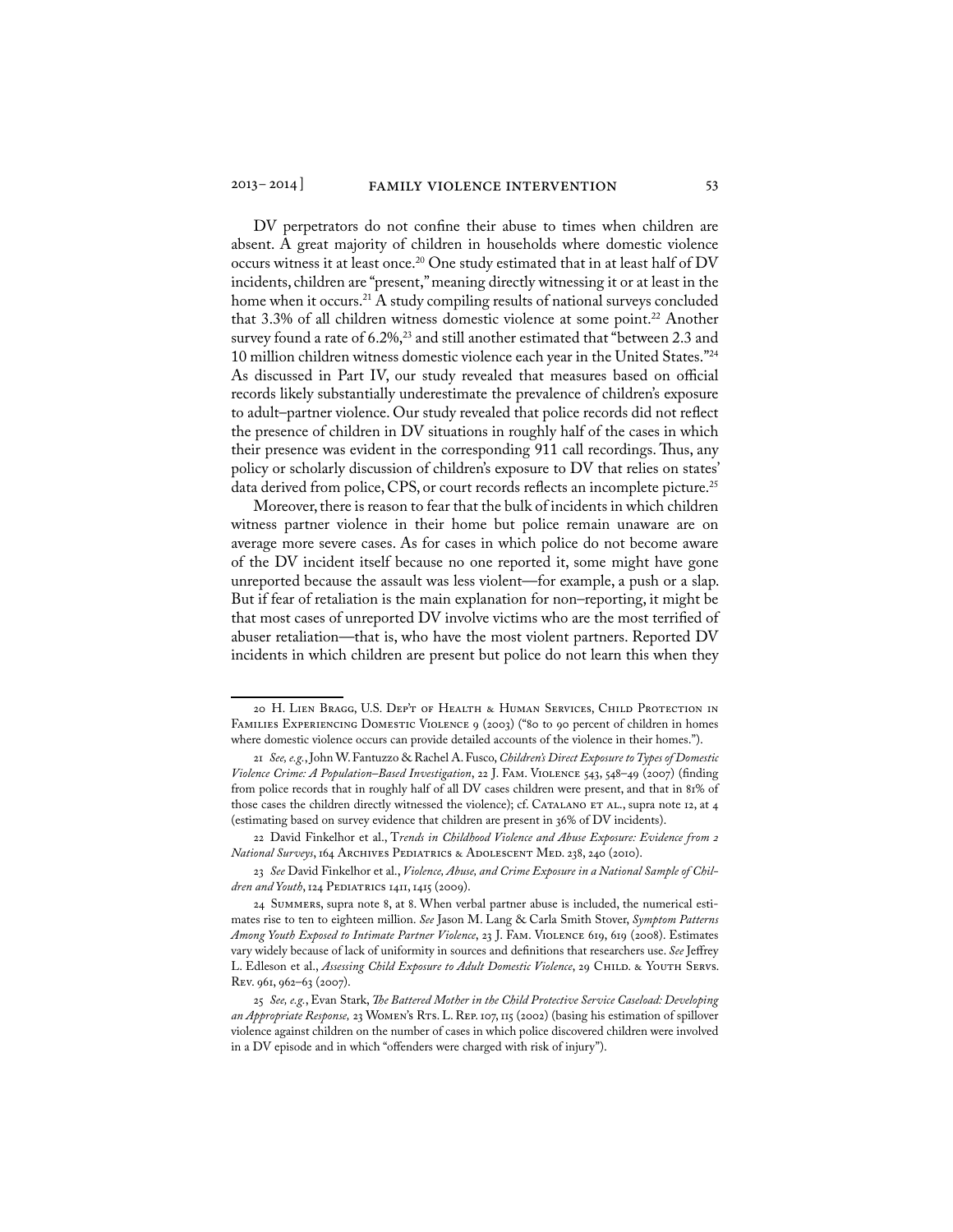#### 54 KENTUCKY LAW JOURNAL [Vol. 102

respond to the report might be especially severe or recurrent incidents. They might primarily be cases in which DV perpetrators or victims acted quickly to conceal the children's involvement from police. It stands to reason that the more serious the impact a DV episode has on a child, the more likely victims and perpetrators would fear the state's response. Especially if there is "spillover" physical harm to a child, victims might fear that CPS will remove the child from their custody, and perpetrators might fear being charged criminally or civilly with child abuse. This suggests the need for further study. The overall impression of the information we now have is that official records of children's exposure to DV substantially understate the problem.

#### *B. Consequences*

Understanding of the effects of domestic violence on both adult victims and children exposed to it has grown considerably in the past half century.

*1. Adult victims.*—Fifty percent of female DV victims sustain immediate physical injury, with 4.5% reporting a serious injury.<sup>26</sup> Subjection to DV, especially if recurrent, also causes female victims to suffer long–term physical or psychological harm, including "chronic disease and Post–Traumatic Stress Disorder."27 The most debilitating psychological consequences victims experience include depression, severe anxiety, numbing, and flashbacks.<sup>28</sup> One condition that has received much judicial and scholarly attention is "learned helplessness"—that is, the mindset that victims in the most violent relationships have in which they believe there is nothing they can do to stop the abuse.<sup>29</sup> Many victims engage in substance abuse as a coping mechanism.<sup>30</sup> Another disorder some manifest is "impaired cognitive efficacy," which causes difficulties in decision–making, concentration, memory, and judgment.<sup>31</sup>

Physical abuse is often coupled with economic abuse, which usually involves "preventing women from acquiring resources, preventing women from using resources and exploiting women's resources."32 One study found that

<sup>26</sup> *See* Klein, *supra* note 10, at 1; Casey et al., *supra* note 8, at 40.

<sup>27</sup> Lisa James & Sally Schaeffer, *A New Beginning: Obamacare Helps Prevent Domestic Violence*, 18 Domestic Violence Rep. 17, 17 (2013); *see also* Summers, *supra* note 8, at 21 (noting two studies finding over half of victims suffer from PTSD); Lang & Stover, *supra* note 24, at 620.

<sup>28</sup> *See* Summers, *supra* note 8, at 9 (noting rates of depression and anxiety in the clinical range among DV victims); Annette M. Gonzalez & Linda M. Rio Reichmann, *Representing Children in Civil Cases Involving Domestic Violence*, 39 Fam. L.Q. 197, 208 (2005); Jerry von Talge, *Victimization Dynamics: The Psycho–Social and Legal Implications of Family Violence Directed Toward Women and the Impact on Child Witnesses*, 27 W. ST. U. L. REV. 111, 122 (2000).

<sup>29</sup> *See* Lenore E. Walker, The Battered Woman 104–05 (1979).

<sup>30</sup> Summers, *supra* note 8, at 31.

<sup>31</sup> Von Talge, *supra* note 28, at 122.

<sup>32</sup> Susan L. Pollet, *Economic Abuse: The Unseen Side of Domestic Violence*, N.Y. St. B. Ass'n J., Feb. 2011, at 40, 41.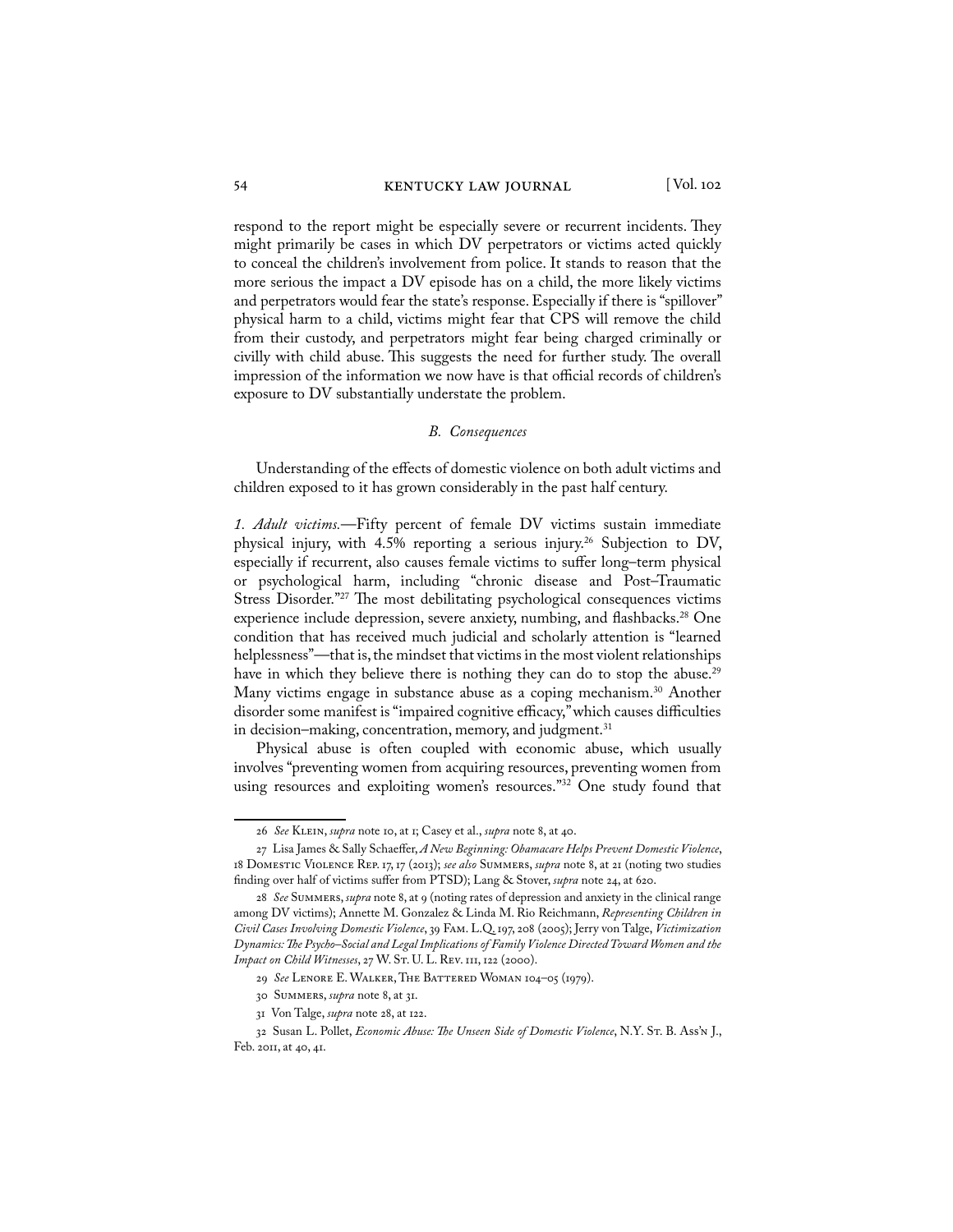"56 percent of domestic violence survivors said abusers prevented them from having money of their own and 59 percent reported money was hidden from them."33 In addition, physical abuse often causes economic hardship because of uninsured medical expenses and lost work time.<sup>34</sup> All these consequences for mothers adversely affect young children, whether the children witness the violence or not, because they tend to interfere with mothers' parenting.<sup>35</sup>

Researchers have devoted much less attention to the effects for male victims.36 DV is less likely to result in physical injury for male victims than for female victims, but a substantial percentage of male victims do incur physical injury.37 One study found a high rate of depression among men subjected to long–term domestic violence.<sup>38</sup>

2. *Child Witnesses.*—Exposure to DV adversely impacts children in many ways, some quite severe.<sup>39</sup> One researcher concluded: "Overall, findings indicate exposure to domestic violence may be as detrimental to children as directly experiencing the violence themselves."<sup>40</sup> Seeing one's mother, typically a child's primary attachment figure, physically battered is likely to be psychologically traumatic for children because of their identification with the mother and because it makes them fear loss of their caregiver.<sup>41</sup> It creates pronounced

38 *Id.*

<sup>33</sup> *Id.* (quoting Shannon Buggs, *Exploiting Cash Counts as Abuse*, Hous. Chron. ( July 13, 2009), http://www.chron.com/business/article/Exploiting–cash–counts–as–abuse–1589659.php).

<sup>34</sup> *See* James & Schaeffer, *supra* note 27, at 17.

<sup>35</sup> *See, e.g.*, Summers, *supra* note 8, at 9 (noting that DV can affect a victim's child rearing ability by "influencing her parenting style, emotional availability and her possible substance use"); Justine A. Dunlap, *Sometimes I Feel Like a Motherless Child: The Error of Pursuing Battered Mothers for Failure to Protect*, 50 Loy. L. Rev. 565, 568 (2004) (noting that DV and child abuse coexist in the same household up to 70% of the time); Fantuzzo & Fusco, supra note 21, at 550 (noting that substance abuse by victim and/or abuser was detected in 41% of cases in which children were exposed to DV); Lang & Stover, *supra* note 24, at 620–27.

<sup>36</sup> Summers, *supra* note 8, at 15 ("[S]tudies examining the effects of domestic violence primarily focus on women.").

<sup>37</sup> *See* Robert J. Reid et al., *Intimate Partner Violence Among Men: Prevalence, Chronicity, and Health Effects*, 34 Am. J. Preventative Med. 478, 478 (2008).

<sup>39</sup> *See also* Gonzalez & Reichmann, *supra* note 28, at 207; Lois A. Weithorn, *Protecting Children from Exposure to Domestic Violence: The Use and Abuse of Child Maltreatment Statutes*, 53 Hastings L.J. 1, 6–7 (2001). *See generally* Allen M. Bailey, *Prioritizing Child Safety as the Prime Best–Interest Factor*, 47 Fam. L.Q. 35 (2013) (discussing recent research on the effects of domestic violence on children, including new brain studies); Judith A. Wolfer, Deena Hausner & Sue Brown, *The Kids Are Not All Right: What Happens When Children Witness Domestic Violence*, Md. B.J., Jan.–Feb. 2012, at 4, 6 (citing studies identifying the severe ways in which witnessing DV has adverse effects on children).

<sup>40</sup> Summers, *supra* note 8, at 10.

<sup>41</sup> *See id.* at 9; Elayne E. Greenberg, *Beyond the Polemics: Realistic Options to Help Divorcing Families Manage Domestic Violence*, 24 St. John's J. Legal Comment. 603, 612 (2010); Roger Kobak & Stephanie Madsen, *Disruptions in Attachment Bonds: Implications for Theory, Research, and Clinical Intervention, in* HANDBOOK OF ATTACHMENT 23, 33-34 (Jude Cassidy & Phillip R. Shaver eds., 2d ed. 2008).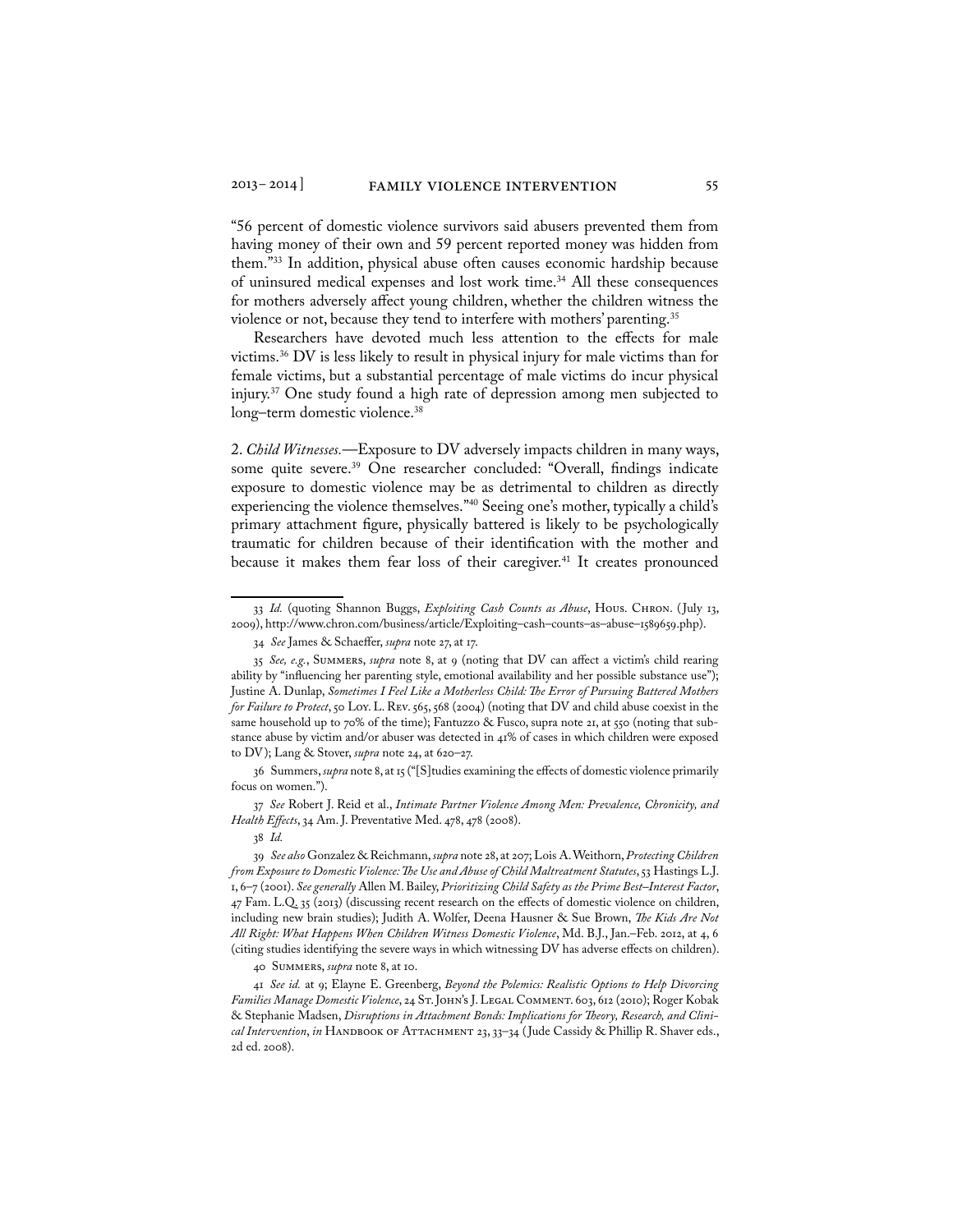anxiety that interferes with basic life activities such as sleeping and eating, with learning at school, and with peer and family relationships.<sup>42</sup> Some younger children feel responsible for the violence against their parent and as a result, carry feelings of guilt and helplessness.<sup>43</sup> The mental health impact frequently manifests as depression, symptoms of post–traumatic stress disorder, diminished self–esteem, social withdrawal, heightened aggression against peers and family members, misbehavior, illness, poor school performance, and teen pregnancy.<sup>44</sup>

 Even after becoming adults, many who saw their mother abused exhibit "depression, lower self–esteem, and lower social adjustment."45 Witnessing domestic violence makes it more likely that children, especially boys, will commit acts of violence as adults, making their own intimate relationships dysfunctional and increasing their risk of incarceration.<sup>46</sup> Girls who witness it are more likely to become DV victims themselves as adults.<sup>47</sup> The adverse consequences for children intensify when their mother is a chronic victim of DV, especially when they observe more than one perpetrator's assault.<sup>48</sup> As noted above, a substantial portion of DV victims, perhaps most, are chronic victims.

 Moreover, children present when their mothers incur domestic violence are at greatly heightened risk of being physically abused themselves at the same time; there is a high rate of "spillover" when a mother's partner becomes enraged.49 Sometimes children incur harm because they come between the

<sup>42</sup> *See* Summers, *supra* note 8, at 9 ("Specific assessments measuring depression and anxiety in children of battered women found that 16% met the clinical criteria for depression and 23% were in the clinical range for anxiety."); Gonzalez & Reichmann, *supra* note 28, at 207 (referring to "insomnia, headaches, stomachaches, diarrhea, asthma, and peptic ulcers"); Emily Israel & Carla Stover, *Intimate Partner Violence: The Role of the Relationship Between Perpetrators and Children Who Witness Violence*, 24 J. Interpersonal Violence 1755, 1756 (2009).

<sup>43</sup> *See* John H. Grych et al., *Patterns of Adjustment Among Children of Battered Women*, 68 J. Consulting & Clinical Psychol. 84, 92 (2000); Catherine Humphreys & Audrey Mullender, *Children and Domestic Violence: A Research Overview of the Impact on Children*, Research in Practice 15 (1999), *available at* http://www.icyrnet.net/UserFiles/mullender.pdf.

<sup>44</sup> Bragg, *supra* note 20, at 10; Summers, *supra* note 8, at 23 (citing study showing 40% of children who had witnessed domestic violence met the criteria for post–traumatic stress disorder); Susan M. Cunningham, *The Joint Contribution of Experiencing and Witnessing Violence During Childhood on Child Abuse in the Parent Role*, 18 Violence & Victims 619, 633 (2003); Dunlap, *supra* note 35, at 571; Lang & Stover, *supra* note 24, at 620.

<sup>45</sup> Gonzalez & Reichmann, *supra* note 28, at 207; *see* Summers, *supra* note 8, at 9.

<sup>46</sup> *See* Bragg, *supra* note 20, at 10; Summers, *supra* note 8, at 9; Dunlap, *supra* note 35, at 572; Fantuzzo & Fusco, *supra* note 21, at 543.

<sup>47</sup> *See* Dunlap, *supra* note 35, at 572.

<sup>48</sup> *See* Grych et al., *supra* note 43, at 91; Israel & Stover, *supra* note 42, at 1762; Wolfer et al., *supra* note 39, at 10 ("The cumulative effect of exposure to trauma may be the greatest contributor to negative outcomes for kids.").

<sup>49</sup> *See* Bragg, *supra* note 20, at 7 (stating that among families in which either domestic violence or child maltreatment is identified, both forms of abuse exist in 30–60%, and that half of men who abuse their wives also abuse their children); EVAN STARK, COERCIVE CONTROL: HOW MEN Entrap Women in Personal Life 42 (2007) ("Domestic violence is the single most common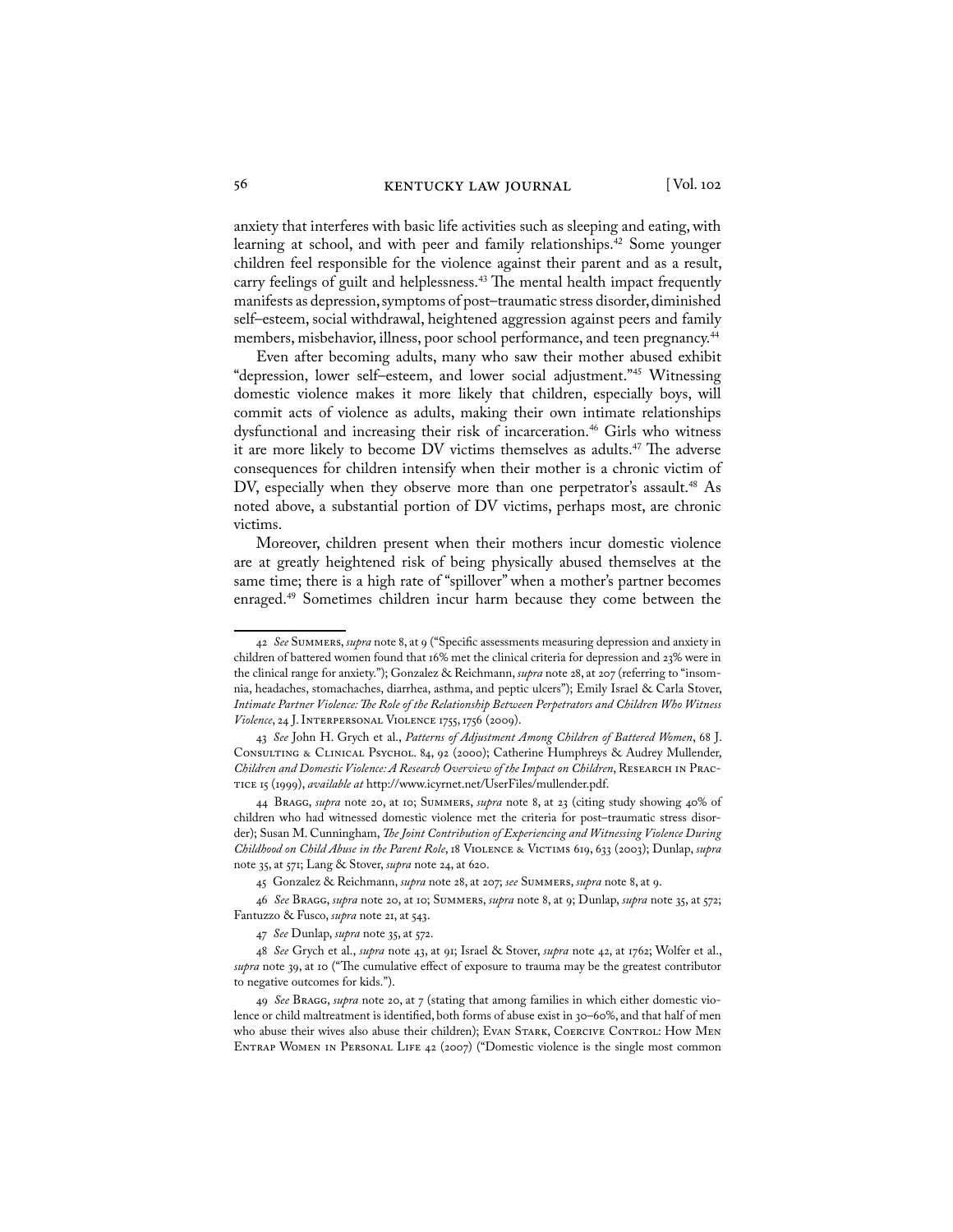batterer and the victim, either because (with infants) the victim is holding them or because (with older children) they try to intervene to protect their parent.<sup>50</sup> Other times the abuser targets the child intentionally, because the child is crying or telling him to stop or because the perpetrator decides to abuse the child as a way of hurting the mother; physical abuse of the child is likely to be especially severe in this highly–charged environment.<sup>51</sup> Indeed, even police feel trepidation about responding to domestic disputes, as these tend to be volatile.<sup>52</sup> While writing this article, the authors learned of a criminal prosecution in Sussex, Virginia, pending against a man who intentionally caused a car to crash into a tree at seventy miles per hour, with his girlfriend and her seven–year old child in the car. The mother refused to cooperate with the prosecution.

 In addition to "spillover" abuse at the time of a DV incident, children in a household where DV occurs are at a greatly heightened risk of incurring physical and psychological abuse or neglect, independent of the abuse their parent suffers.<sup>53</sup> As many as 70% of children who live in a household in which DV occurs are themselves victims of physical abuse.<sup>54</sup> Less well known is that adult victims of domestic violence are more likely than other parents to physically abuse and neglect their children.<sup>55</sup> This might be a secondary effect of the partner abuse, which can severely impair the victim's ability to care for a child, "influencing her parenting style, emotional availability and her possible substance use."56 As noted above, many DV victims engage in substance abuse and/or become clinically depressed, which greatly raises the risk that they will abuse or neglect a child.<sup>57</sup> DV victims are also generally less receptive to, or

51 Bragg, *supra* note 20, at 9 ("A review of CPS cases in two States identified domestic violence in approximately 41 to 43 percent of cases resulting in the critical injury or death of a child.").

context for child abuse and neglect . . . ."); Summers, *supra* note 8, at 8 ("[E]stimates indicating that as many as 70% of children exposed to domestic violence are also victims of child maltreatment.").

<sup>50</sup> *See* T.R. v. Dep't of Children & Families, 864 So. 2d 1278, 1279 (Fla. Dist. Ct. App. 2004) (describing DV incident in which perpetrator wielded knife at mother while she held baby); BRAGG, *supra* note 20, at 10; Grych et al., *supra* note 43, at 92 (indicating that children in more violent households are more likely to intervene in conflicts); Wolfer et al., *supra* note 39, at 7.

<sup>52</sup> *See* Casey et al., *supra* note 8, at 41.

<sup>53</sup> See, e.g., Jordan Steffen, Failed to Death: The Voices of Caseworkers, DENVER POST (Nov. 12, 2012), http://www.denverpost.com/failedtodeath/ci\_21976433/caseworker–voices (relating caseworker views on the danger that violent stepfathers and boyfriends of custodial mothers present for children).

<sup>54</sup> *See* Summers, *supra* note 8, at 9.

<sup>55</sup> *See id.* at 15; Bragg, *supra* note 20, at 9.

<sup>56</sup> Summers, *supra* note 8, at 9; *see also* Cecilia Casanueva et al., *Quality of Maternal Parenting among Intimate–Partner Violence Victims Involved with the Child Welfare System*, 23 J. Fam. Violence 413, 418 (2008).

<sup>57</sup> Norfolk Domestic Violence Fatality Review Team, Report: Review of Domestic Violence Fatalities 2005–2008, at 7 (2012), http://www.vdh.state.va.us/medExam/dvfr/documents/2012/pdf/Norfolk2012FinalReport.pdf ("Over 50% of the victims who sought shelter protection had substance abuse and mental health issues."); SUMMERS, *supra* note 8, at 9; THE URBAN Child Inst., *The State of Children in Memphis and Shelby County*, 2012 Data Book no.7 48 (2012),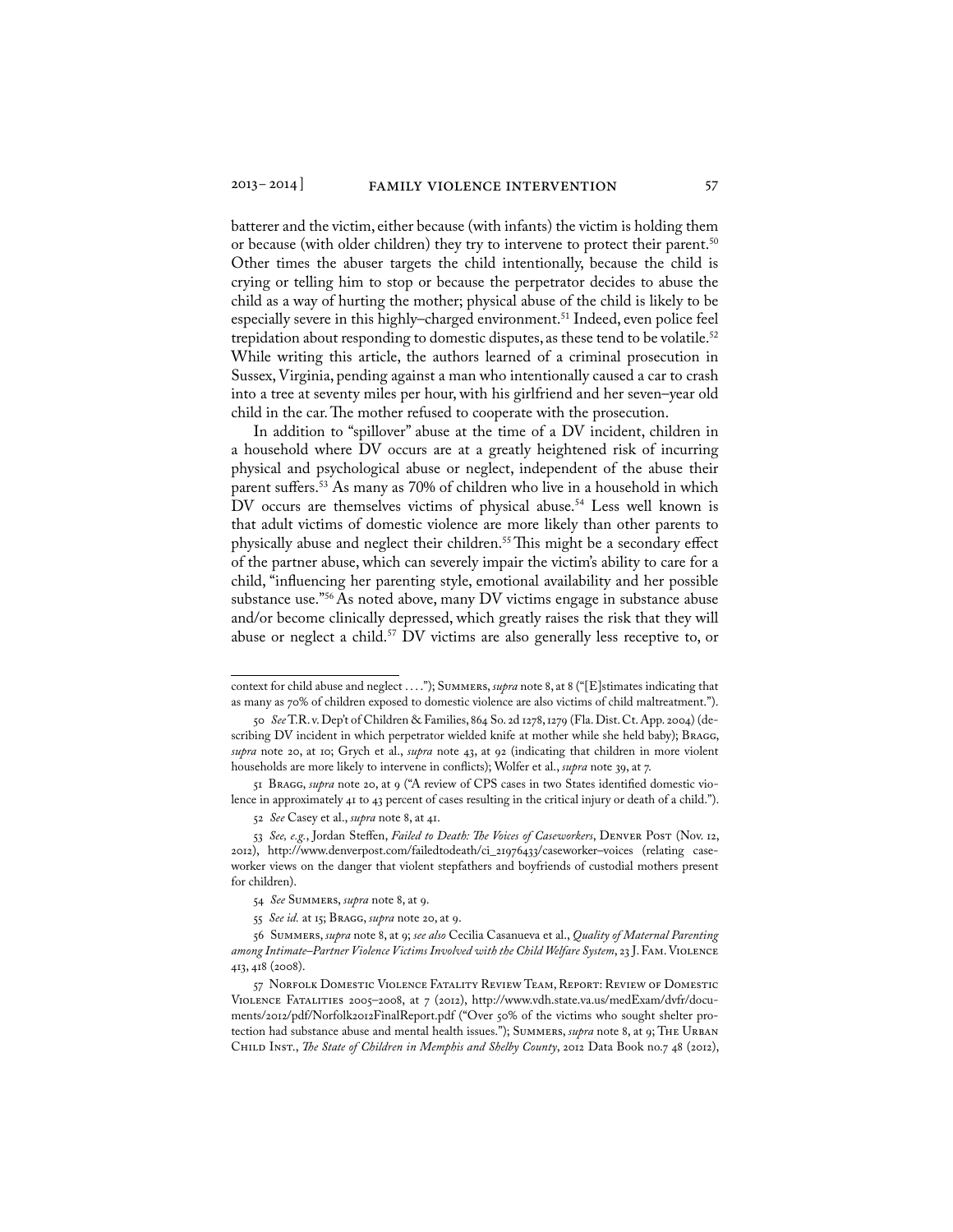less likely to be helped by, social services aimed at improving their parenting.<sup>58</sup> Higher rates of maltreatment by DV victims might also reflect the fact that they disproportionately suffer from mental illnesses independent of the abuse they incur.<sup>59</sup>

 Thus, much more than the risk of repeatedly witnessing DV is at stake for children when the state reacts to DV reports. Children in households where DV occurs are at a greatly heightened risk of direct maltreatment because of the potential for physical or psychological abuse from one or both parents, or because mothers are unable to give them proper care, attention, and supervision. Children who both witness partner violence and suffer physical abuse themselves are at greatest risk of serious psychological harm.<sup>60</sup> Accordingly, child welfare professionals tend to believe that every instance of exposure to domestic violence should be reported to CPS for at least a risk assessment.<sup>61</sup> In response to these reports, CPS caseworkers might, using a research–based protocol, assess the level of danger for a child by taking into account the impact DV has had on a victim parent, that parent's coping strategies, whether DV has spilled over into child abuse, and the child's "protective factors."62 Based on that assessment, CPS could make informed judgments about when and what kinds of interventions are necessary to protect a particular child's welfare, ranging from no intervention to assuming custody.<sup>63</sup>

http://www.urbanchildinstitute.org/sites/all/files/databooks/TUCI\_Data\_Book\_VII\_2012.00\_ complete.pdf ("Maternal depression is a grave threat to children's healthy development."); Ann L. Coker et al., *Psychological, Reproductive and Maternal Health, Behavioral, and Economic Impact of Intimate Partner Violence*, *in* 1 Violence Against Women and Children 265, 268–71 ( Jacquelyn W. White et al. eds., 2011) (reporting that 63.8% of victims suffer from PTSD, 47.6% manifest depression, 17.9% manifest suicidality; 18% of victims engage in alcohol abuse and 8.9% in drug abuse). As might be expected, victims' parenting shows some improvement after a period of non–victimization. Casanueva et al., *supra* note 56, at 419.

<sup>58</sup> *See* Harriet L. MacMillan et al., *Interventions to Prevent Child Maltreatment and Associated Impairments*, 373 LANCET 250, 252 (2009).

<sup>59</sup> *See* Coker et al., *supra* note 57, at 268.

<sup>60</sup> *See* Grych et al., *supra* note 43, at 91.

<sup>61</sup> *See* Bragg, *supra* note 20, at 13.

<sup>62</sup> *See* Abigail H. Gewirtz & Jeffrey L. Edleson, *Young Children's Exposure to Intimate Partner Violence: Towards a Developmental Risk and Resilience Framework for Research and Intervention*, 22 J. Fam. Violence 151, 152 (2007) ("Examples of protective factors include individual factors, such as positive temperament, the child's intellectual capacity, and social competence; family or interpersonal factors such as secure attachments to caregivers, caring adults and strong relationships with others, and cultural, ethnic or community factors such as living in a supportive, safe, close–knit community").

<sup>63</sup> *See* Summers, *supra* note 8, at 37–40 (presenting an ABA–created checklist for CPS intervention in DV cases).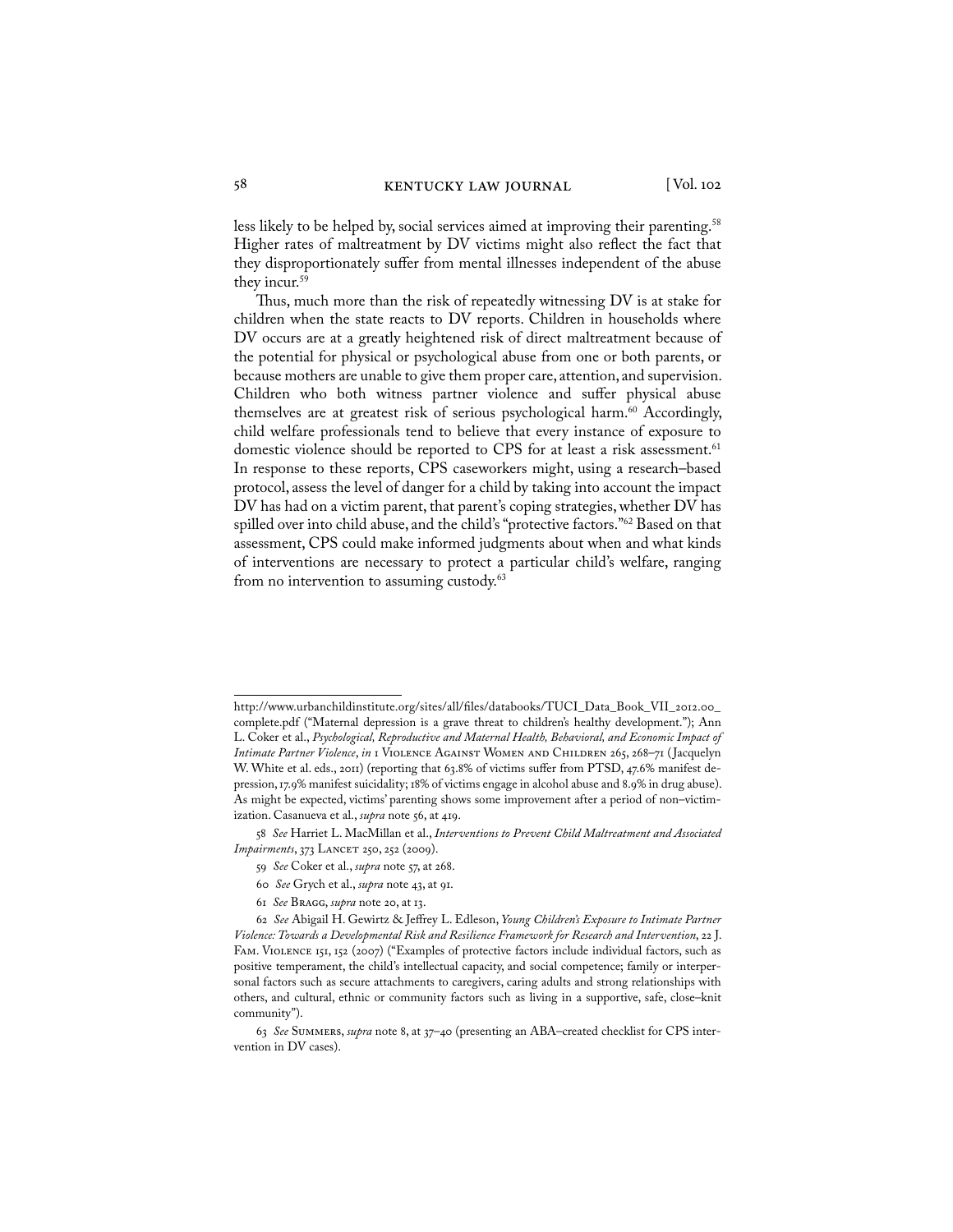#### *C. Impediments to Ending Domestic Violence*

Prosecution of domestic abusers aims to reduce the incidence of violence in families by generating punishments or no–contact orders and rehabilitative counseling.64 In many jurisdictions, prosecutors automatically seek, or judges automatically issue, a no–contact order when a criminal complaint is filed, while in others, magistrates and judges can issue short–term orders soon after arrest, based on probable cause to believe DV occurred.<sup>65</sup> Long-term protection via the criminal law process, however, generally depends on conviction.<sup>66</sup> Naturally, punishment of perpetrators does as well.

Obstacles to securing convictions arise immediately after DV incidents occur. Many victims are already inclined when police arrive to deny that the reported incident occurred, to minimize the severity of the abuser's actions, or to attribute responsibility to themselves.<sup>67</sup> This is largely why most DV reports do not result in arrests. In Virginia, the Attorney General's 2012 annual report on domestic violence disclosed 64,000 calls to domestic and sexual violence hotlines across the Commonwealth of Virginia in 2011,<sup>68</sup> but those calls led to arrests for assault and battery against a family or household member in just  $22,557$  cases, or  $35\%$ .<sup>69</sup> Although mandatory arrest policies give police in most jurisdictions authority to arrest a DV perpetrator even if the victim declines to lodge a complaint or sign a statement,<sup>70</sup> if the victim is not forthcoming police might not have probable cause for an arrest. Many police departments train officers to gather forensic evidence that prosecutors might use to prove the violence occurred, $71$  but often there is little or no evidence other than the victim's statements, or if there is evidence at the site of the violence the police cannot gain access to it because of victim non–cooperation.

<sup>64</sup> *See, e.g.*, Donna Coker, *Crime Control and Feminist Law Reform in Domestic Violence Law: A Critical Review*, 4 BUFF. CRIM. L. REV. 801, 816 n.61 (2001).

<sup>65</sup> In fact, mandatory no–contact orders are the recommendation of the National Council of Juvenile and Family Court Judges, as well as the actual practice in many states. Christopher R. Frank, *Criminal Protection Orders in Domestic Violence Cases: Getting Rid of Rats with Snakes*, 50 U. Miami L. Rev. 919, 932–33 (1996).

<sup>66</sup> *See* Judith A. Smith, *Battered Non–Wives and Unequal Protection–Order Coverage: A Call for Reform*, 23 Yale L. & Pol'y Rev. 93, 119–20 (2005). *But cf.* David A. Ford, *Coercing Victim Participation in Domestic Violence Prosecutions*, 18 J. Interpersonal Violence 669, 675–76 (2003) (citing studies showing arrests and referrals of cases to prosecutors themselves cause a reduction in violence for six months). There is also the possibility of obtaining protective orders in civil proceedings. *See generally infra* note 171 and accompanying text.

<sup>67</sup> *See* Stark, *supra* note 17, at 46.

<sup>68</sup> Va. Att'y Gen. Ann. Rep., *supra* note 15, at v.

<sup>69</sup> *Id.* at A–3, tbls.A3 & A4.

<sup>70</sup> *See* Leigh Goodmark, *Autonomy Feminism: An Anti–Essentialist Critique of Mandatory Interventions in Domestic Violence Cases*, 37 Fla. St. U. L. Rev. 1, 5–10 (2009).

<sup>71</sup> *Id.* at 11–12.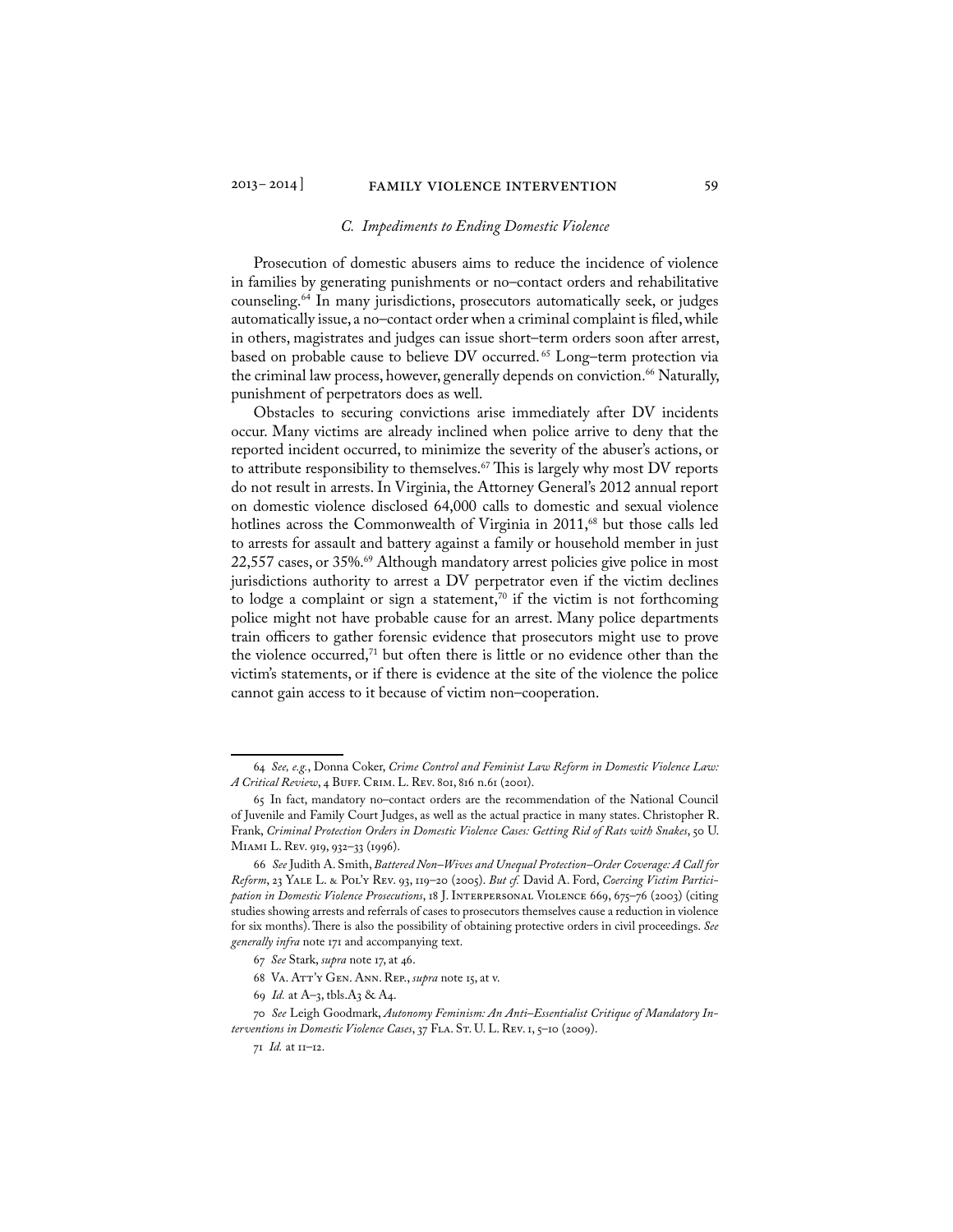Even when police do have sufficient evidence to make an arrest, the conviction rate for those arrested is low. A National Institute of Justice survey of police departments across the United States found that just 43% of DV arrests (or citations) resulted in convictions.72 A more recent study found a 56% rate of convictions relative to arrests.73 More consistent with the former study, the Virginia Attorney General's 2012 annual report on domestic violence revealed that a majority of the 22,557 DV arrests—13,908 cases—resulted in not guilty, nolle pross, or dismissal outcomes. 74 Thus, over 60% of cases in which an arrest did occur ended in a finding of either not guilty or insufficient evidence to proceed.

An acquittal or finding of insufficient evidence does not necessarily mean the assault did not take place, but rather that the state did not have enough evidence of what happened to present to the fact finder on the day of trial. In most DV cases, the victim's testimony is the best evidence, and in many cases it is the only evidence. Even when the victim remains truthful and cooperative through trial, proving guilt beyond a reasonable doubt can be difficult absent corroborating evidence that an assault occurred. Opportunities to secure other evidence are limited.75 In particular, the portion of cases in which there are other adult witnesses is fairly small; most acts of domestic violence take place in private.76 Thus, the victim's testimony is often crucial to conviction. Yet prosecutors in DV cases cannot rely on victims to remain cooperative and truthful,<sup>77</sup> even if they were so when police initially responded to the 911 call. Cases of acquittal or "insufficient evidence" include the large percentage of instances in which the victim failed to appear for trial, recanted at trial, or refused to cooperate on the day of trial.78

<sup>72</sup> *Domestic Violence Cases: What Research Shows About Arrest and Dual Arrest Rates*, Nat'l INST. OF JUSTICE, DEP'T OF JUSTICE (July 25, 2008), http://www.nij.gov/publications/dv-dual-arrest–222679/ch2/findings.htm#four.

<sup>73</sup> N.Y. State Office for the Prevention of Domestic Violence, National Data on Intimate Partner Violence 8 (2011) (footnote omitted), *available at* http://opdv.state.ny.us/ statistics/nationaldvdata/nationaldvdata.pdf ("Among 3,750 cases of intentional physical violence by an intimate partner that were filed in the state courts of 16 large urban counties in May 2002 . . . 56% of cases resulted in a conviction, 33% were dropped or dismissed, and 9% led to pretrial diversion or deferred adjudication. Fewer than 1% of defendants were acquitted."); see also RICHARD R. Peterson, N.Y.C. Criminal Justice Agency, Combating Domestic Violence in New YORK CITY: A STUDY OF DV CASES IN THE CRIMINAL COURTS 9 (2003) (concluding that more prosecutions and convictions are occurring than before, but the number of convictions and length of sentences for DV convictions still involve less jail time than other offenses, and listing a number of factors contributing to this trend).

<sup>74</sup> Va. Att'y Gen. Ann. Rep., *supra* note 15, at A–3, tbls.A–3 & A–4.

<sup>75</sup> *See* Tom Lininger, *Prosecuting Batterers After Crawford*, 91 Va. L. Rev. 747, 771 (2005).

<sup>76</sup> *See* Eleanor Simon, *Confrontation and Domestic Violence Post–Davis: Is There and Should There be a Doctrinal Exception?*, 17 MICH. J. GENDER & L. 175, 185 (2011).

<sup>77</sup> *See* Kohn, *supra* note 17, at 199–205.

<sup>78</sup> *See* Lininger, *supra* note 75, at 768–69, 772–73.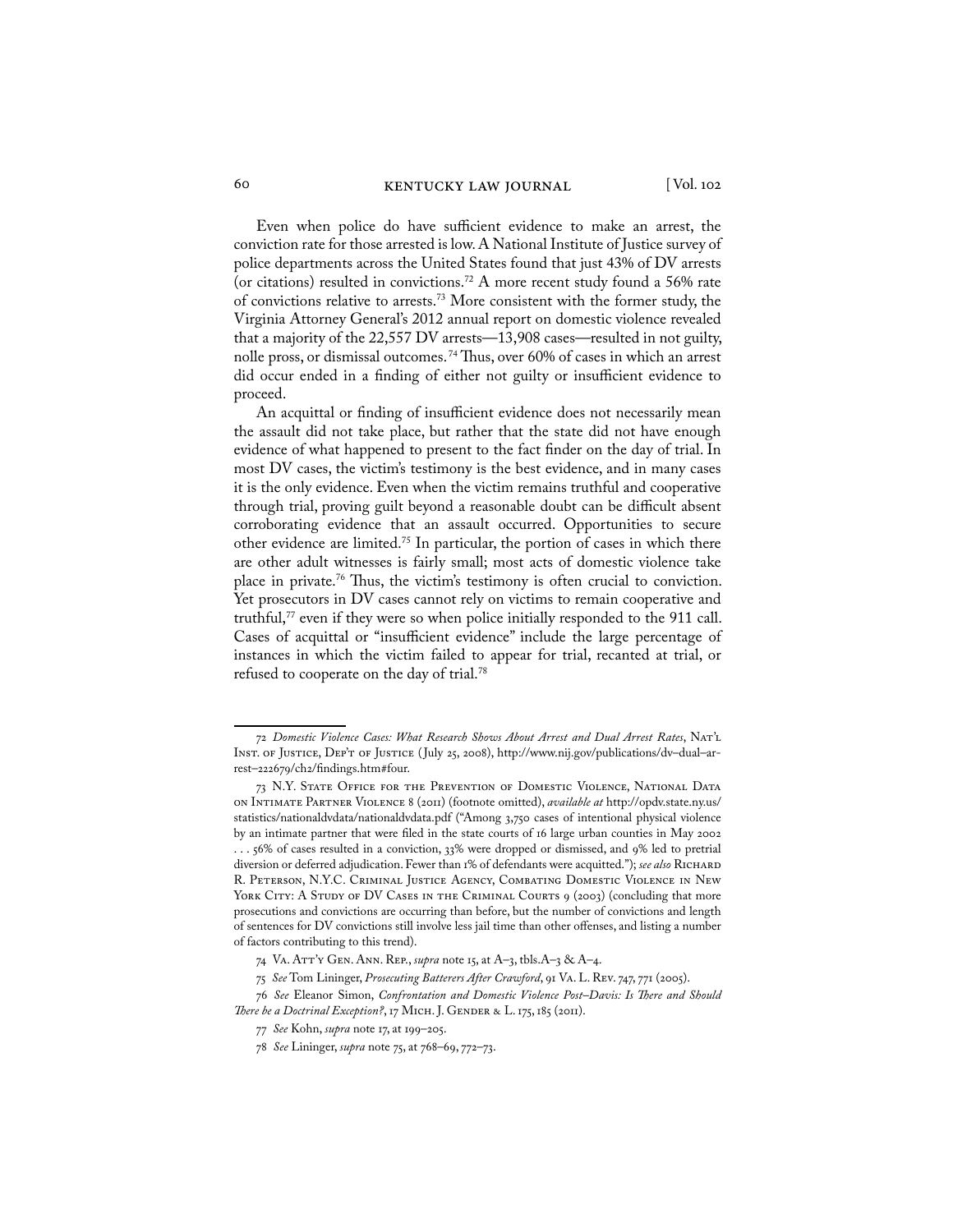What explains the lack of victim support for prosecutions? Some victims are incapacitated or murdered by their abusers and unavailable for that reason.<sup>79</sup> More commonly, victims minimize or recant before or at trial,<sup>80</sup> and this is the main reason why many perpetrators of domestic violence are never held accountable for their crime.<sup>81</sup> In at least 40% of the 1300 to 1600 domestic violence cases that come through the Norfolk court system each year, victims minimize, recant, or fail to appear in court.<sup>82</sup> Even if a victim made a statement to the police when they arrived at the scene, if the victim is unwilling to confirm the accuracy of that statement on the stand in court, the court might exclude the evidence from consideration at trial as hearsay or as "testimonial."83 Under "no– drop" policies now common in the United States, prosecutors will still pursue a conviction even if the victim no longer favors prosecution, $84$  but success is much more difficult without victim participation.

Victims minimize, recant, and refuse to cooperate for a number of reasons. One reason is fear.<sup>85</sup> Abusers commonly threaten their victims with further harm to them and their children should they involve the state in their private lives.<sup>86</sup> Even in the absence of threats, female victims often fear prosecution

81 See PETERSON, *supra* note 73, at 9 (citation omitted) ("Urban prosecutors in New York State estimate that 80–90% of victims in DV cases refuse to cooperate. Our observations in a specialized Criminal Court DV part support this conclusion."); Tom Lininger, *Evidentiary Issues in Federal*  Prosecution of Violence Against Women, 36 IND. L. REV. 687, 708-12 (2003) (reporting that a few states have created special hearsay exceptions for domestic violence cases because of this problem).

82 *See* Norfolk Domestic Violence Fatality Review Team, *supra* note 57, at 13.

84 *See* Goodmark, *supra* note 70, at 10–14.

85 *See, e.g.*, Rebecca Fialk & Tamara Mitchel, *Jurisprudence: Due Process Concerns for the Underrepresented Domestic Violence Victim*, 13 Buff. Women's L.J. 171, 214 n.170 (2005).

86 *See* Beloof & Shapiro, *supra* note 83, at 1 (noting that it is common for victims not to appear

<sup>79</sup> *See* Tom Lininger, *The Sound of Silence: Holding Batterers Accountable for Silencing Their Vic*tims, 87 Tex. L. Rev. 857, 863 (2009).

<sup>80</sup> *See, e.g.*, T.R. v. Dep't of Children & Families, 864 So. 2d 1278, 1279 (Fla. Dist. Ct. App. 2004) (noting that the victim told relatives that boyfriend backed her into a corner with a knife, as she held their six–month–old baby, but in court said they had just a small argument and the boyfriend had used the knife to stir her coffee); Ford, *supra* note 66, at 673 (citing San Diego study showing prosecutors dropped one third of cases, largely because of victim non–cooperation, and another one third of cases in which victims recanted or testified in favor of the defense at trial).

<sup>83</sup> *See* Davis v. Washington, 547 U.S. 813, 829–34 (2006) (holding that a domestic violence victim's written statements in an affidavit given to a police officer were testimonial and therefore inadmissible absent the victim's availability for cross–examination). Many have viewed the hearsay rule as a major obstacle to successful prosecution of DV cases. *See, e.g.*, Douglas E. Beloof & Joel Shapiro, *Let the Truth Be Told: Proposed Hearsay Exceptions to Admit Domestic Violence Victims' Out of Court Statements as Substantive Evidence*, 11 COLUM. J. GENDER & L. 1, 1 (2002) ("When a domestic violence victim fails to appear for trial because of a batterer's coercion, fear of the batterer, or the potentially drastic consequences of leaving the batterer, the hearsay rule promotes the failure of the criminal case by excluding the initial report of abuse. As the hearsay rule excludes out of court statements of abuse, recantation or no–show by the victim results in no charge, dismissal, or acquittal."); *see also* People v. Moscat, 777 N.Y.S.2d 875, 876–78 (N.Y.C. Crim. Ct. Bronx County 2004) (holding that a 911 call is not "testimonial" and may be admissible as evidence if a hearsay exception such as the "excited utterance" rule is met).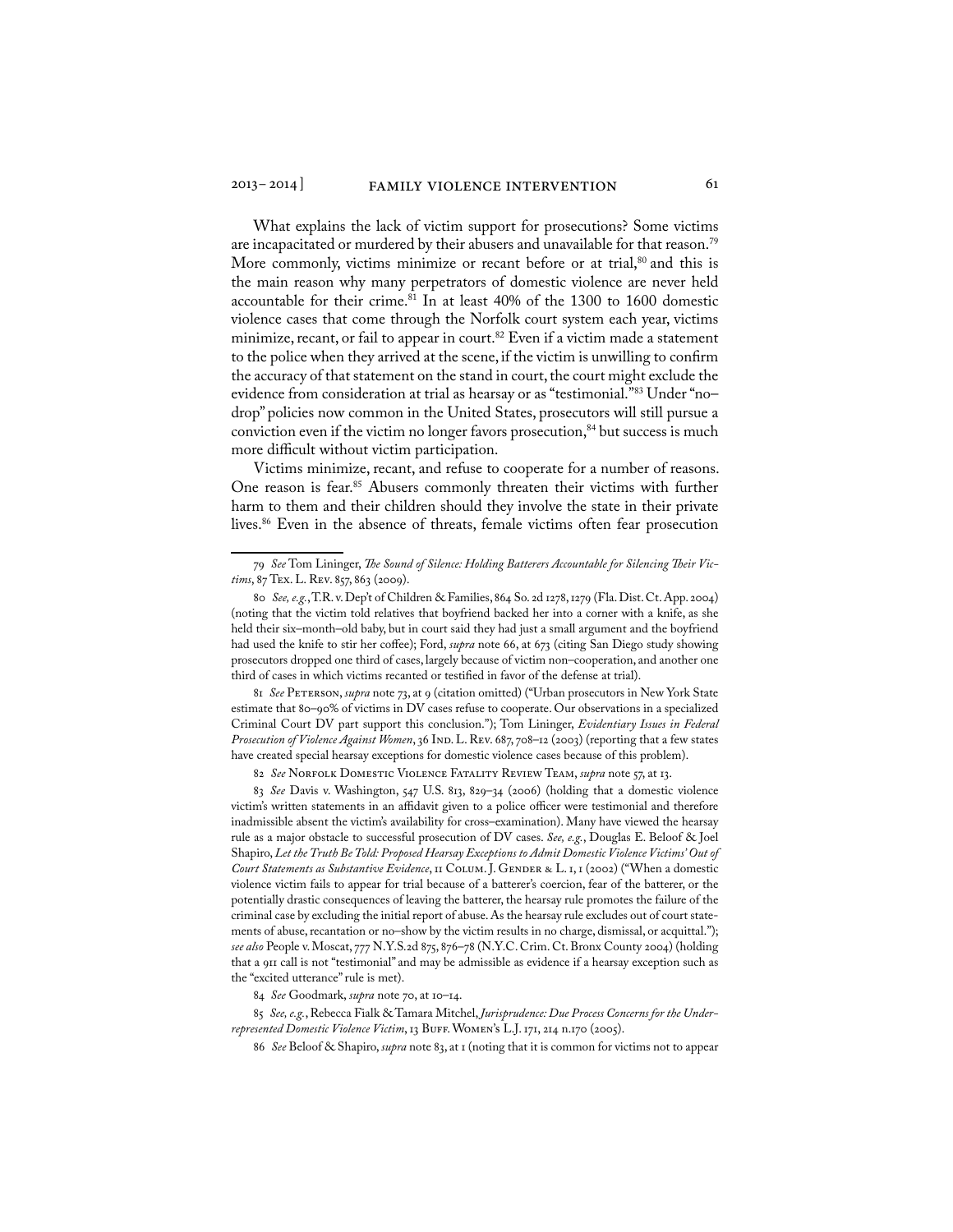will enrage the perpetrator without producing any protection.<sup>87</sup> Aversion to speaking publicly about the family's problems is another reason; testifying in court is itself a frightening, daunting, and stressful experience for witnesses in general, and for DV victims the trauma and upheaval associated with domestic violence compound the stress and add an element of humiliation. Some victims might wish to have the prosecution go forward but strongly prefer not to be involved in it. Some scholars assert that female DV victims fear losing custody of their children if CPS learns of their plight and decides the children are in danger.88

In addition, disrupting the relationship with their abusers can impose costs on DV victims. Many are dependent on the assailant for practical things such as money, food, shelter, or immigration status.<sup>89</sup> Having a child in common with the perpetrator makes this dependency more acute and raises concerns about taking any action that would result in separating the child from the other parent because this could trigger further violence.

Additionally, however, many victims recant or minimize their statements because of their own emotional needs. They remain in love with or emotionally dependent on the abuser.<sup>90</sup> As time passes after an attack, the memory of it recedes and eventually the victim's emotional desires overshadow that memory.<sup>91</sup> Emotional attachments can cloud the lens through which even the most objective and logical people view those to whom they are attached. Thus, most DV victims are conflicted and send mixed signals about the outcome they desire. There is frequently an optimism that resurfaces as memory of an attack becomes less vivid. Many victims act on even a remote and unrealistic

for trial "because of a batterer's coercion, fear of the batterer, or the potentially drastic consequences of leaving the batterer"); Sarah M. Buel, *Putting Forfeiture to Work*, 43 U.C. Davis L. Rev. 1295, 1306 (2010) (urging greater judicial attention to "offenders who have unlawfully silenced their victims").

<sup>87</sup> *See* Joanne Belknap & Dee L. R. Graham, *Factors Related to Domestic Violence Court Dispositions in a Large Urban Area*, *in* Domestic Violence Research: Summaries for Justice Professionals 11, 13 (Barbara E. Smith ed., 2003), *available at* https://www.ncjrs.gov/pdffiles1/nij/202564. pdf (explaining survey findings that domestic violence victims feared prosecutors would not adequately prepare them and that their abusers would not be found guilty).

<sup>88</sup> *See* Stark, *supra* note 25, at 110.

<sup>89</sup> *See* Audrey Rogers, *Prosecutorial Use of Expert Testimony in Domestic Violence Cases: From Recantation to Refusal to Testify*, 8 COLUM. J. GENDER & L. 67, 77 (1998) (stating that victims may recant because of "psychological manifestations of abuse, fear of retaliation, or lack of viable housing and financial alternatives").

<sup>90</sup> *See* April L. Few & Karen H. Rosen, *Victims of Chronic Dating Violence: How Women's Vulnerabilities Link to Their Decisions to Stay*, 54 Fam. Rel. 265, 275 (2005) (reporting results of study showing that "vulnerable women tend to form a type of addiction to a person as an attempt to gain control over some aspect of their lives").

<sup>91</sup> *Id.*; Tamara L. Kuennen, *Private Relationships and Public Problems: Applying Principles of Relational Contract Theory to Domestic Violence*, 2010 BYU L. Rev. 515, 531–32 (identifying the victim's love for the abusive partner, dependence for economic security, and fear of losing custody of children, as reasons that victims do not wish to separate from batterers).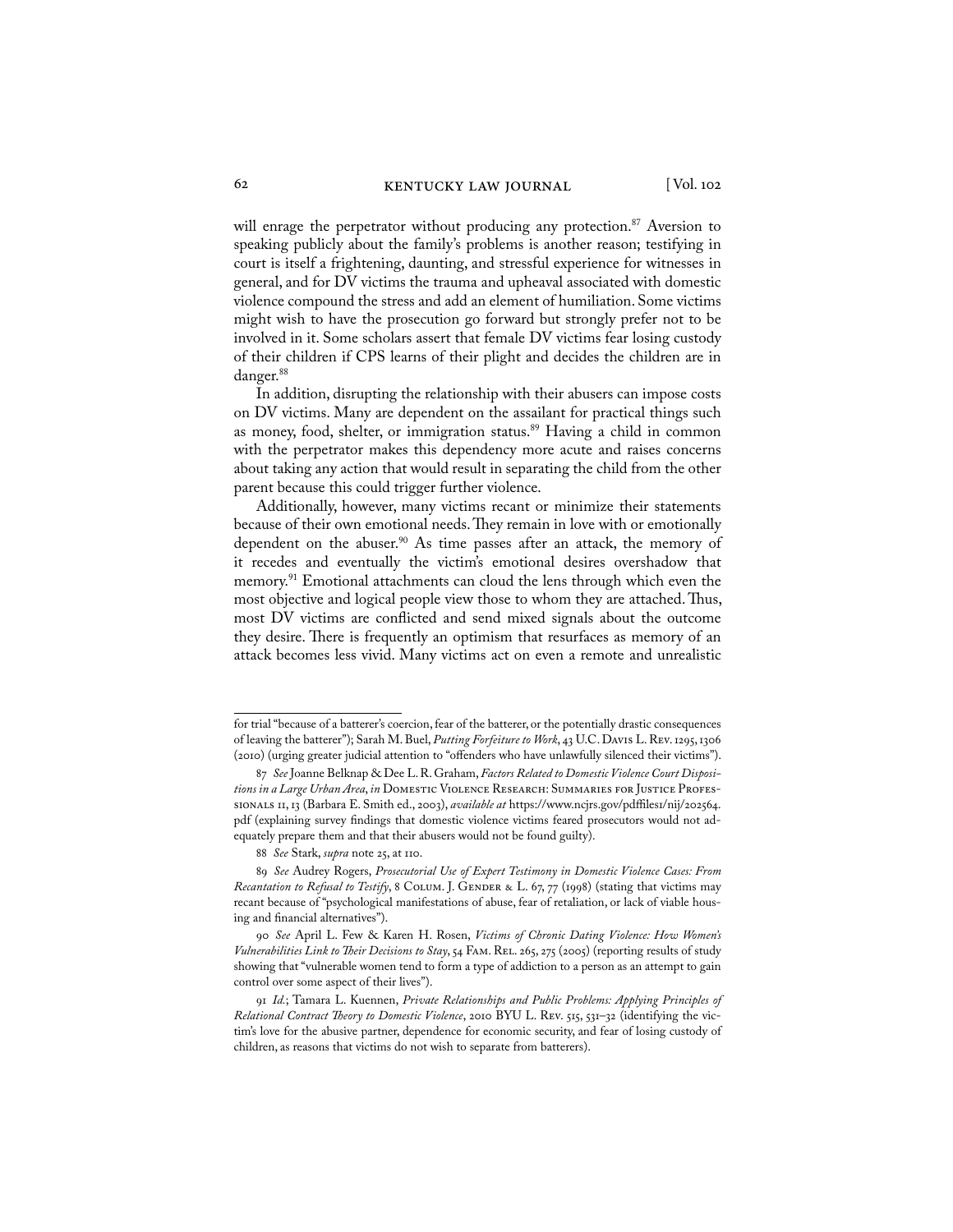glimmer of hope that the abuse will stop.<sup>92</sup> And many convince themselves that the attack was less severe than they initially thought or that they are the source of the problem, in which case they believe they can avoid further violence by changing their own behavior.<sup>93</sup>

Further, some women perceive no better alternative to remaining with the abuser, because they have an intense psycho–emotional need to be with some partner but believe no other partners are available, a phenomenon that appears especially prevalent among black female DV victims in the United States.<sup>94</sup> Finally, women in some racial or ethnic groups experience pressure from their community not to report violence to outside authorities because of a history of antagonism between those communities and state authorities.<sup>95</sup> Some religious groups similarly impose pressure on victims to seek help with family problems from church leaders only.96

The problem of victim ambivalence impedes child protection efforts as well. As noted above, victims might fear CPS will take their children if they admit the children were present during incidents of violence in the home. In addition to motivating a victim parent to minimize or to deny the incident when police arrive, this worry might encourage them to send their children to another location quickly after the incident and conceal from police that the children witnessed the violence.<sup>97</sup> Based on the same belief, if CPS does learn of a child's endangerment and conducts an assessment or investigation, the victim parent might be uncooperative and untruthful with CPS in that instance as well.<sup>98</sup>

#### III. Uses For 911 Call Recordings

In the absence of a cooperative victim, state agencies wishing to prevent further family violence must look to other sources of information to determine what happened when they receive notice of a domestic disturbance and to respond effectively to it. Use of forensic evidence became common for police and prosecutors in the era of "no-drop" policies,<sup>99</sup> but often there is little

97 *See generally* Stark, *supra* note 25, at 110.

<sup>92</sup> *See* Few & Rosen, *supra* note 90, at 275 ("[S]he begins to engage in split–processing—seeing only the good times in the relationship and minimizing the chronic abuse she suffers."); Stark, *supra* note 17, at 46 (describing the "honeymoon" phase occurring after abuse and the resulting confusion of the battered woman).

<sup>93</sup> Few & Rosen, *supra* note 90, at 276.

<sup>94</sup> *See id.* at 275 (reporting that a "majority of Black women cited the scarcity of eligible Black men as a reason to remain in their chronically abusive dating relationships").

<sup>95</sup> *Id.* at 276 ("Black women are expected to focus on racism and to de–emphasize sexism within the Black communities for 'the greater good.").

<sup>96</sup> *See* Norfolk Domestic Violence Fatality Review Team, *supra* note 57, at 12.

<sup>98</sup> *See id.*

<sup>99</sup> *See* Laurel A. Kent, *Addressing the Impact of Domestic Violence on Children: Alternatives to Laws Criminalizing the Commission of Domestic Violence in the Presence of a Child*, 2001 Wis. L. Rev. 1337, 1352.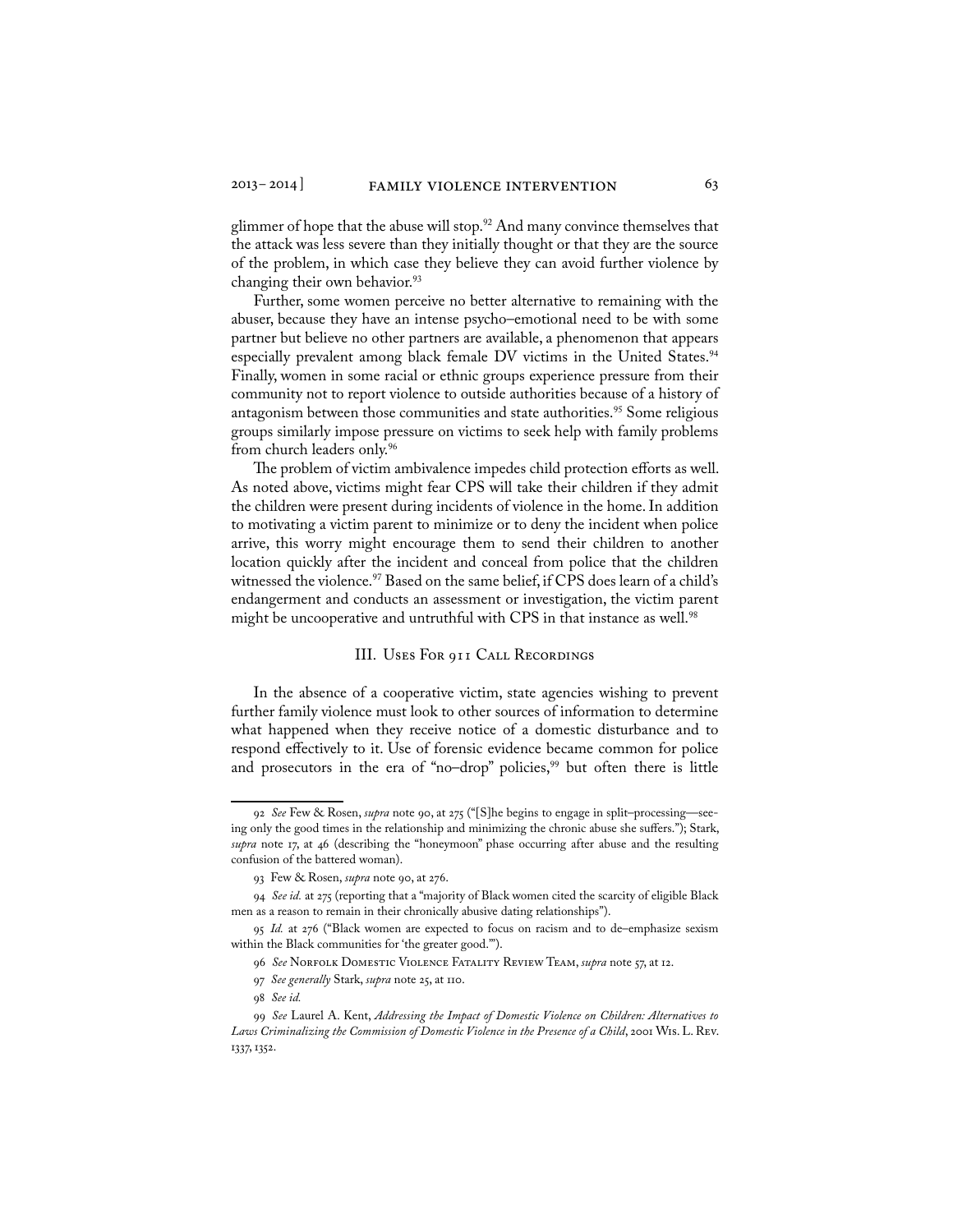physical evidence of the violence or of children's presence and also no other adult witness. 911 calls constitute a highly revealing, credible, and reliable source of information for prosecutors and CPS. The 911 call, unlike the victim's testimony, does not change over time. In addition, were state agencies to make 911 call recordings available to DV victims, this concrete evidence of the violence against them might help them secure protection for themselves and their children in settings other than criminal prosecutions. Thus, advocates for DV victims might embrace some of the uses we identify for 911 calls in this Part.

Other uses, however, might exacerbate some of their concerns—in particular, any that take control of DV situations from the adult victims. For the most part, we do not offer here a normative defense of any particular policy positions for state agencies. Our aim is rather to identify possibilities previously overlooked for using 911 calls to reduce violence, recognizing that there might be reasons not to use the calls in every possible way. We will offer some observations, though, about the normative literature on CPS intervention on behalf of children, which is one of the most controversial aspects of state response to violence within the home.

#### *A. Prosecution of Abusers*

The idea of using 911 calls in prosecutorial efforts is not novel. Such use, however, has mostly been limited, at least in state courts, to presenting the state's case at trial for serious felonies. We suggest here numerous additional uses in a much broader set of cases. We then discuss evidentiary rules and practical or attitudinal obstacles with which a prosecutor must grapple to realize the potential of 911 call recordings.

*1. Ten Ways 911 Calls Can Improve Prosecutorial Performance.*—First, a prosecutor can better ascertain what actually happened in a reported DV episode by listening to the audio recording, in addition to reviewing the police report and speaking to the victim. On that basis, the prosecutor can make a better–informed decision on whether to go forward with a case. Post–incident testimonial evidence is often conflicting, creating some uncertainty as to whether there is a "true victim" and who that is. Savvy domestic violence perpetrators commonly make reciprocal DV allegations against their victims, knowing many prosecutors faced with cross–warrants decline to proceed with the case. In some instances a recording reveals that the apparent victim was in fact the initial aggressor or equally culpable,<sup>100</sup> but in other instances the call confirms that the

<sup>100</sup> For example, the person whom police perceive to be the aggressor when they arrive at the scene might have been the person who placed the 911 call, because they were under attack at that time, but then perhaps struck the other in self–defense. Also, statements by the alleged attacker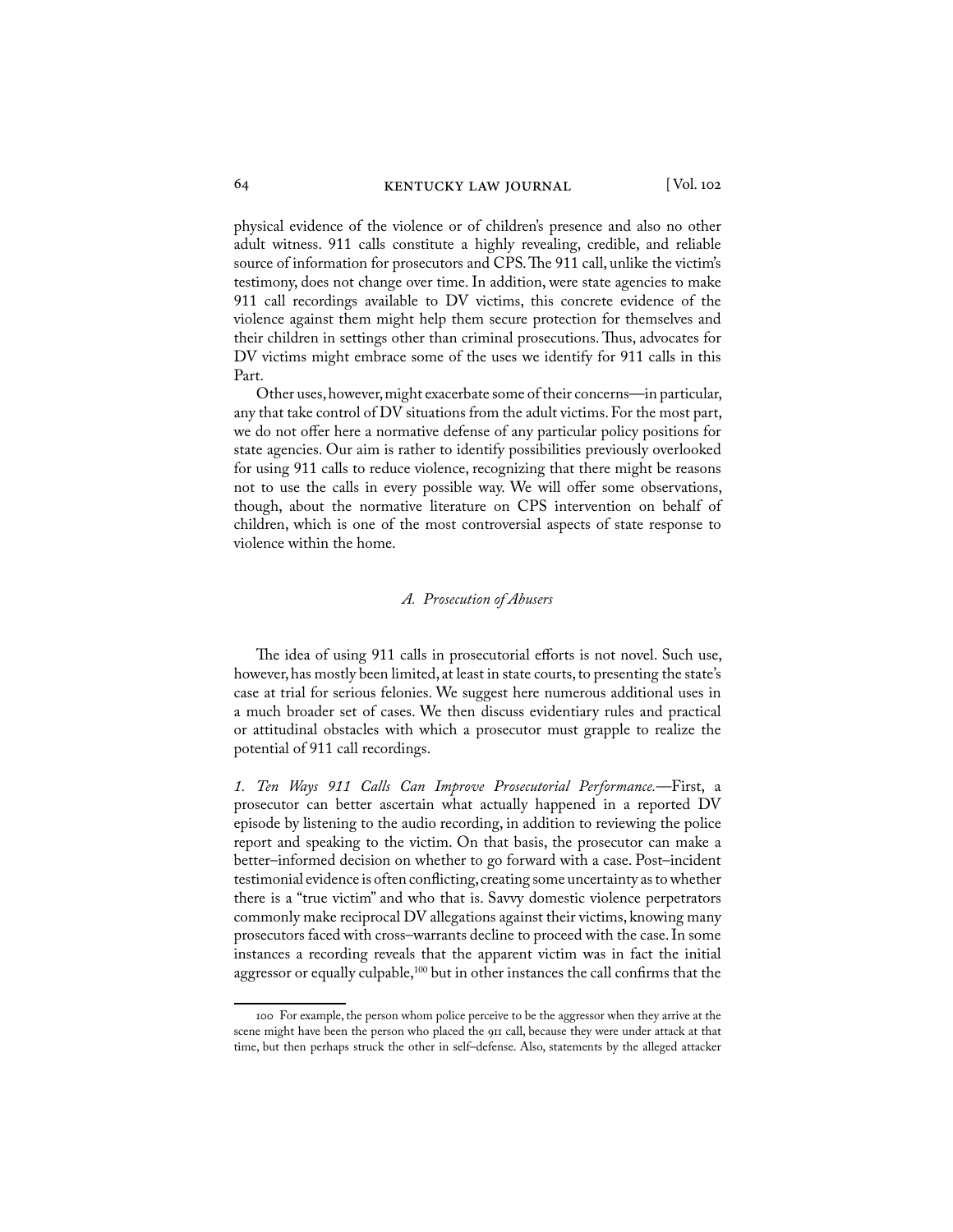person who initially reported violence was the "true victim." The 911 call can thus ameliorate the concern that battered women could face criminal charges themselves if they strike a batterer in self–defense or in an effort to escape, or that victims will fail to receive protection even when they do nothing in their defense, because of false counter–allegations. The 911 call recording might be the only way in many cases to convince a prosecutor and judge or magistrate that a reciprocal charge is a fabrication. Alternatively, listening to a call might confirm a victim's insistence that the incident was not sufficiently serious to warrant a heavy-handed prosecutorial response.<sup>101</sup>

Second, 911 calls sometimes reveal the presence and names of additional adult witnesses. It might be a concerned neighbor, close friend, or family member who made the 911 call, reporting a domestic disturbance taking place before them at that time or reporting an incident about which a victim told them after the fact. Other times, a victim who makes the call mentions or calls out to another adult who is present. By reviewing the recording in every case, prosecutors can identify and then attempt to speak to those adult witnesses to collect additional information and solicit their involvement in the prosecution.

Third, playing the call recording for victims can cause some otherwise reluctant victims to cooperate with the prosecution. Hearing the recording takes them back to when the incident happened and reminds them of the reality of the abuse, which can motivate them to testify truthfully. As noted above, as time elapses after an attack, victims' memory of the terror and pain they felt can weaken and their emotional needs cause them to distort what happened, allowing them to rationalize away their partners' behavior. Listening to their own terrified voice crying for help counteracts that tendency better than any coaching or counseling. The recording of their call can also remind victims of the dangers their children faced because they were present during episodes of violence.

Fourth, and relatedly, a 911 call can trigger CPS involvement by revealing the presence of a child, and CPS might assist the prosecutor in inducing victim cooperation.102 CPS can impress on the victim the child's needs and the potential for civil neglect charges against her if the child is again exposed to violence. In extreme cases, prosecutors could bring criminal neglect charges against a custodial parent who persists in a violent intimate partnership.<sup>103</sup>

103 *See, e.g.*, N.Y. Penal Law § 260.10(2) (McKinney 2010 & Supp. 2013) ("A person is guilty

while the caller is on the line might substantiate the alleged attacker's claim of self–defense.

<sup>101</sup> *Cf.* Jeffrey D. Cohen, *The Trend Away from "Cookie Cutter" Domestic Violence Cases*, *in*  Strategies for Defending Domestic Violence Cases: Leading Lawyers on Analyzing the Evolving Definitions and Complex Challenges in a Domestic Dispute Defense 63, 70 (2012) (arguing that the extreme disruption to family life occasioned by arrest and prosecution does more harm than good to victims and children in many less severe cases).

<sup>102</sup> *Cf.* Nicholson v. Williams, 203 F. Supp. 2d 153, 210 (E.D.N.Y. 2002) ("[P]ilot projects that were implemented by ACS demonstrated dramatic drops in removal rates and subsequent abuse and neglect allegations where ACS and the criminal justice resources were cooperating effectively and abusers were being regularly arrested.").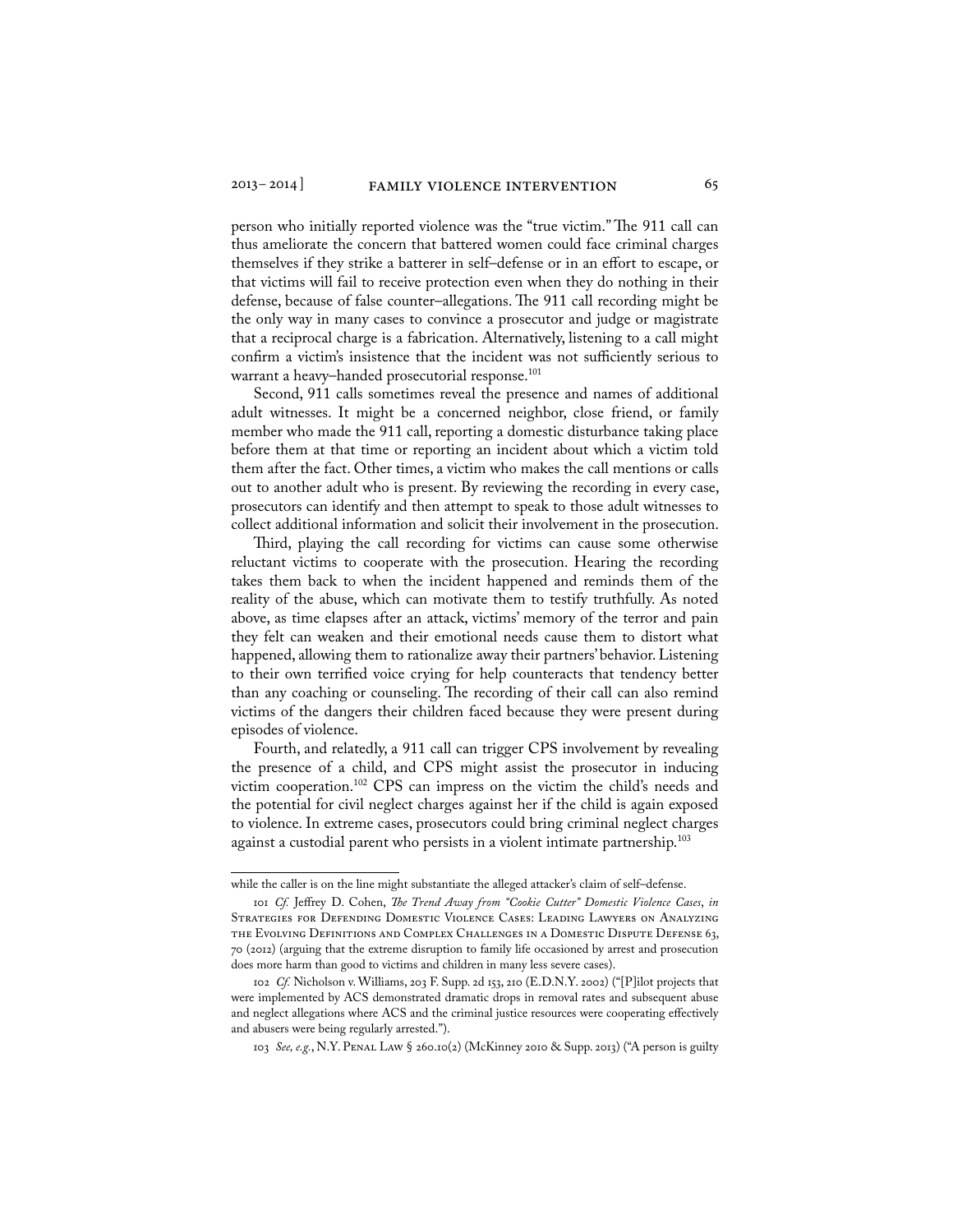Fifth, and also related, prosecutors can use 911 call recordings that reveal the presence of children to support a separate criminal charge of child endangerment against the DV perpetrator, in states whose code establishes such an offense.<sup>104</sup> The recording might enable a prosecutor to proceed with such a charge without needing the child to testify, thus sparing the child from further trauma.<sup>105</sup>

Sixth, playing a recording of the 911 call in court can have a greater impact on judges and juries than in–court testimony of witnesses. The recording can better convey the victim's emotion, anguish, and outright terror during a frightful assault or during the immediate aftermath of the assault. 911 calls present a vivid and textured depiction of what occurred. Neither a victim's calm description of events in court nor a picture of bruises or bleeding can match the impact of the sound of a human being pleading for help in the midst of an attack. 911 calls that children make can be especially gut–wrenching.

Seventh, 911 calls frequently contain "excited utterances" or "present sense impressions" that can serve to establish in a trial facts as to which there is otherwise no admissible evidence.106 As discussed below, excited utterances and present sense impressions are admissible in court as exceptions to the hearsay rule, which otherwise precludes admission of out–of–court statements going to the truth of the matter asserted.<sup>107</sup> A 911 call recording could also contain

105 *Cf.* Kent, *supra* note 99, at 1348–53 (expressing this concern in relation to criminal child endangerment charges against DV perpetrators). Kent considers use of 911 calls to obviate the need for a child's testimony, but unjustifiably supposes that this would only be effective in the rare case when the child was the caller. *Id.* at 1352. In all of the many calls in our study that revealed a child's presence, an adult was the caller (unpublished study) (on file with authors).

106 *See* Warren v. State, 774 A.2d 246, 251–52 (Del. 2001); Myrna S. Raeder, *Domestic Violence*  Cases After Davis: Is the Glass Half Empty or Half Full?, 15 J.L. & Pol'y 759, 760 (2007).

of endangering the welfare of a child when . . . she fails or refuses to exercise reasonable diligence in the control of such child to prevent him or her from becoming an 'abused child,' a 'neglected  $child' \ldots$ .").

<sup>104</sup> *See, e.g.*, Del. Code Ann. tit. 11, § 1102(a) (2007) ("A person is guilty of endangering the welfare of a child when  $\dots (4)$  The person commits any violent felony, or reckless endangering second degree, assault third degree, terroristic threatening, or unlawful imprisonment second degree against a victim, knowing that such felony or misdemeanor was witnessed, either by sight or sound, by a child less than 18 years of age who is a member of the person's family or the victim's family."); GA. CODE ANN. § 16-5-70(d) (2011) ("Any person commits the offense of cruelty to children in the third degree when: (1) Such person, who is the primary aggressor, intentionally allows a child under the age of 18 to witness the commission of a forcible felony, battery, or family violence battery; or (2) Such person, who is the primary aggressor, having knowledge that a child under the age of 18 is present and sees or hears the act, commits a forcible felony, battery, or family violence battery."); UTAH CODE ANN. §§ 76-5-109.1, 76-3-203.10 (LexisNexis 2012); People v. Burton, 49 Cal. Rptr. 3d 334, 340–41 (Ct. App. 2006) (finding criminal child endangerment based on serious domestic violence against mother when her child was at the scene); People v. Johnson, 740 N.E.2d 1075, 1077 (N.Y. 2000); *see also* Child Welfare Info. Gateway, U.S. Dep't of Health & Human Servs., Child Witnesses to Domestic Violence: Summary of State Laws (2009), *available at* https://www.childwelfare.gov/systemwide/laws\_policies/statutes/witnessdv.pdf.

<sup>107</sup> *See infra* notes 112–21 and accompanying text.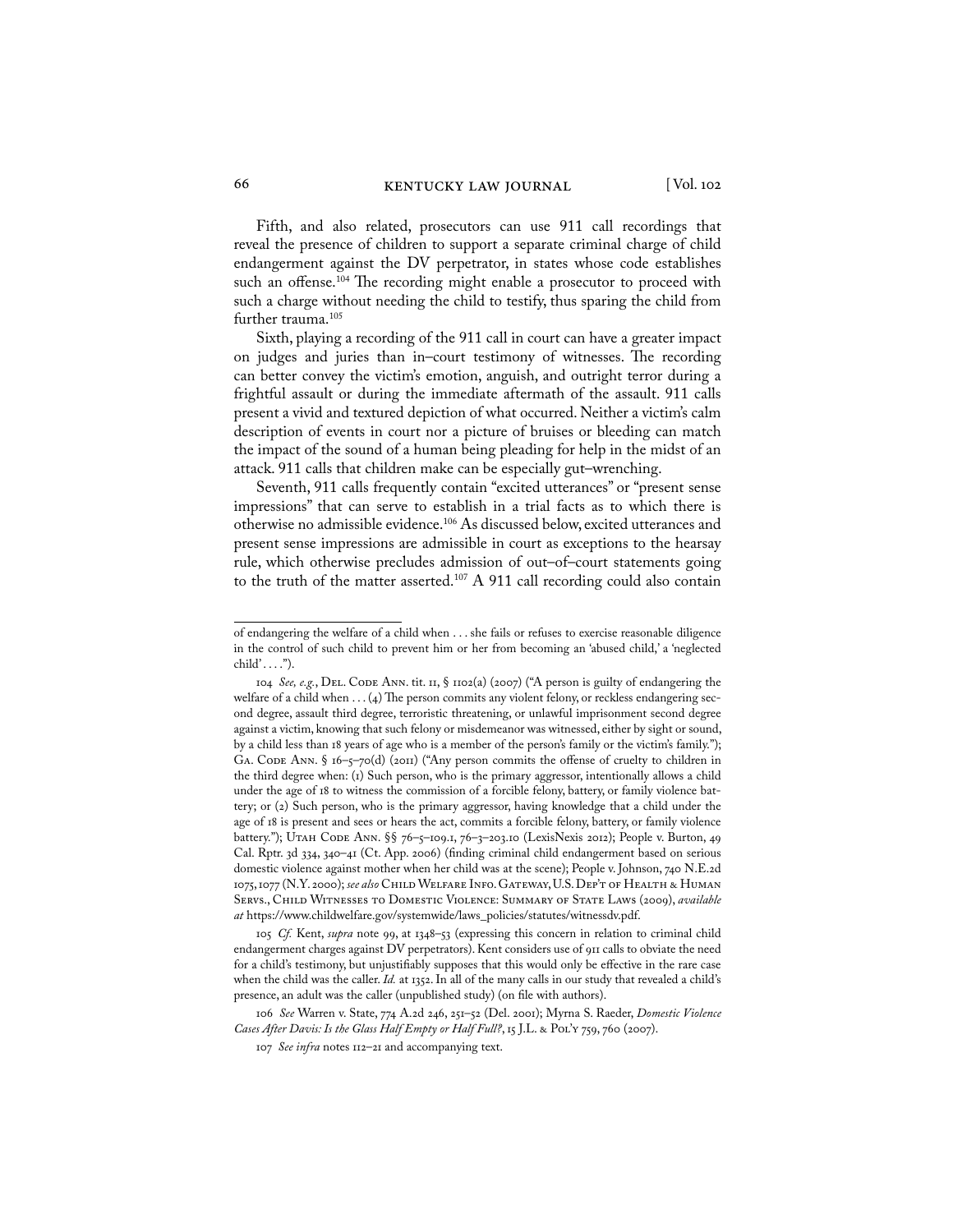a victim's description of her "then existing mental, emotional or physical condition" or "statements against interest" by the perpetrator, which are other bases for avoiding application of the hearsay rule.<sup>108</sup>

Eighth, in light of the sixth and seventh points above, prosecutors can use 911 call recordings before trial to secure plea agreements, making prosecutorial efforts both less costly and more effective. By permitting defense attorneys to listen to a recording, those attorneys will have more information with which to advise their clients about whether to plead guilty or not guilty, including the impact the call might have if played in court. 911 calls serve as powerful, persuasive evidence of the acts that transpired. Thus, defense attorneys, who would otherwise expect a dismissal and counsel their client to plead "not guilty" in light of a victim's recantations or in the absence of corroborating witnesses or forensic evidence, might counsel their client much differently after hearing a 911 call that contains a clearly inculpating and vivid excited utterance ("My husband just stabbed me and I'm bleeding!"). The call recording substantially increases the chances of the fact–finder deeming the defendant guilty, as documented in Part IV. Because a guilty finding can result in significant jail time, especially when a weapon was involved, the prospect of a properly introduced 911 call should make the defendant much more wary of going to trial.

Ninth, 911 calls can also help prosecutors secure a higher sentence or better plea agreement by revealing, when no other admissible evidence does, the presence of a child witness. In a substantial number of states, the presence of a child witness is an aggravating factor that justifies a harsher sentence.<sup>109</sup> In addition, as noted above, in some states it is grounds for an additional criminal charge of child endangerment, and the possibility of being convicted of this additional crime further raises the stakes of going to trial.<sup>110</sup>

Tenth and finally, collecting and retaining 911 calls from a series of incidents involving the same persons can give prosecutors a fuller picture of the relationship between the parties involved in a particular incident. It can show a pattern or trajectory in a couple's relationship dynamics and that might make clearer how dangerous a home situation is at present. It can provide context for behavior by perpetrator or victim on any given occasion—for example, a victim's reaction to the abuser's threats or actions. This can help prevent (1) prosecution of a true victim; (2) abuse of the court process by a perpetrator who

<sup>108</sup> FED. R. EVID. 803(3); FED. R. EVID. 804(b)(3).

<sup>109</sup> *See, e.g.*, Alaska Stat. § 12.55.155(18)(C) (2012); Ariz. Rev. Stat. Ann. § 13–701(D)(18) (2010); Ark. Code Ann. § 5–4–702(a) (2006 & Supp. 2009); Cal. Penal Code § 1170.76 (West 2004 & Supp. 2013); Fla. Stat. Ann. § 921.0024 (West 2006 & Supp. 2013); Haw. Rev. Stat. § 706–606.4(1)(c) (West 2008); Idaho Code Ann. § 18–918(4) (2004); 720 Ill. Comp. Stat. Ann. 5/12–3.2(c) (West 2002 & Supp. 2013); La. Rev. Stat. Ann. § 14:35.3(I) (2007); Miss. Code Ann. § 97–3–7(3), (4) (West 2011 & Supp. 2012); Mont. Code Ann. 45–5–206(3)(v) (West 2013); Ohio Rev. Code Ann. §§ 2929.12(B)(9), .17(N) (LexisNexis 2010); Okla. Stat. Ann. tit. 21, § 644(G) (West 2002 & Supp. 2013); Or. Rev. Stat. § 163.160(3)(c) (2011); Vt. Stat. Ann. tit. 13, § 1047 (2009); WASH. REV. CODE § 9.94A.535(3)(h)(ii) (2008).

<sup>110</sup> *See* Kent, *supra* note 99, at 1352.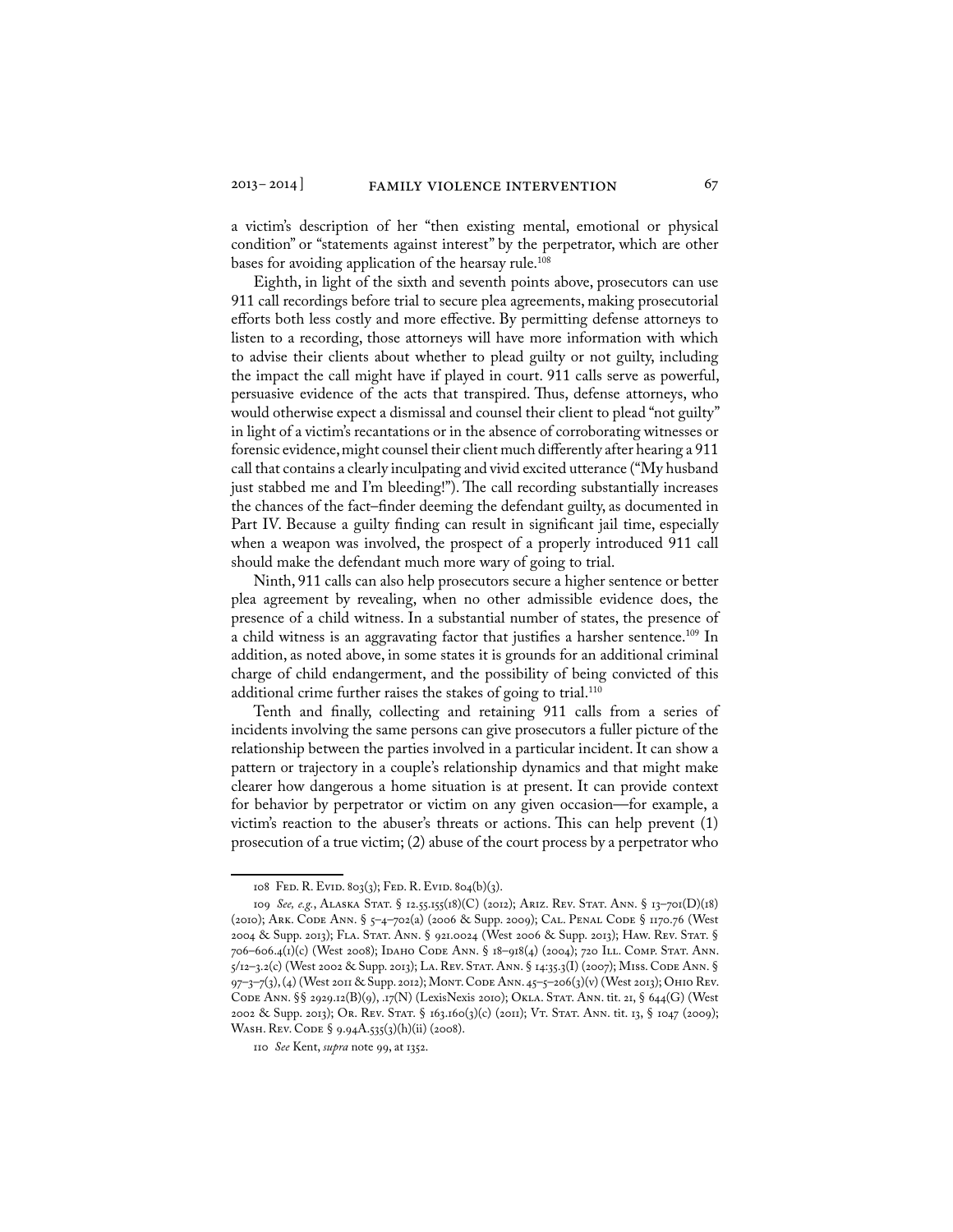races to the magistrate and secures a warrant against a true victim by presenting false information or information taken out of context; and (3) abuse of the criminal justice system to gain leverage in a civil divorce or custody proceeding.

*2. Evidentiary Rules.*—Most of the above described prosecutorial uses for 911 call recordings depend on their being admissible as evidence in court. Ordinarily out–of–court statements would be hearsay, inadmissible to prove the truth of what is said.111 However, prevailing rules of evidence in the United States allow introduction of some statements a victim or other witness makes on a 911 call recording, even if that person is unavailable for cross–examination at trial, after (a) authenticating the 911 recording as a business record<sup>112</sup> and (b) establishing that the statements are "non–testimonial" and fall within one of the exceptions to the hearsay rule, such as those for excited utterances or present sense impressions.<sup>113</sup>

An excited utterance is "a statement relating to a startling event or condition, made while the declarant was under the stress of excitement that it caused."114 Courts generally apply a three–factor test to determine if an out–of–court statement is admissible on this basis:

First, there must be an event startling enough to cause nervous excitement. Second, the statement must be made before there is time to contrive or misrepresent. Finally, the statement must be made while the person is under the stress of the excitement caused by the event. More generally, we ask whether the statements at issue were made under the circumstances that eliminate the possibility of fabrication, coaching, or confabulation, and that therefore the circumstances surrounding the making of the statement provide sufficient assurance that the statement is trustworthy and that cross–examination would be superfluous.<sup>115</sup> It is much more likely that 911 calls, rather than statements made to responding police officers, will satisfy this test, and courts have applied the test to 911 calls with positive outcomes in DV cases.<sup>116</sup>

<sup>111</sup> *See* Crawford v. Washington, 541 U.S. 36, 59 (2004); Jay M. Zitter, Annotation, *When Is Hearsay Statement Made to 911 Operator Admissible as "Excited Utterance" Under Uniform Rules of Evidence 803(2) or Similar State Rule*, 7 A.L.R. 6th 233 (2005).

<sup>112</sup> Fed. R. Evid. 803(6), (8)(B); State v. Ross, 714 P.2d 703, 705 (Wash. Ct. App. 1986).

<sup>113</sup> *See* Fed. R. Evid. 803(1), (2); Bemis v. Edwards, 45 F.3d 1369, 1372 (9th Cir. 1995) (citation omitted) (noting that "because citizens who call 911 are not under any 'duty to report,' a recorded statement by a citizen must satisfy a separate hearsay exception"); Tom Lininger, Reconceptualizing Confrontation after Davis, 85 Tex. L. Rev. 271, 332 (2006). The movant must also tie the recording to the incident through either date and time of call or proper identification of the voice on the call. The Supreme Court's recent decisions have narrowed the category of "testimonial" statements, allowing for admission of victim statements to police in a greater portion of trials. *See* Jeffrey Bellin, *The Incredible Shrinking Confrontation Clause*, 92 B.U. L. Rev. 1865, 1867–68 (2012).

 $II4$  Fed. R. Evid. 803(2).

<sup>115</sup> United States v. Hadley, 431 F.3d 484, 496 (6th Cir. 2005) (citations omitted) (internal quotation marks omitted).

<sup>116</sup> *See, e.g.*, Williams v. State, 714 So. 2d 462, 463 (Fla. Dist. Ct. App. 1997) (finding tape of 911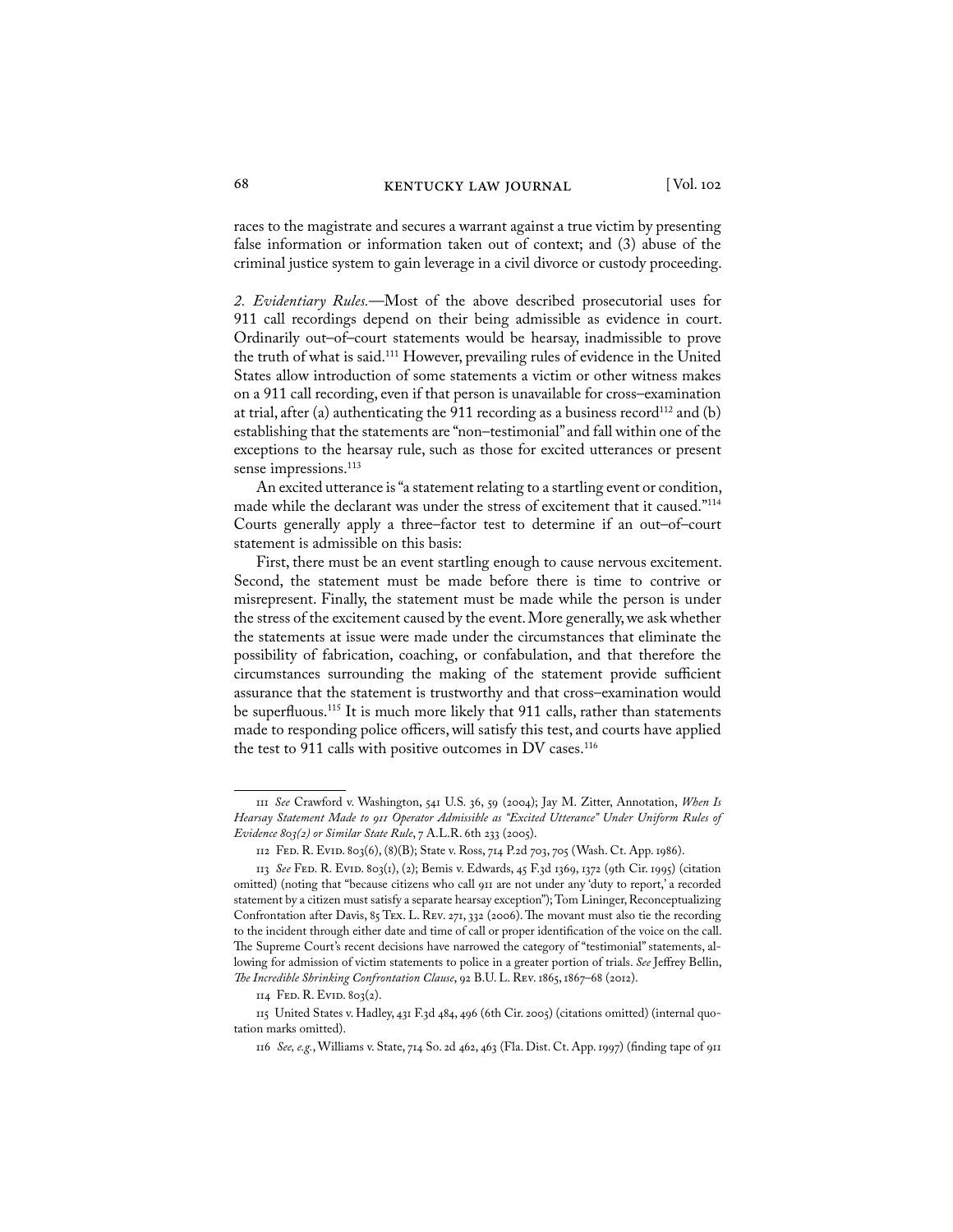The present sense impression exception allows into evidence "statement[s] describing or explaining an event or condition, made while or immediately after the declarant perceived it."<sup>117</sup> Courts have applied this exception to admit 911 call recordings, including in DV incidents.<sup>118</sup>

Admissions by perpetrators to 911 call operators are also admissible under the admission by a party opponent exception to the hearsay rule,<sup>119</sup> but that rarely occurs. Likewise, statements children make in a 911 call or to police might be admissible even if the children are not available to be cross–examined,<sup>120</sup> but that too is uncommon.

*3. Attitudinal and Practical Obstacles.*—The greater obstacles to prosecutors' routine use of 911 call recordings might be its novelty and burdensomeness. Introduction of 911 calls in misdemeanor domestic violence cases is a fairly recent phenomenon that is still not common in many state courts.<sup>121</sup> Highvolume jurisdictions are likely to have at least some prosecutors who have used 911 calls in misdemeanor DV cases, so that there are judges who are familiar and accepting of the practice. Judges in lower–volume state courts might be surprised by initiation of the practice and react with skepticism, so prosecutors there will need to be especially well–versed in the supporting evidentiary doctrine.

Regardless of the case volume in a given jurisdiction, practical obstacles to introducing 911 calls can arise. Jurisdictions can vary greatly in terms of the time prosecutors can dedicate to each case, the degree to which prosecutors are trained to obtain and introduce 911 calls in court, and the ease with which

call containing victim's statement that her boyfriend had forced his way into her apartment and struck her on the forehead admissible as an excited utterance); State v. Lee, 657 N.E.2d 604, 609 (Ohio Mun. 1995) (holding that statements of defendant and Ms. Lee recorded on tape of victim's telephone call to emergency services were admissible).

<sup>117</sup> Fed. R. Evid. 803(1); *see* United States v. Schlesinger, 372 F. Supp. 2d 711, 721 (E.D.N.Y. 2005) (applying test for present sense impression exception: whether the (1) son observed firsthand condition of factory as he made his way to the second floor, (2) statement was made immediately after son observed condition of factory, (3) son described what he observed firsthand through his senses)

<sup>118</sup> *See, e.g.*, Warren v. State, 774 A.2d 246, 251–52 (Del. 2001) (upholding admission of DV victim's 911 calls as present sense impressions upon finding "the declarant must have personally perceived the event described; the declaration must be an explanation or description of the event, rather than a narration; and the declaration and the event described must be contemporaneous"); People v. Melendez, 744 N.Y.S.2d 485, 488 (App. Div. 2002) (reversing conviction for killing boyfriend during a domestic violence dispute because the trial court erred in holding the 911 tape recordings could not be admitted as an excited utterance or present sense impression).

 $119$  Fed. R. Evid.  $80I(d)(2)$ .

<sup>120</sup> *See* United States v. Deleon, 678 F.3d 317, 328 (4th Cir. 2012) (discussing precedents applying the "residual hearsay exception" to statements by child abuse victims).

<sup>121</sup> *See, e.g.*, Darlene Gavron Stevens, *Victim Testimony Not Needed in Domestic Violence*, Chi. Trib. (Sept. 23, 1996), http://articles.chicagotribune.com/1996–09–23/news/9609230139\_1\_domestic–violence–cases–domesic–violence–prosecuting.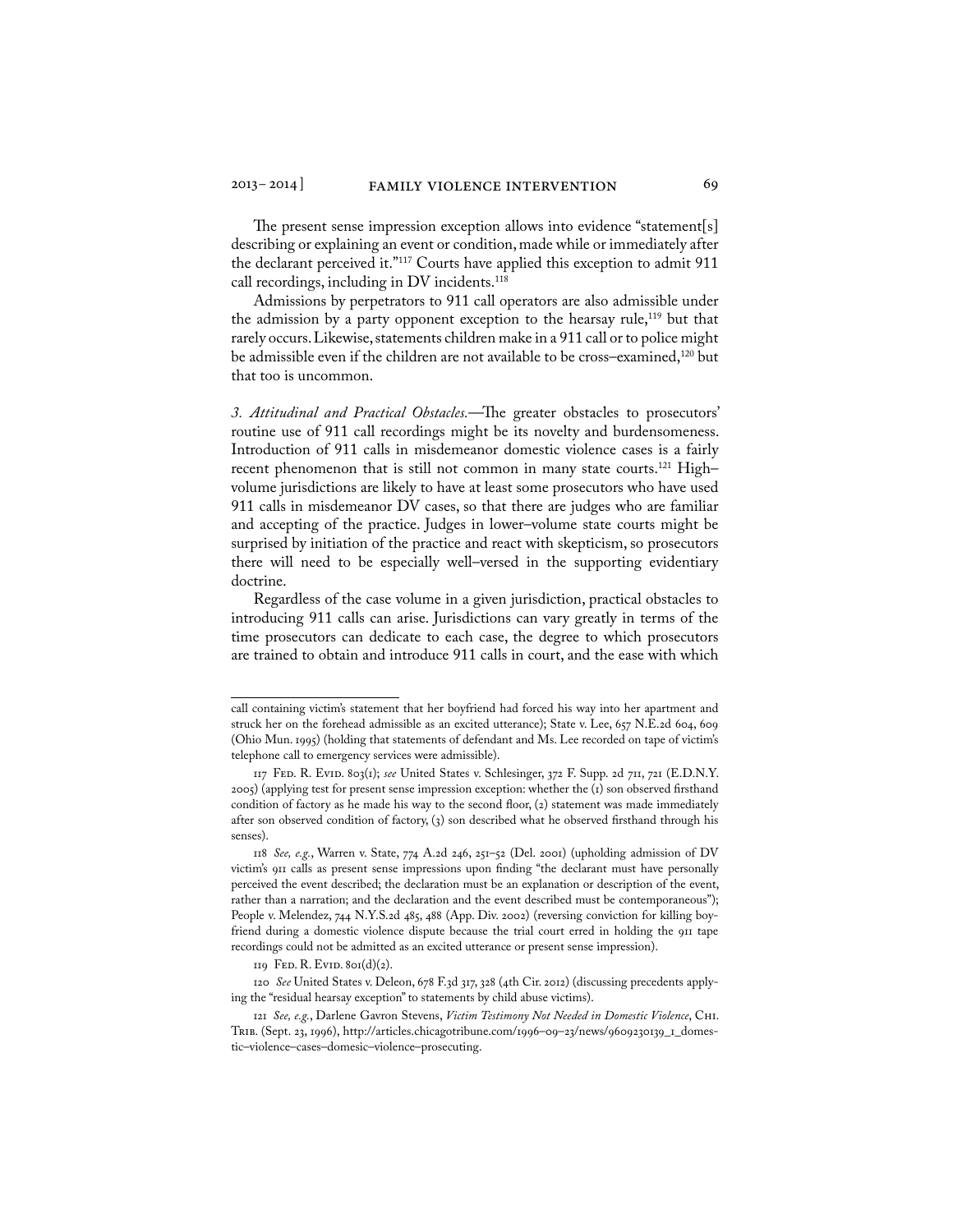prosecutors can access the calls. In large–volume jurisdictions, prosecutor workload might be very high and limit, in any given case, the time prosecutors have to collect and prepare additional information beyond what police give them. In addition, there might be a practice in some jurisdictions of having the most junior prosecutors handle DV cases, especially misdemeanors,<sup>122</sup> even though these can be the most difficult to handle from an evidentiary perspective precisely because there is often little or no hard evidence at the time of trial. Most entry–level prosecutors struggle for several months learning how to prepare files, subpoena witnesses, conduct a basic direct examination, and conduct an effective cross–examination.<sup>123</sup> They typically focus first on sorting through the evidence and information already contained in the numerous case files they receive, and they might not have time or training to seek additional evidence beyond what the file suggests exists. Because the 911 call is not part of the standard misdemeanor domestic assault case file, many prosecutors do not think to get it. Even shooting star prosecutors with the initiative to seek 911 calls must devote extra hours to request the recordings, listen to them, make them accessible to opposing counsel, and plan for their introduction in court.

Even if a prosecutor has the necessary level of initiative, tenacity, commitment, and training, there is yet another hurdle: a great number of requests for recordings could overwhelm the custodian of 911 calls, who is normally the custodian of a city's entire emergency operations center.<sup>124</sup> Emergency operations centers typically handle hurricanes, floods, calls for assistance throughout the entire city, and dispatch of emergency personnel (ambulances, firefighters, police) to respond to calls for help. 911 records custodians do not exist solely to serve the trial needs of prosecutors—they cannot spend their days searching for records, saving records to disc for use in court, and appearing in court to testify as to the chain of custody.

Despite the above challenges, solid data demonstrating the value of 911 calls to prosecutorial efforts might motivate a change in protocols so that prosecutors can use them in at least a subset of cases. This is what happened in Norfolk, Virginia. Based on the results of the study examining the value of these recordings described below in Part IV, observations prior to conducting the study, and conversations with colleagues, police officials, and directors of the Norfolk operations center, after April 30, 2012 the Norfolk Commonwealth

<sup>122</sup>  $E.g., VA. CoDE ANN. § 15.2–1627(B) (2012) (requiring the Commonwealth's Attorneys to$ prosecute felonies). Some offices are able to devote resources to DV misdemeanors only through grant funding from federal and state agencies such as the Office of Violence Against Women, which typically fund an entry–level prosecutor. *See, e.g.*, *Office of Violence Against Women Grant Programs*, U.S. Dep't of Justice, http://ovw.doj.gov/ovwgrantprograms.htm (last updated Apr. 2012).

<sup>123</sup> *See, e.g.*, Jason Dimitris, *Life After Law School: Experience in the Miami–Dade County State*  Attorney's Office, 29 STETSON L. REV. 1303, 1311 (2000) (discussing the high caseload and steep learning curve for junior prosecutors).

<sup>124</sup> *See, e.g.*, *911 Communications*, Burke County Emergency Services, http://www.bceoc. org/communications.htm (last visited Oct. 9, 2013) (describing the new "multi agency system linking the Emergency Operations Center (EOC) to the Burke County Sheriff 's Department").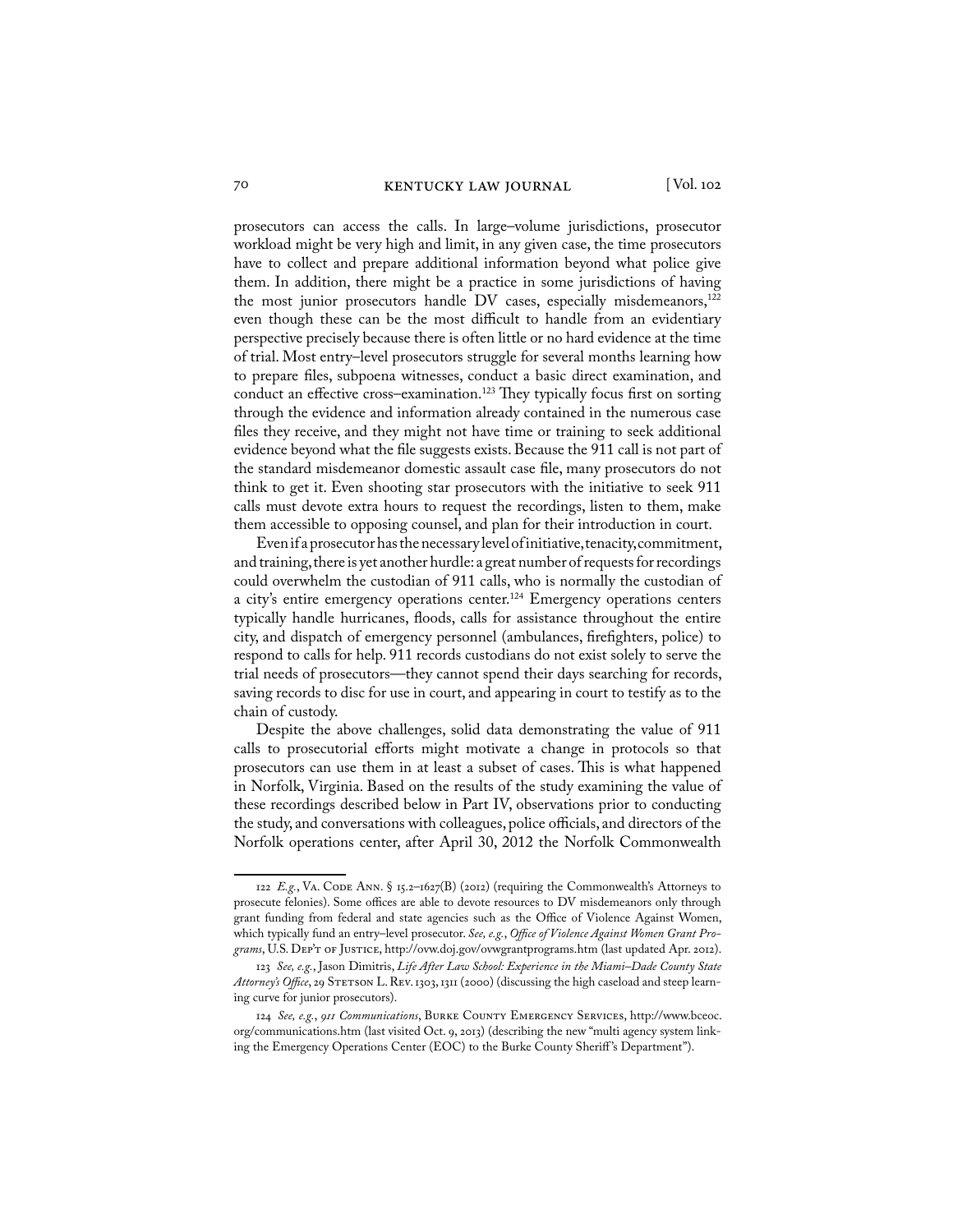Attorney's office successfully encouraged public safety agencies to develop a comprehensive set of procedures for 911 operations centers, police, and prosecutors to follow in DV cases. They are reflected in Part V's presentation of a set of model protocols for a comprehensive inter–agency response to DV.

#### *B. CPS Use of 911 Calls to Protect Children*

911 call recordings can also be used to protect children in maltreatment actions against DV perpetrators or parent victims. Inflicting psychological injury on a child constitutes child abuse throughout the United States.<sup>125</sup> Thus, under general code provisions relating to child abuse, CPS should be able to bring a civil child maltreatment action against a DV perpetrator who is violent in front of a child, on the theory that the perpetrator inflicted mental harm. This would thereby allow CPS to secure a protective order requiring the perpetrator to refrain from violence in front of the child and possibly to stay away from the child's home.126 Some states' maltreatment statutes today refer explicitly to exposing a child to domestic violence as a form of abuse.<sup>127</sup> As a legal matter, DV victims have no control over such civil proceedings against a perpetrator, though in practice their non–cooperation can undermine CPS action against abusers just as much as it undermines prosecutorial action.

Further, there is the potential for maltreatment charges against chronic DV victims when CPS finds such necessary in order to protect a child from further exposure to DV. Failing to report the exposure to CPS could itself trigger action against a victim parent in some states. In fact, some mandatory child maltreatment reporting laws apply to all persons who have knowledge of child abuse or neglect.<sup>128</sup> More commonly, CPS treats allowing a child to be exposed to a physically or mentally unhealthy or unsafe environment, which can include one in which other persons regularly commit acts of violence, as a form of

<sup>125</sup> *E.g.*, CAL. WELF. & INST. CODE § 300(c) (West 2008); DEL. CODE ANN. tit. 10, § 901(1) (1999 & Supp. 2012); S.C. Code Ann. § 63–7–20(4), 14 (2010); 22 Va. Admin. Code 40–705–30(D)  $(2013)$ .

<sup>126</sup> *See, e.g.*, *In re* Heather A., 60 Cal. Rptr. 2d 315, 322 (Ct. App. 1996); Morcroft v. H.H., 935 So. 2d 588, 591–92 (Fla. Dist. Ct. App. 2006) (holding psychological injury to children from witnessing father batter mother sufficient to sustain child abuse charge against him and support a prohibition on his having contact with the children); *In re* Lawrence G., 948 N.Y.S.2d 412, 413 (App. Div. 2012); *In re* Dezerea G., 947 N.Y.S.2d 847, 848–49 (App. Div. 2012) (involving neglect proceedings against both mother and father); *In re* Jada F., 947 N.Y.S.2d 595, 597 (App. Div. 2012) (holding that the mother was neglect in repeatedly beating child's older sibling in front of child).

<sup>127</sup> *E.g.*, Alaska Stat. § 47.10.011(8)(B) (2012); Iris R. v. State, No. S–14204, 2011 WL 4715212, \*4–5 (Alaska Oct. 5, 2011) (holding that mother's repeated acts of violence warrant denial of request to return children to her custody); T.R. v. Dep't of Children & Families, 864 So. 2d 1278, 1279 (Fla. Dist. Ct. App. 2004) (applying Florida statute).

<sup>128</sup> *E.g.*, Okla. Stat. Ann. tit. 10A, § 1–2–101 (West 2009 & Supp. 2013); *see* Child Welfare Info. Gateway, U.S. Dep't of Health & Human Servs., Mandatory Reporters of Child Abuse and Neglect 3 (2012), *available at* https://www.childwelfare.gov/systemwide/laws\_policies/statutes/manda.pdf.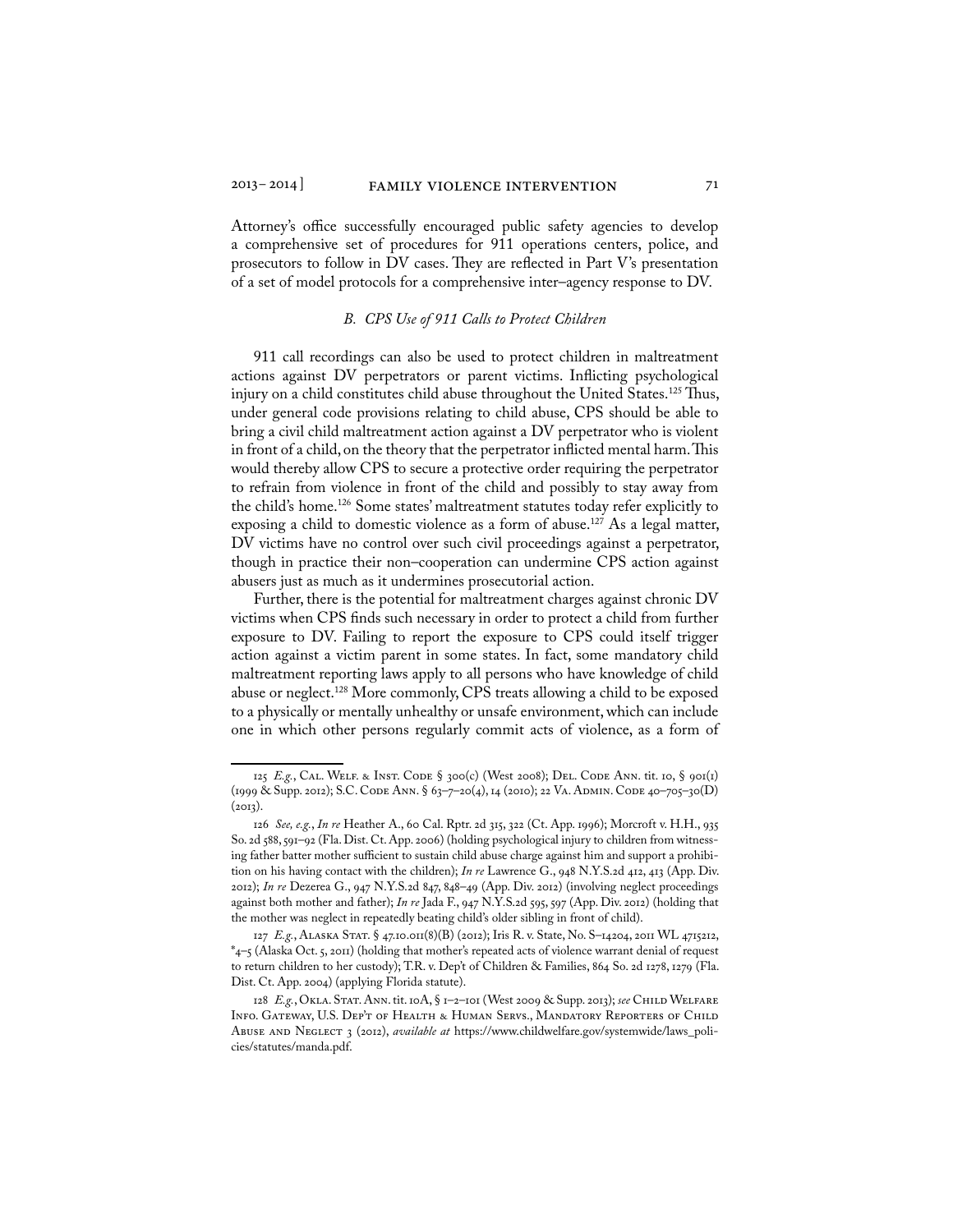neglect, typically characterized as "failure to protect" or child endangerment.<sup>129</sup> On rare occasion, the state will terminate parental rights of a victim who fails to end a relationship with an abuser.<sup>130</sup>

State maltreatment statutes generally do not refer explicitly and specifically to a parent's exposing a child to her own DV victimization, but some statutes that refer to DV exposure are broad enough to encompass a charge against the abused as well as against the abuser.<sup>131</sup> Child protection agencies in some states have charged mothers with neglect for repeatedly returning to an abuser with her children, even in the absence of specific statutory language treating that as child maltreatment, just as they might with a custodial parent who repeatedly brought a child into some other type of dangerous situation, such as a home where drug dealing occurs.<sup>132</sup> At one time, some agencies had a routine practice of removing children from the custody of victim parents, but court rulings disapproving this practice have forced agencies to be more discriminating and to remove children only when that is necessary to protect their wellbeing.133 In extreme cases, the state can terminate parental rights based on chronic failure to protect a child from DV exposure and from the danger of physical abuse that DV perpetrators pose.<sup>134</sup>

911 call recordings can provide CPS with evidence to substantiate a maltreatment charge against the DV perpetrator or victim in situations where otherwise there would be insufficient evidence. Just as prosecutors often fail to secure a conviction even though DV did occur, CPS agencies are forced to deem a high percentage of valid child maltreatment reports as "unfounded" because they are unable to obtain concrete evidence.<sup>135</sup> That is undoubtedly common in cases of children's exposure to DV. As noted above, it is inherently difficult for the state to respond to DV incidents because they typically take place in the home when no other adults are present, and often victims conceal from

<sup>129</sup> *See, e.g.*, Fla. Stat. Ann. § 39.01(44) (West 2010); Minn. Stat. Ann. § 609.378(b)(1) (West 2009); N.Y. Fam. Ct. Act § 1012(f )(i)(B) (McKinney 2010); *see also* Summers, *supra* note 8, at 43 (summarizing law on failure to protect from emotional harm).

<sup>130</sup> *E.g.*, *In re* C.D.C., 455 N.W.2d 801, 807 (Neb. 1990).

<sup>131</sup> *See, e.g.*, Alaska Stat. § 47.10.011(8)(B) (2012); State v. M.L.L., 61 P.3d 438, 440 (Alaska 2002); *cf.* Ky. Rev. Stat. Ann. § 620.023(1)(d) (LexisNexis 2008 & Supp. 2012) (authorizing a court in any maltreatment case to consider domestic violence in making a judgment as to a child's best interests whenever that is relevant to decision making).

<sup>132</sup> *See, e.g.*, Y.G. v. Dep't of Children & Families, 830 So. 2d 212, 213–14 (Fla. Dist. Ct. App. 2002); *In re* Dezerea G., 947 N.Y.S.2d 847, 850 (App. Div. 2012); *In re* Joseph RR., 927 N.Y.S.2d 428, 430 (App. Div. 2011).

<sup>133</sup> *E.g.*, Nicholson v. Scoppetta, 820 N.E.2d 840, 855 (N.Y. 2004) (holding that New York City's child protection agency may not presume to be neglectful every DV victim who is a custodial parent and whose child witnesses the DV); *In re* Michael WW., 798 N.Y.S.2d 222, 224 (App. Div. 2005).

<sup>134</sup> N.J. Div. of Youth & Family Servs. v. F.M., 48 A.3d 1075, 1093 (N.J. 2012).

<sup>135</sup> *Cf.* 22 Va. Admin. Code 40–700–10 (2013) (requiring that for a child maltreatment report to be "founded," CPS must find by a "preponderance of the evidence" that the abuse occurred).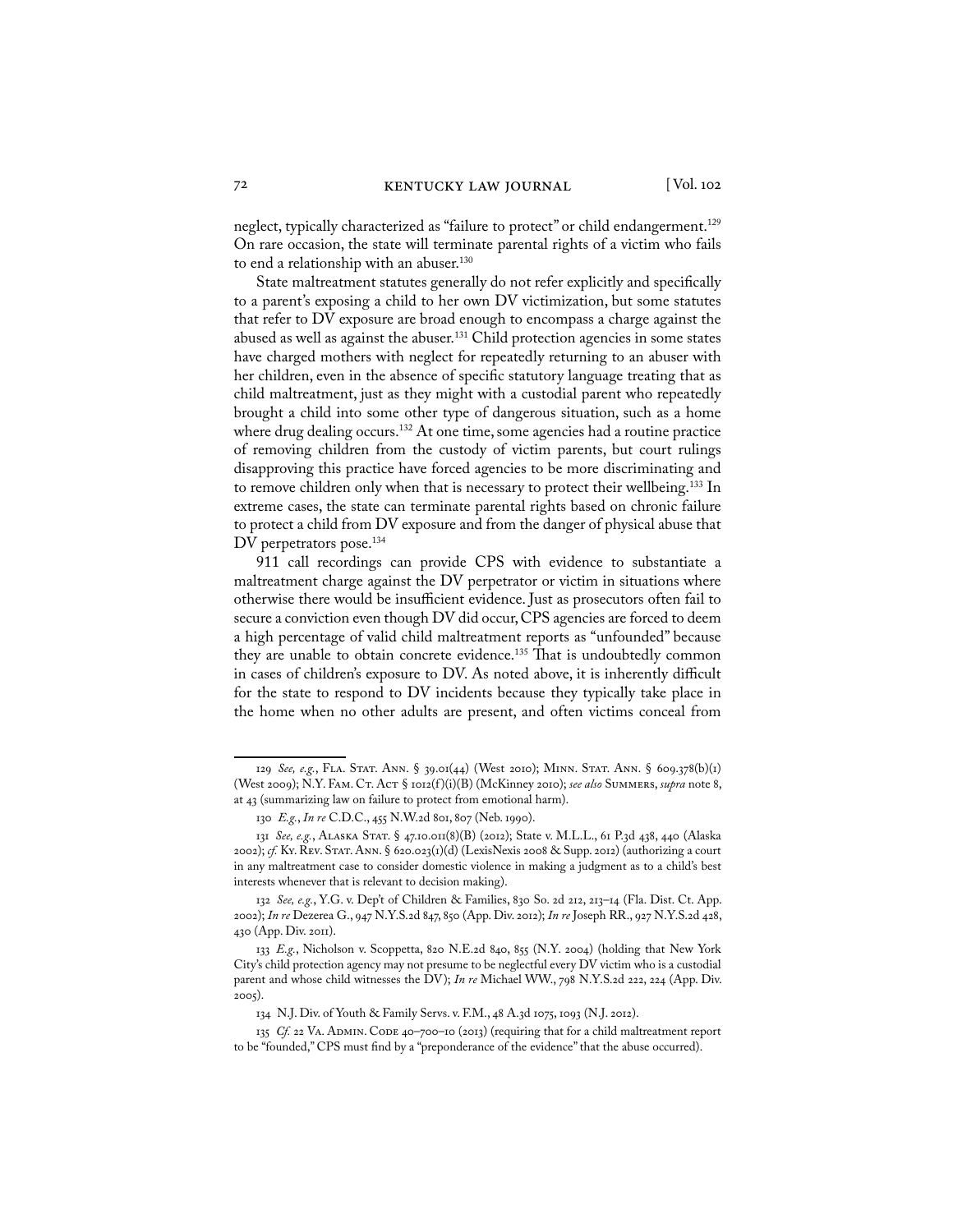police that their children were present during DV incidents and are unwilling to support any state attempts to intervene. The recordings can provide the necessary evidence of a child's presence during a domestic assault. The 911 call should be admissible in an adjudication of abuse or neglect on more or less the same grounds as in a criminal trial.<sup>136</sup> In agency and court proceedings prior to adjudication, there is generally no evidentiary rule that precludes use of caller statements, regardless of whether they are hearsay.<sup>137</sup> A small number of states

have enacted legislation limiting use of 911 calls to "law enforcement," with the intent of preventing public disclosure of family incidents.138 However, the state–level department of social services should be able to get those statutes modified to enable CPS access, and in most states there is no such obstacle. In addition, in the unusual case where a third adult is present, the 911 call

recording can establish that fact and help identify the other adults. Informing those witnesses that the call recording reveals their presence might also make them more cooperative. As noted above, in a significant number of states, every person who observes an incident endangering the welfare of a child is a mandatory reporter.<sup>139</sup> Thus, other adults who were present at the scene and who were aware of the child's exposure to the DV but did not report it might be induced to cooperate with a child maltreatment proceeding by being informed that they violated a legal obligation. Also, playing the 911 call for the mother might enable her to better appreciate the effect of the abuse on her children and more readily accept CPS recommendations for preventing further endangerment of the children.<sup>140</sup>

Many legal scholars and DV victim advocates are highly critical of CPS intervention in domestic violence situations. We cannot fully respond to the various criticisms here, but will instead offer a few general observations. First, although critics of CPS response to DV are uniformly concerned only about the victim parent, and (in contrast) typically urge aggressive CPS action against perpetrators,141 some of the bases they rely on for objecting to CPS intervention

<sup>136</sup> *Cf. In re* B.B., 735 N.W.2d 855, 861 (N.D. 2007) (admitting a probation officer's testimony about phone call from the minor's parent).

<sup>137</sup> *See* Mark Hardin, *Child Protection Cases in a Unified Family Court*, 32 Fam. L.Q. 147, 179  $(1998).$ 

<sup>138</sup> *See State Laws Relating to Confidentiality of 9–1–1 Call Recordings and Photographs of Emergency Scenes*, Nat'l Conference of State Legislatures, http://www.ncsl.org/issues–research/ telecom/confidentiality–of–911–call–recordings.aspx (last updated Dec. 28, 2012).

<sup>139</sup> *See* sources cited *supra* notes 128–30 and accompanying text.

<sup>140</sup> *See* Dunlap, *supra* note 35, at 581 (footnote omitted) ("Parents may far underestimate the extent of their children's awareness of the spousal violence. Awareness of the harm to their children may be the impetus mothers need to leave.").

<sup>141</sup> *See, e.g.*, Audrey E. Stone & Rebecca J. Fialk, *Criminalizing the Exposure of Children to Family Violence: Breaking the Cycle of Abuse*, 20 Harv. Women's L.J. 205, 206 (1997) ("[W]e will outline suggestions for how these cases can be prosecuted successfully, by penalizing the batterers who perpetrate violence rather than by blaming the victims who remain in abusive relationships."); The "Failure to Protect" Working Group, *Charging Battered Mothers with "Failure to Protect": Still Blam-*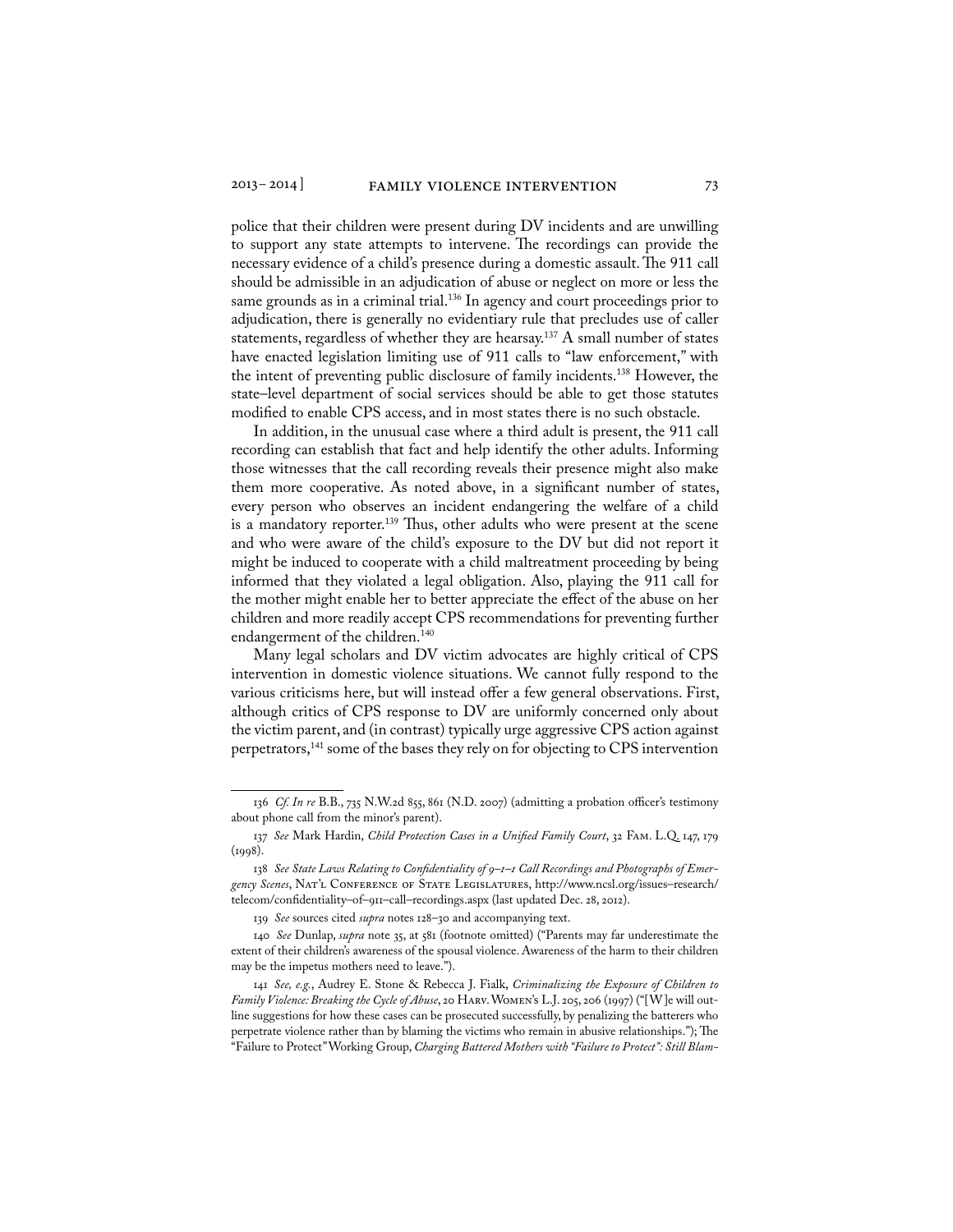would apply equally to actions against the perpetrator. For example, many express the concern that CPS intervention against victim parents will deter them from notifying anyone of their abuse, including police and doctors.<sup>142</sup> This concern lacks substantial research support.<sup>143</sup> Even assuming it to be valid, this same concern about deterrence could be applied to child abuse charges against DV perpetrators.<sup>144</sup> Victims might fear that any state action, whether by prosecutors or CPS, against their abuser will enrage him and intensify the abuse. Or they might simply not want to separate from their abuser, despite the violence, and anticipate that CPS charges would lead to a protective order that incidentally forces such separation. In addition, CPS action against the DV perpetrator would entail an investigation requiring victim cooperation, and some who express this concern about deterring reports maintain that an investigation alone has that effect. In any event, it seems unlikely CPS practices would deter DV victims from making emergency 911 calls, as opposed to deterring non–emergency calls or making a DV victim uncooperative after the fact. 911 calls typically occur at times when the victim is so focused on her physical safety that other considerations recede temporarily to the background. Deliberate efforts to protect or pacify the abuser by hiding the truth are likely to commence only after the crisis situation has ended.

A second example supporting this first observation, regarding those who object to CPS action against DV victims but advocate an aggressive stance towards perpetrators, is this: opponents of CPS intervention argue that a CPS practice of charging DV victims with neglect will heap a great number of new cases on the plates of already over–burdened agencies, thus diminishing their

*ing the Victim*, 27 FORDHAM URB. L.J. 849, 850 (2000) [hereinafter Working Group] ("Ensuring full accountability of the batterer for his actions is one of the central recommendations of this article.").

<sup>142</sup> *See, e.g.*, Dunlap, *supra* note 35, at 573–74, 585. Dunlap also claims that charging the victim "deflects efforts to hold the wrongdoer accountable," but cites no evidence of such conclusion. *Id.* at 577. As Dunlap notes, social workers tend to focus on the mother because the assumption is that the mother, not her abuser, will be the sole custodial parent if the child does not go into foster care. *Id.* Dunlap's complaint about CPS "focus" on mothers seems to principally be that such "focus" amounts to blaming mothers for the harm. *Id.* at 578. However, such understanding misconstrues the purpose of CPS intervention, which is prevention of recurrence, not blame. Tamara Kuennen, *Recognizing the Right to Petition for Victims of Domestic Violence*, 81 Fordham L. Rev. 837, 837, 841 (2012) (arguing that CPS action that deters victims from reporting DV violates their First Amendment right to petition the government for redress of grievances, but never considers whether children exposed to DV also have such a right, which police and CPS exercise on the children's behalf by seeking protective intervention); Weithorn, *supra* note 39, at 26–28; Working Group, *supra* note 141, at 857–58, 864–65 (describing the models used by Massachusetts and Orange County, New York); Rachael Yourtz, *Letting the Fox Guard the Hen House: Why the Fourth Amendment Should Not*  Be Applied to Interviews of Children in Child Abuse Cases, 40 HASTINGS CONST. L.Q. 653, 672-73  $(2013).$ 

<sup>143</sup> *See* Kuennen, *supra* note 142, at 857 ("[S]ocial scientists have yet to conduct a rigorous exploration of how significant of a role this particular fear plays in battered mothers' reluctance to report DV to the police  $\dots$ .").

<sup>144</sup> *Cf.* Kent, *supra* note 99, at 1356 (citing this worry as a reason not to prosecute batterers for child endangerment).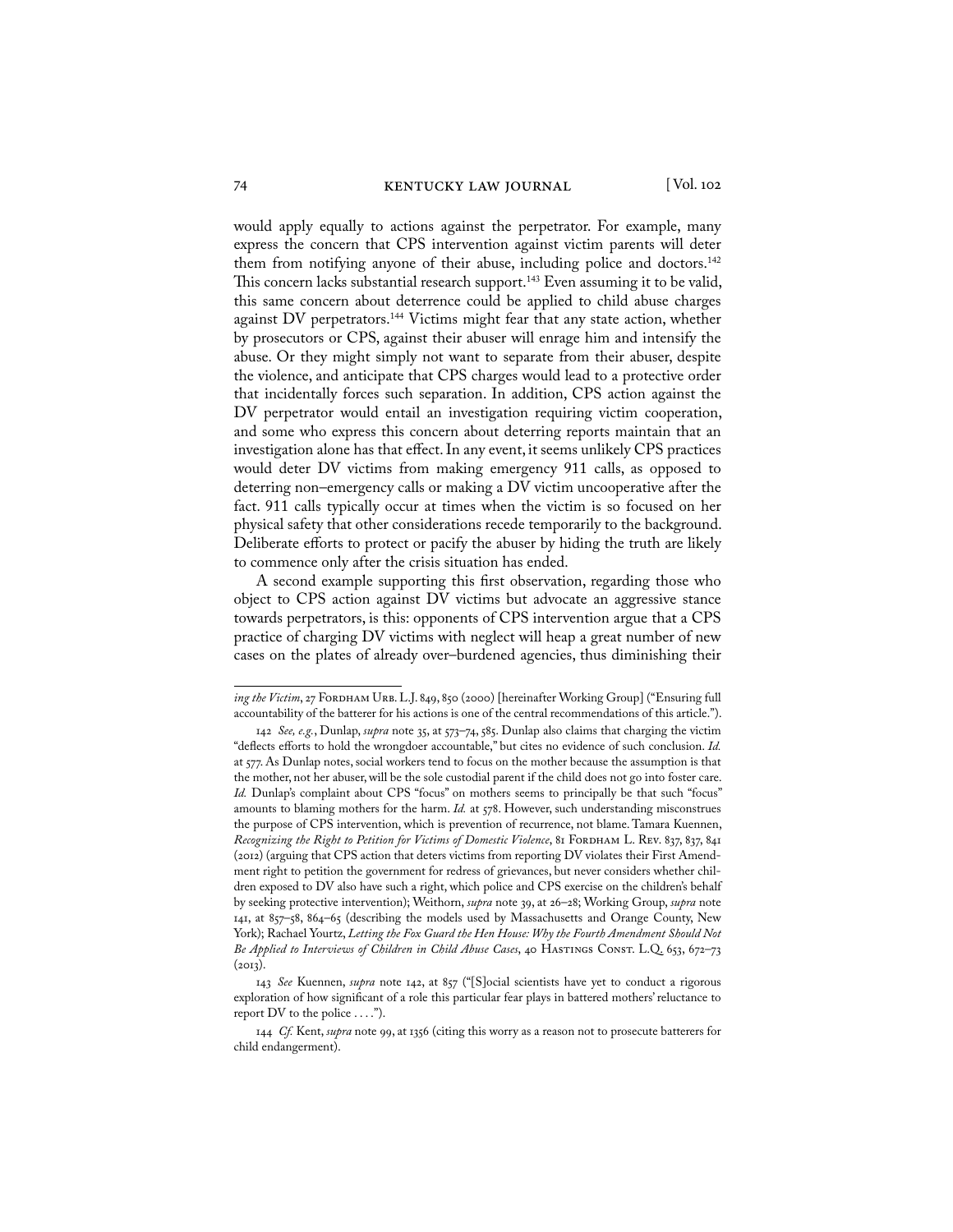ability to help any children.<sup>145</sup> The same could be said of a CPS practice of charging DV perpetrators with abuse. In fact, though there are no published statistics to confirm or refute this, one would expect a much higher number of CPS actions against abusers than against victims. Even the first attack in front of a child constitutes child maltreatment on the part of the abuser, $146$  whereas a DV victim can be said to be neglectful only if she had reason to expect an assault against her, which is typically not true with the first attack.<sup>147</sup> In any event, CPS directors themselves would probably not be opposed to having 911 call centers report DV exposure on the grounds that this would increase their caseload too much. The authors met with the director of Norfolk's CPS agency and discussed the potential deluge of new cases that could occur if the local 911 call center instituted a practice of reporting to CPS every DV call that revealed the presence of a child. His response was essentially: "Of course we want to know about these instances of child endangerment, and we will do the best we possibly can with the resources we have." Given the persistence of DV and its tendency to spill over into physical abuse of children,<sup>148</sup> children in homes where violence occurs are likely to be subjects of CPS investigations at some point anyway. Presumably, the agencies would prefer to intervene to protect these children sooner rather than later.

A second observation regarding critics of CPS intervention in DV cases is that many of the arguments made by those who oppose CPS action against DV victims could apply equally to other forms of child maltreatment—but no one would give much credence to such arguments in the context of these other forms. The aforementioned concern about CPS workload is one example. It is true of every widespread phenomenon that threatens child welfare that including it in CPS purview could overwhelm caseworkers. But there is no more justification for CPS to turn a deaf ear to 911 calls reporting DV with children present than there is for excluding some other category of cases from CPS purview in an effort to reduce caseload.

Another example of this second observation is the widespread allegation that charging a DV victim with child neglect is unfair to her, like piling another form of abuse upon her.<sup>149</sup> Yet no one who has made this assertion has

148 *See* Weithorn, *supra* note 39, at 36 n.140.

149 *See, e.g.*, Dunlap, *supra* note 35, at 566, 575, 587–88; Kuennen, *supra* note 142, at 875; Stone & Fialk, *supra* note 141, at 205–06; Working Group, *supra* note 141, at 849; *see also* Summers, *supra* note 8, at 42 (characterizing this as a "major issue of controversy between child protection workers

<sup>145</sup> *See* Dunlap, *supra* note 35, at 589–91; Kuennen, *supra* note 142, at 876; Weithorn, *supra* note 39, at 30–31.

<sup>146</sup> *See, e.g.*, *In re* Michael WW., 798 N.Y.S.2d 222, 222 (App. Div. 2005) (upholding neglect charge against father based on single incident of his committing domestic violence).

<sup>147</sup> *See, e.g.*, S.S. v. R.S., 728 N.E.2d 1165, 1172 (Ill. App. Ct. 2000) (rejecting charge of neglect by mother, against whom there had been only one incident of violence); *In re* Lonell J., 673 N.Y.S.2d 116, 118 (App. Div. 1998) (upholding a finding of neglect against mother based on a pattern of violence in front of her children); *In re* Nina A.M., 593 N.Y.S.2d 89, 89 (App. Div. 1993) (holding that mother was not neglectful because she left her abusive husband).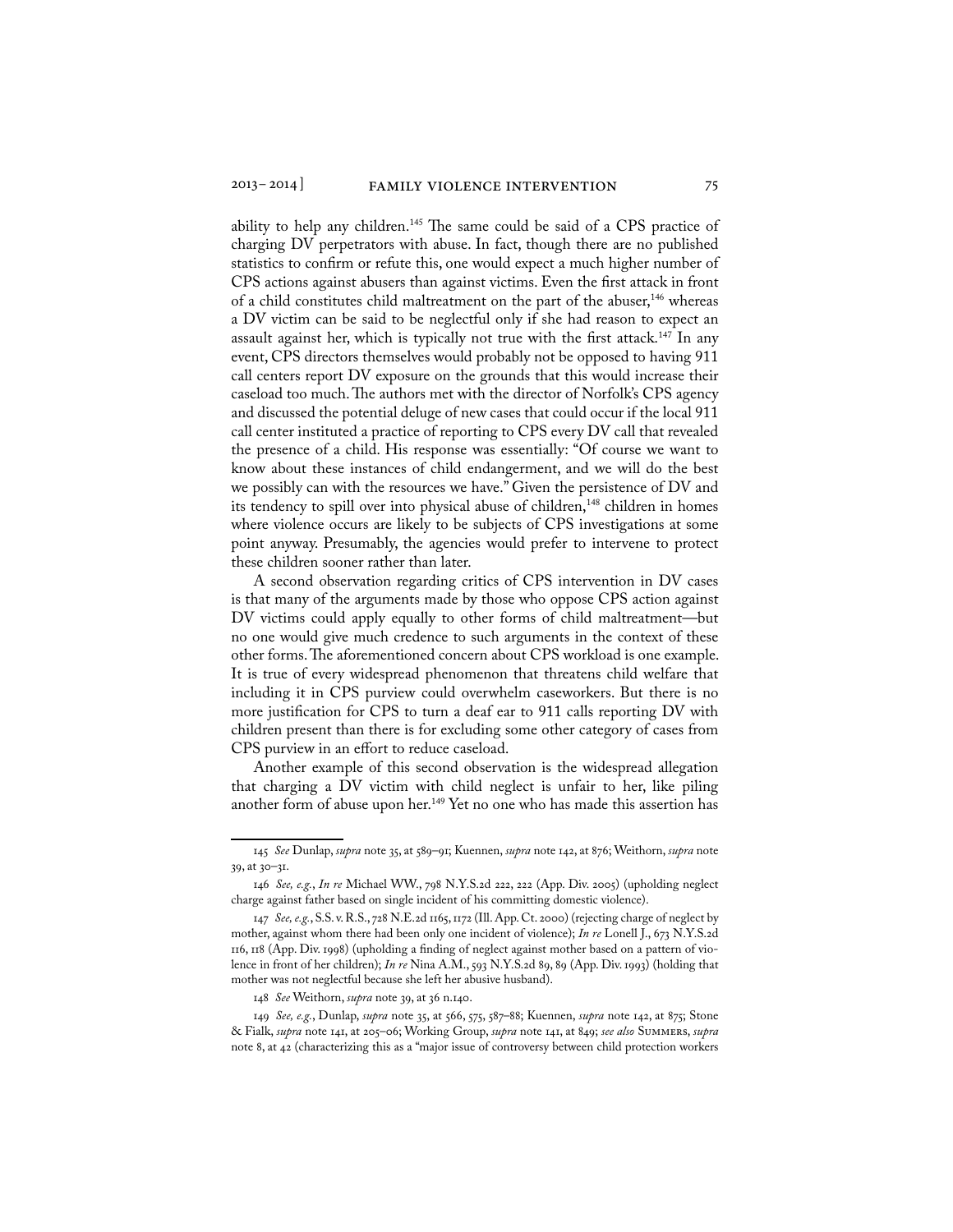demonstrated that failure–to–protect charges are unfair as a general matter these charges cover exposure to DV as well as situations where a mother is aware of her husband or boyfriend sexually abusing her child, or knows that other adults are leaving drugs or guns within reach of her child, yet does not act to prevent harm to the child.<sup>150</sup> None have argued that DV exposure is morally distinguishable from these situations. In those other situations, too, one could equally argue that mothers are not responsible because they are not engaging in harmful or dangerous behavior themselves and might be deterred from protective action by fear of their partner's reaction. An aspect of the parental role that the legal system confers on people is a legal obligation to protect their children from danger, and regardless of whether a failure to fulfill that obligation is morally blameworthy, the civil child protection system intervenes when persons assigned the parental role prove unwilling or unable to protect their children.151 An underlying assumption of much feminist writing about CPS involvement in DV cases seems to be that no negative consequences should ever follow from being a victim oneself.<sup>152</sup> By that logic, there should be no CPS intervention when parents abuse or neglect their children in other ways because of a partner's terrorizing them, or as a result of their being a victim of mental illness, addiction, or other debilitating condition. Repeatedly subjecting oneself to DV is analogous to repeatedly abusing drugs or alcohol; at some point, one might feel incapable of avoiding the harm such substances inflict, but that hardly supports a normative position that it is wrong for CPS to step in to try to protect a child from the harm or endangerment resulting from that addiction, even to the point of removing the child from the parent's custody if that is on balance best for the child.

The same could be said regarding the allegation that CPS intervention against DV victims produces bad outcomes for children because separation from their mother is traumatic.153 This could be true of any other failure–to–protect type of case, yet we generally rely on CPS caseworkers to make a determination, after balancing all the costs and benefits for a child in a given situation, as to whether

and domestic violence advocates").

<sup>150</sup> *Cf.* MINN. STAT. ANN. § 609.378(1)(a)(2) (West 2009) (making it a crime when a parent "knowingly permits the continuing physical or sexual abuse of a child"); Minn. Stat. Ann. §  $609.378(i)(b)(2)$  (West 2009) (making it a crime when a parent "knowingly caus[es] or permit[s] the child to be present where any person is selling, manufacturing, . . . or possessing a controlled substance").

<sup>151</sup> In contrast, criminal child abuse charges are, at least in part, about finding a parent blameworthy. For that reason, when the primary explanation for a parent's failure to protect a child is fear that this will endanger the child and the parent even more, the criminal law should not apply. *See, e.g.*, Minn. Stat. Ann. § 609.378(2) (West 2009) (making it a defense to criminal child neglect or endangerment charges that the defendant had a "reasonable apprehension" that "acting to stop or prevent the neglect or endangerment would result in substantial bodily harm to the defendant or the child in retaliation").

<sup>152</sup> *See, e.g.*, Dunlap, *supra* note 35, at 575, 587–89; Working Group, *supra* note 141, at 854.

<sup>153</sup> *See* Dunlap, *supra* note 35, at 573; Weithorn, *supra* note 39, at 27, 32–33.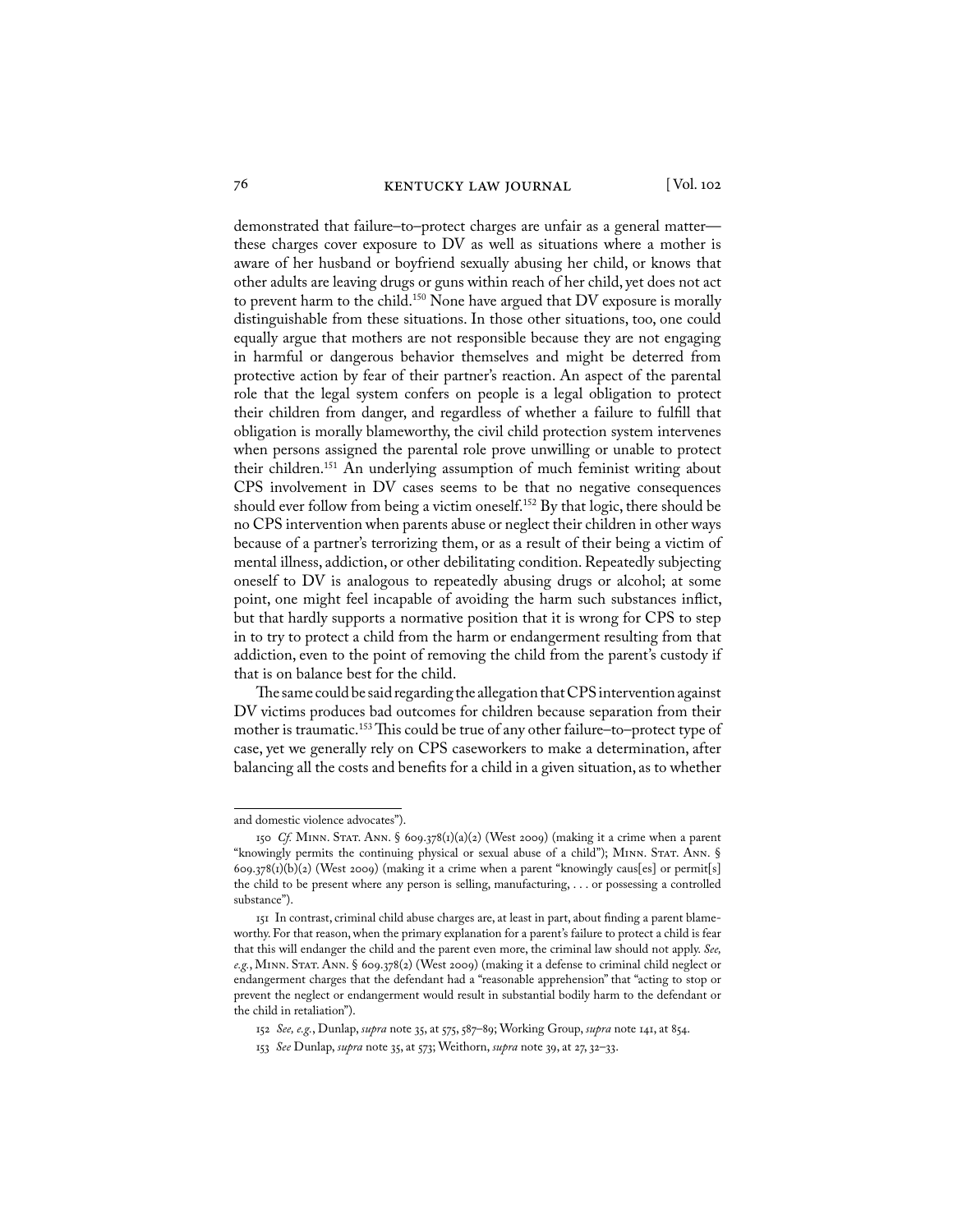removal of the child from maternal custody is in the child's best interests. The law throughout the United States requires CPS to make "reasonable efforts" to avoid removal,<sup>154</sup> so caseworkers are expected to make individualized assessments of each child's unique situation. As noted above, in the past CPS workers in some jurisdictions have automatically removed children from their mother's custody if they learned of exposure to DV.155 CPS agencies today have received feedback from courts, prominent advocacy organizations, and scholars that this practice is unacceptable,<sup>156</sup> so there has likely been a change in social worker attitudes toward a more cautious approach.<sup>157</sup> In any event, the fact that social workers might overreact in some cases cannot suffice to support a policy of keeping CPS in the dark about situations of potential harm to children.

A further illustration of this second observation is the assertion made, in opposing failure–to–protect charges against DV victim parents, that some children appear not to suffer negative effects from DV exposure.158 It is true of other types of child endangerment reports CPS receives, as well, that sometimes the reported conduct does not appear to have injured the children involved. The same resilience some children display with respect to DV exposure, arising from such things as strong self–esteem, high intellectual functioning, involvement in positive activities outside the home, and a strong relationship with a non– abusing parent, 159 presumably could also insulate them from effects of other potentially harmful parental behavior, such as excessive corporal punishment and more direct forms of emotional abuse. However, a child's resilience does not stop us from attempting to protect her from such harms.

A third observation is that arguments against CPS intervention in DV cases typically lack subtlety or consistency in their treatment of facts. An example is the aforementioned assertion that many children exposed to DV experience no adverse consequences. As discussed in Part II, the weight of empirical evidence leads to the conclusion that most children are adversely impacted by exposure

<sup>154</sup> *See* James G. Dwyer, *The Child Protection Pretense: States' Continued Consignment of Newborn Babies to Unfit Parents*, 93 Minn. L. Rev. 407, 435–36 (2008).

<sup>155</sup> This practice in New York City led to litigation, and New York courts ordered CPS to use removal more carefully. *See* Dunlap, *supra* note 35, at 593–98.

<sup>156</sup> *See* Weithorn, *supra* note 39, at 33–34.

<sup>157</sup> *See, e.g.*, *id.* at 37 (noting widespread recognition among domestic violence and child protection agencies that cooperation among agencies will achieve the best results for victims and children); Texas Department of Family & Protective Services, Child Protective Services HANDBOOK § 2393.2 (2013), http://www.dfps.state.tx.us/handbooks/CPS/Files/CPS\_pg\_2390. asp#CPS\_2393\_2 (instructing CPS workers to refer suspected victims of domestic violence to appropriate services, yet saying nothing about removing children from victims' custody).

<sup>158</sup> *See, e.g.*, Melissa A. Trepiccione, Note, *At the Crossroads of Law and Social Science: Is Charging a Battered Mother with Failure to Protect Her Child an Acceptable Solution when Her Child Wit*nesses Domestic Violence?, 69 FORDHAM L. REV. 1487, 1522 (2001) (expressing "fierce doubts regarding the harm to child witnesses of domestic violence in each and every situation where removal occurs"). *But see* Kuennen, *supra* note 142, at 870 ("There can be no doubt that children exposed to DV are harmed ....").

<sup>159</sup> *See* Summers, *supra* note 8, at 32–34 (discussing research on resilience factors).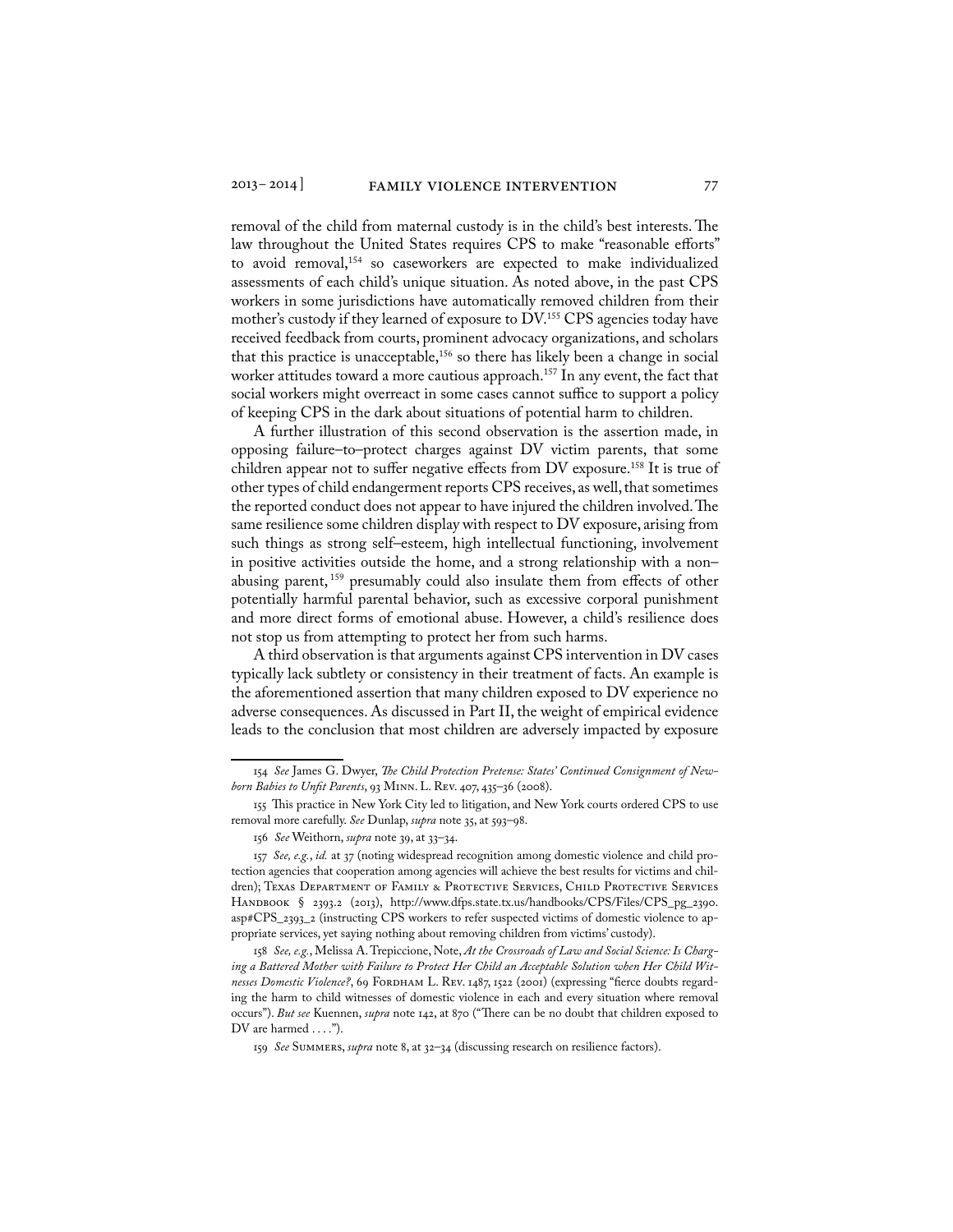to DV. Significantly, many scholars who oppose CPS action against DV victims themselves emphasize the harm DV exposure inflicts on children, in support of a recommendation for more aggressive state action against DV perpetrators.<sup>160</sup> When other scholars try to minimize the impact on children, they undermine that recommendation.<sup>161</sup> Moreover, it is likely the case that many adult DV victims also display resilience in the face of adversity,<sup>162</sup> yet their advocates do not appear to consider this relevant when arguing for their protection through the state's response to DV. Finally, that a child does not yet manifest damage from exposure to DV does not mean the child is not at serious risk of harm; the violence could increase in intensity, and the victim parent might become abusive herself or neglectful as the violence continues. 163 CPS does not have to wait until harm occurs and is visible. CPS intervention is not backward looking, aimed at punishing for past harm the way criminal prosecution is; rather, it is forward looking and aimed at preventing recurrence.

A second example of the third observation, regarding the lack of subtlety in critics' factual analysis, is their tendency to portray DV victims, in the context of child protection interventions, as best suited and highly disposed to make rational decisions to protect their children's wellbeing.<sup>164</sup> The undeniable reality, as discussed above, is that many domestic violence victims are driven in their actions by drug dependency or their own emotional needs. For these reasons, many victims simply place greater value on preserving their adult relationship than on ensuring that their child never again witnesses violence in the home.<sup>165</sup>

<sup>160</sup> *See, e.g.*, Stone & Fialk, *supra* note 141, at 207–09; Working Group, *supra* note 141, at 855.

<sup>161</sup> *Cf.* T.R. v. Dep't of Children & Families, 864 So. 2d 1278, 1280 (Fla. Dist. Ct. App. 2004) (disregarding DV perpetrator's argument that there was no evidence his children had been emotionally impaired by exposure to the DV).

<sup>162</sup> For example, in the course of arguing that there is little cause for CPS concern about children of DV victims, Evan Stark asserts that "fully 84.5% of the domestic violence victims had no mental health problems," and that battered women who become involved in CPS interventions are "markedly high functioning" and "relatively problem free." Stark, *supra* note 25, at 112. Stark's account sounds like an argument for less state concern about DV victims as well as about their children.

<sup>163</sup> *See* Dunlap, *supra* note 35, at 569.

<sup>164</sup> *See, e.g.*, *id.* at 580 ("A mother's choice to stay is often a calculated decision with the protection of the children at the center of the calculation."); Amy R. Melner, *Rights of Abused Mothers vs. Best Interest of Abused Children: Courts' Termination of Battered Women's Parental Rights Due to Failure to Protect Their Children From Abuse*, 7 S. CAL. REV. L. & WOMEN's STUD. 299, 309 (1998) ("Battered women's responses may not be a form of psychological entrapment, but may in fact be a form of reasoned action.").

<sup>165</sup> *See, e.g.*, *In re* C.D.C., 455 N.W.2d 801, 807 (Neb. 1990) ("Although the mother tried several times to leave the father, she always returned to him. Twice she filed for divorce but, at the time of the termination petition and judgment, had reconciled with the father. The mother told one of the rehabilitation counselors for the Mental Health Center at Immanuel Medical Center that she was aware she was choosing the father over her son. The rehabilitation counselor, who had provided therapy to the mother for 3 years, stated that when the father was absent from the mother's life, the mother was able to recognize the danger involved in the father's abusive behavior but that when the father returned, the mother would delude herself into believing that he was not abusive."); *In re*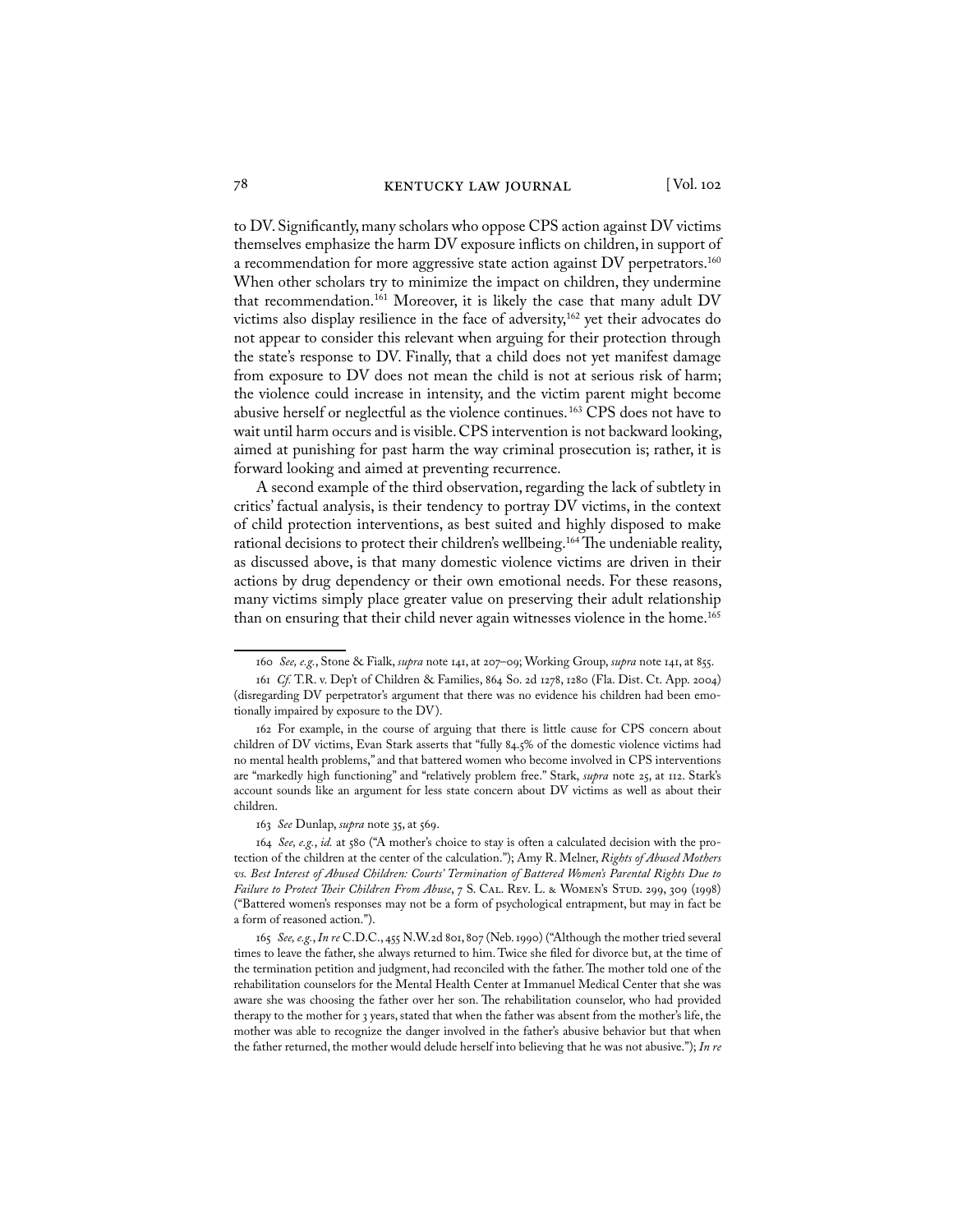The same problem arises in the context of sexual abuse of children; mom might know that her husband or boyfriend is doing it, but she places highest priority on protecting him and her relationship with him.166

Moreover, many DV victim parents are not capable of making rational and clear–headed determinations about what is best for their children, even if inclined to make that their top priority. They tend to be overly optimistic about the potential that their abusers will change their behavior.<sup>167</sup> Tension also exists between two competing assertions: First, in connection with child protection, that CPS should trust a custodial mother who is a DV victim to make the proper judgment about how best to protect her child. The second, in connection with demands for more victim services and facilities, more severe penalties for DV perpetrators, and greater tort compensation for victims, is that DV is devastating and debilitating to victims.<sup>168</sup> As described in Part II, DV impacts victims in many ways that interfere with their care, attention to, and decision making for their children, including post–traumatic stress disorder, depression, severe anxiety, learned helplessness, impaired cognitive efficacy, substance abuse, illness, and lack of resources.<sup>169</sup> Further, DV victim parents simply might not know what effects DV exposure can have on children, nor the high correlation between partner abuse and child abuse.

In any event, a formal maltreatment charge against the parent victim is not typically a CPS agency's only strategy for ensuring a child's health and safety. Norfolk CPS, for example, now commonly convenes "family team meetings," bringing in a child's grandparents and other members of the extended family, to talk with the parent victim or with the DV perpetrator and to make plans collectively for care of the child while the perpetrator and victim receive

Dezerea G., 947 N.Y.S.2d 847, 849 (App. Div. 2012) (articulating that after mother and father agreed to protective order prohibiting his contact with child, mother allowed father to live with child and involved child in lying about this).

<sup>166</sup> *See, e.g.*, *In re* Carlos T., 94 Cal. Rptr. 3d 635, 641–42 (Ct. App. 2009) (affirming termination of mother's parental rights on grounds she had known and failed to protect children from sexual abuse by father, even though father was presently incarcerated); *In re* C.L.M., 19 P.3d 888, 888 (Okla. Civ. App. 2000) (affirming termination of mother's parental rights on grounds she knew of father's "heinous or shocking" sexual abuse and failed to intervene).

<sup>167</sup> *See In re* C.D.C., 455 N.W.2d at 807 (explaining that mother made herself believe perpetrator was not abusive); Carolyn Snider et al., *Intimate Partner Violence: Development of a Brief Risk Assessment for the Emergency Department*, 16 Acad. Emergency Med. no. 11 1208, 1214 (2009) (finding that female DV victims "are more likely to underestimate their risk than to overestimate it"); Stark, *supra* note 17, at 46 (stating that a "honeymoon" phase may exist when abuser apologizes and asks for forgiveness, tricking the victim into thinking the abuse will end).

<sup>168</sup> *See, e.g.*, Cecilia Sardenberg, *What Makes Domestic Violence Legislation More Effective?*, PATHWAYS OF WOMEN'S EMPOWERMENT 3, 9 (2011), http://www.pathwaysofempowerment.org/ Domestic\_Violence\_Policy\_Paper.pdf (setting out "key policy message" that "[d]omestic violence is multi–faceted, complex and devastating to women," and promoting legislative changes including increased penalties).

<sup>169</sup> *See* Summers, *supra* note 8, at 21; James & Schaeffer, *supra* note 27, at 17; Lang & Stover, *supra* note 24, at 620.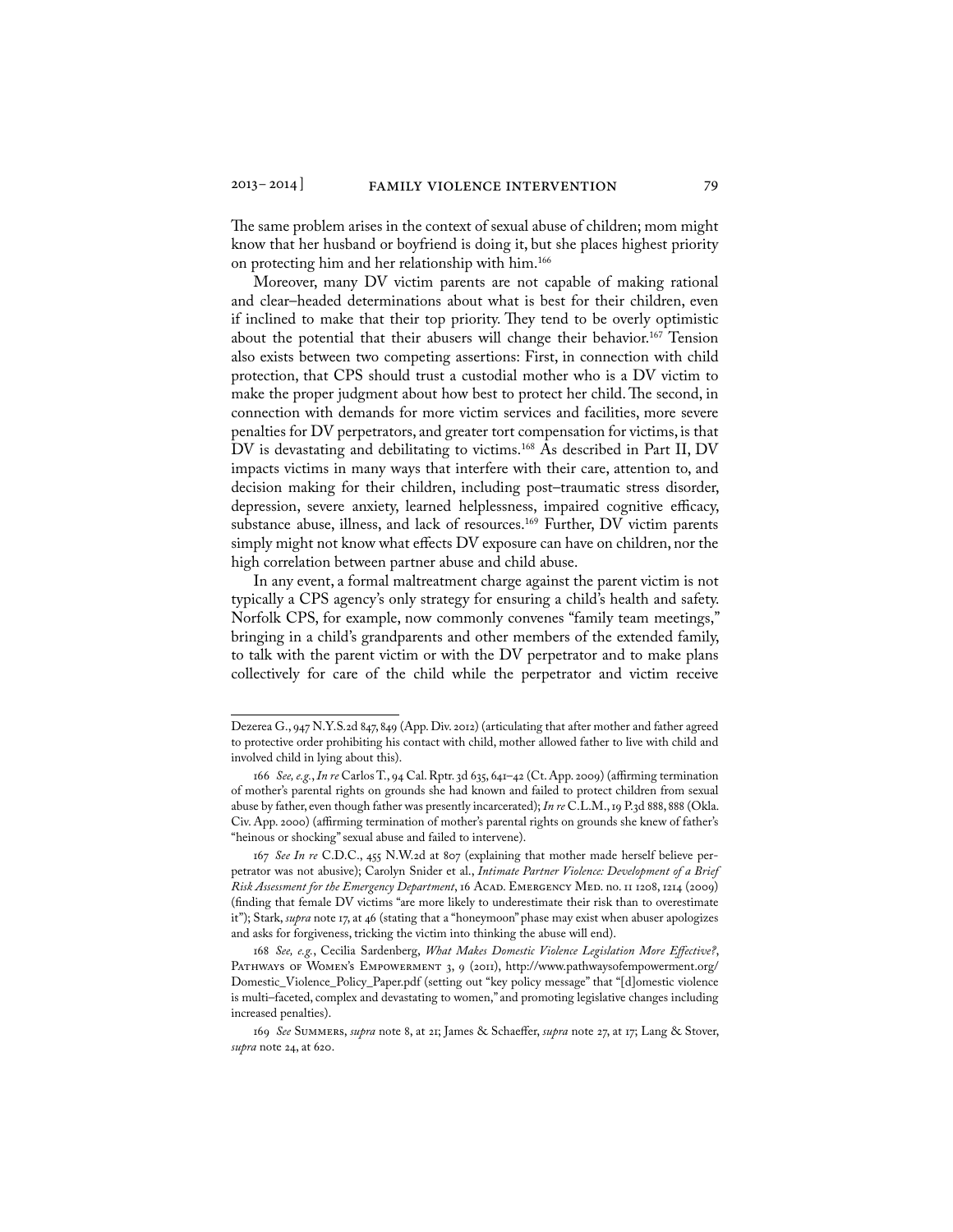services. In some circumstances, CPS might be able to use a 911 call recording to promote this process—for example, if the perpetrator's family is resistant to believing that DV actually occurred. Many states now have "differential response" systems, by which CPS diverts, to an informal resolution, cases in which parents are receptive to assistance.<sup>170</sup> This enables CPS's initial interaction with a DV victim parent to be an "assessment" rather than an "investigation," the result of which is to connect that parent with a DV advocate or shelter provider. With the abuser, in contrast, the initial CPS action should be an investigation that leads, if there is sufficient evidence, to a maltreatment charge against the batterer. As noted above, 911 call recordings can make that CPS effort effective in a greater number of cases.

If CPS does initiate court proceedings against a DV perpetrator or victim, the court will generally appoint a guardian ad litem (GAL) to advocate for the child. To fulfill that role most effectively, the GAL should also have access to the 911 call recording, as well as to any police report or CPS investigation summary. In some jurisdictions, a GAL armed with the 911 call recording might be able to petition for a protective order against the DV perpetrator if no other person or agency does so.

#### *C. Victim Parents' Use of 911 Call Records*

All states have laws enabling victims themselves to seek protective orders in civil legal proceedings against an abuser.<sup>171</sup> Civil protective orders can give DV victims a broader range of benefits than do typical "stay away" orders in criminal proceedings. In particular, they can include provisions granting a DV victim exclusive possession of the home, custody of any children, and child support.<sup>172</sup> Many victims nevertheless decline to initiate civil proceedings.<sup>173</sup> For some the main reason might be a feeling of futility; if they have little evidence beyond their own allegations, they might assume they will lose in a "my word against his" contest.<sup>174</sup> Were prosecutors, police, or social service agencies able to supply

<sup>170</sup> *See generally* Soledad A. McGrath, *Differential Response in Child Protection Services: Perpetuating the Illusion of Voluntariness*, 42 U. Mem. L. Rev. 629, 630–33 (2012) (explaining "differential response" systems, their informality, and their usefulness).

<sup>171</sup> Kohn, *supra* note 17, at 191–92; Kellie K. Player, *Expanding Protective Order Coverage*, 43 St. MARY's L.J. 579, 587–88 (2012) (explaining every state has some remedy for domestic violence and civil protective orders can last up to two years).

<sup>172</sup> Smith, *supra* note 66, at 95, 100, 119–25; *see* Player, *supra* note 171, at 592; *see, e.g.*, Iowa Code Ann. § 236.5 (West 2008 & Supp. 2013); R.I. Gen. Laws § 15–15–3 (2003 & Supp. 2012); N.Y. Fam. Ст. Аст § 842 (McKinney 2010 & Supp. 2013).

<sup>173</sup> In some jurisdictions, it might be possible for someone else to initiate a civil proceeding. *See, e.g.*, N.Y. FAM. CT. AcT § 822 (McKinney 2010) (authorizing family members of the perpetrator, police officers, a "duly authorized agency," and a "person on the court's own motion" to originate a civil "family offense" proceeding).

<sup>174</sup> *See* Joan S. Meier, *Notes from the Underground: Integrating Psychological and Legal Perspectives on Domestic Violence in Theory and Practice*, 21 Hofstra L. Rev. 1295, 1310 (1993) (footnote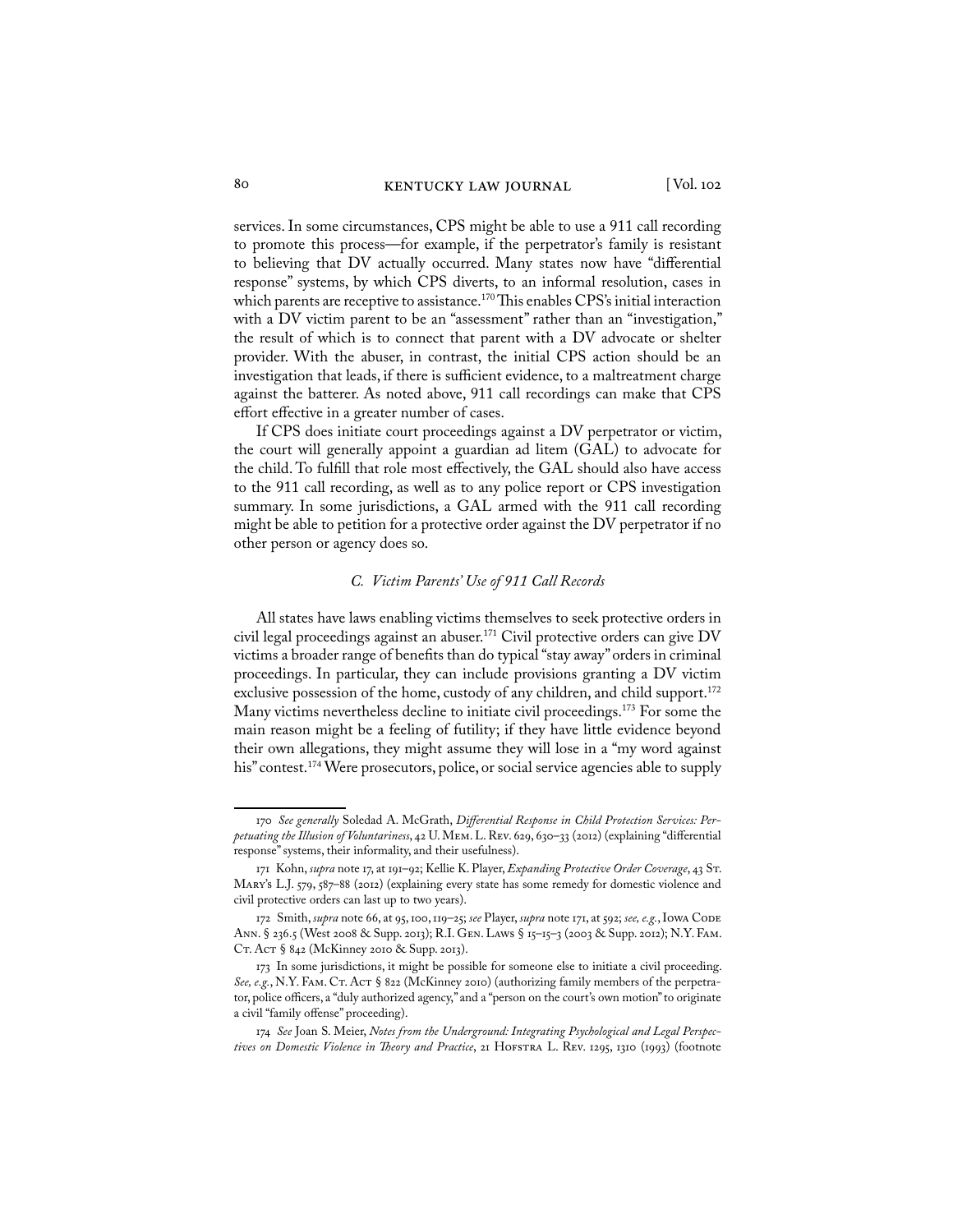victims or their attorneys with 911 call recording, victims could pursue civil orders with greater confidence.<sup>175</sup> As with CPS, victims in a few states might currently encounter difficulty in gaining access to recordings of their 911 calls, because of laws prohibiting release of the recordings to anyone outside of law enforcement. Victims' advocates in those states should consider seeking amendment to those laws.

Victims could use 911 call records to their advantage in many other fora as well, including custody disputes with the abuser in domestic relations courts. State laws treat domestic violence as a basis for denying requests for joint legal custody176 and for denying primary physical custody to a parent who committed DV against the other, especially if it was in front of the child.177 Proof of DV also excuses a victim parent for leaving the family home, and so protects her from losing custody based on charges of abandoning the children.<sup>178</sup> Documented history of partner abuse can also support a battered parent's request that a court order supervision of a batterer's visitation with a child or "assisted exchanges" of children for visitation purposes.<sup>179</sup> Further, proof of DV can support a custodial parent's request for court permission to relocate with his or her child.<sup>180</sup>

omitted) ("[C]ourts in all kinds of domestic violence cases continue to treat claims of domestic violence with disdain, disbelief and dismissiveness. Courts, police and prosecutors frequently reject claims of violence and pleas for help, on the ground that if the violence were real the woman would have left; if she stayed, it must not be true.").

<sup>175</sup> *Cf.* Lindauer, *supra* note 19, at 808 (stating that parties to family and juvenile law matters increasingly are proceeding pro se, because free or low–cost legal assistance is not available, which would make the assistance of a social service agency all the more important).

<sup>176</sup> *See, e.g.*, Ala. Code § 30–3–131 (LexisNexis 2011); Ariz. Rev. Stat. Ann. § 25–403.03(D) (2007 & Supp. 2012); Iowa Code Ann. § 598.41(1)(b) (West 2001).

<sup>177</sup> See, e.g., ALA. CODE § 30-3-131 (LexisNexis 2011); ARIZ. REV. STAT. ANN. § 25-403.03(B) (2007); 750 Ill. Comp. Stat. Ann. 5/602(a) (West 2009 & Supp. 2013) (footnote omitted) (including among custody factors "(6) the physical violence or threat of physical violence by the child's potential custodian, whether directed against the child or directed against another person;  $(7)$  the occurrence of ongoing or repeated abuse as defined in Section 103 of the Illinois Domestic Violence Act of 1986, whether directed against the child or directed against another person…"); La. Rev. Stat. Ann. § 9:364(A) (2009) ("There is created a presumption that no parent who has a history of perpetrating family violence shall be awarded sole or joint custody of children."); N.D. CENT. CODE Ann. § 14–09–06.2 (2009); Wissink v. Wissink, 749 N.Y.S.2d 550, 550 (App. Div. 2002) (overturning custody award to father, because trial court had given insufficient weight to evidence of father's repeated abuse of mother); *see also* Gonzalez and Reichmann, *supra* note 28, at 198 ("For example, twenty–four statutes have a rebuttable presumption that awarding custody to the perpetrator of domestic violence is not in the child's best interests.").

<sup>178</sup> *See, e.g.*, Ariz. Rev. Stat. Ann. § 25–403.03(I) (2007 & Supp. 2012); Iowa Code Ann. § 598.41(1)(d) (West 2001).

<sup>179</sup> *See, e.g.*, Ariz. Rev. Stat. Ann. § 25–403.03(F) (2007 & Supp. 2012); Ind. Code Ann. § 31-14-14-5 (LexisNexis 2007); LA. REV. STAT. ANN. § 9:364(C) (2009) ("If the court finds that a parent has a history of perpetrating family violence, the court shall allow only supervised child visitation with that parent"); *see also* Karen Oehme and Kelly O'Rourke, *Protecting Victims and Their Children Through Supervised Visitation: A Study of Domestic Violence Injunctions*, 3 Faulkner L. Rev. 261, 273, 276 (2012) (documenting the need for and effectiveness of supervised visitation programs).

<sup>180</sup> *See, e.g.*, *In re* Eddington v. McCabe, 949 N.Y.S.2d 734, 734–35 (App. Div. 2012).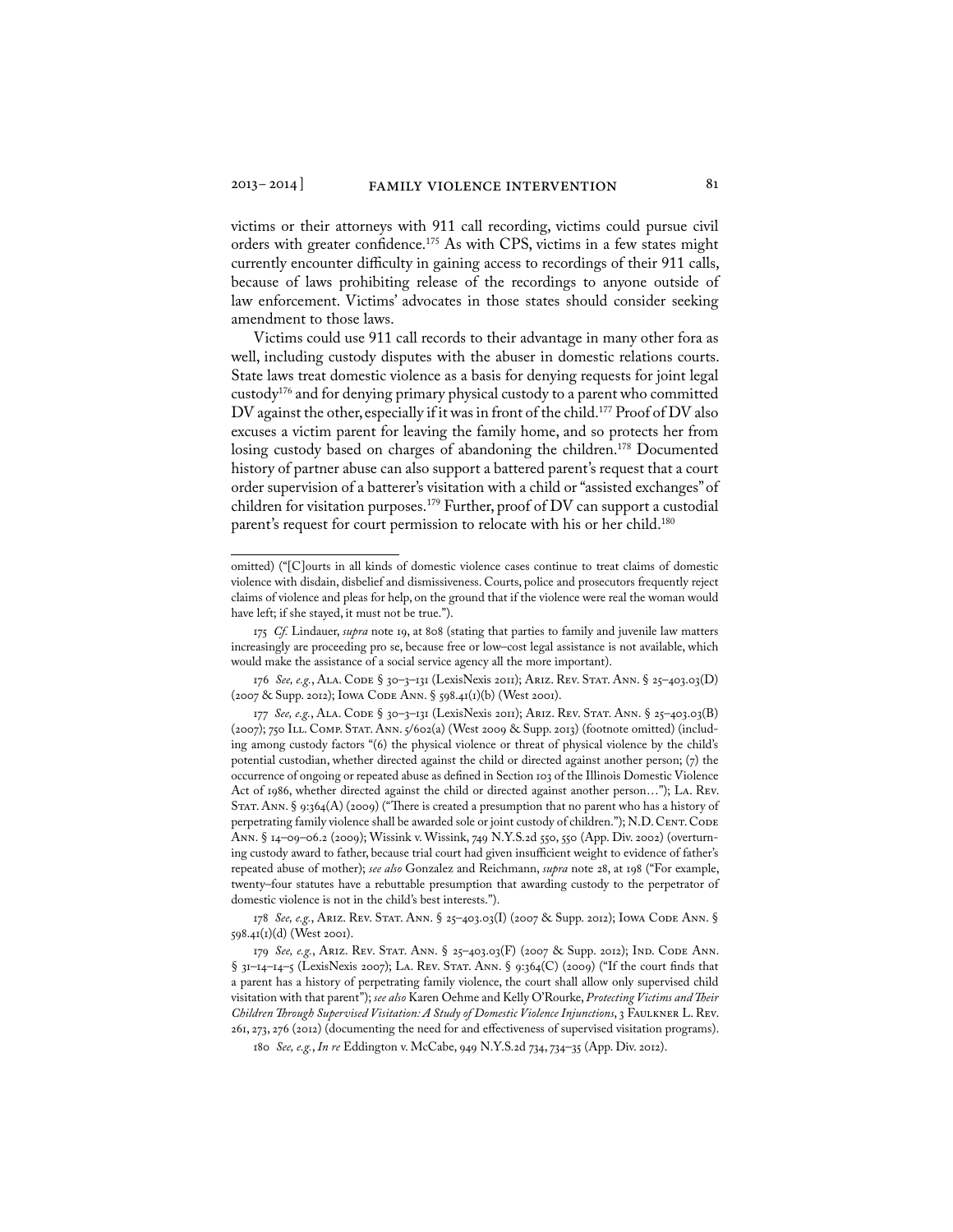Violence is factually relevant to a custody or visitation dispute between parents who are abuser and victim, even though the co–parents are presumably no longer together, in several ways: It suggests that it would be unwise to award joint legal custody, insofar as that requires a higher level of interaction. It is evidence that the "friendly co–parent" factor present in most states' custody statutes cuts against the perpetrator.<sup>181</sup> The DV also suggests that the child's relationship with the abuser is weaker or less positive than it would be otherwise, given the distrust and fear that children who witness DV commonly have toward the abuser, and the tendency of abusers to withdraw from their children.<sup>182</sup> Finally, violence suggests that the abuser is a less nurturing parent, given the demonstrated correlation between abusive behavior toward an intimate partner and being more controlling, manipulative, authoritarian, abusive, and erratic as a parent.<sup>183</sup>

One problem many DV victims face in a custody or visitation dispute is that a judge might discount or entirely disbelieve their allegations of abuse. Some advocates for DV victims assert that judges, as a general matter, accord less credibility to women, and with respect to DV specifically, tend to discredit victims' testimony.184 Yet, often the victim's testimony is the only evidence there is of DV.185 As a clinical law professor explains:

> As we know, domestic violence occurs in private, resulting in little verifiable evidence. Victims are reluctant to contact law enforcement, seek medical treatment or inform others of the physical or emotional injuries they suffer at the hands of their batterers. Unless law enforcement or another intervener is involved at the time of an abusive incident, it is unlikely that proof of the batterer's misconduct will be available at the time of the custody trial. Law enforcement involvement, however, does not guarantee proper documentation of injuries, property damage, or other evidence. Hospital

<sup>181</sup> *See* Lundy Bancroft & Jay G. Silverman, The Batterer as Parent: Addressing THE IMPACT OF DOMESTIC VIOLENCE ON FAMILY DYNAMICS 46 (2002) (stating that how a batterer treats his partner is "an important predictor of how he is likely to treat children"); Margaret K. Dore, *The "Friendly Parent" Concept: A Flawed Factor for Child Custody*, 6 Loy. J. PUB. INT. L 41, 42 (2004); Lindauer, *supra* note 19, at 808 (noting that abusers frequently charge victims with "parental alienation syndrome" when the victims allege DV).

<sup>182</sup> *See* Morcroft v. J.H., 935 So. 2d 588, 590 (Fla. Dist. Ct. App. 2006) (describing child's fear that father who battered mother with hammer would also try to hurt child, even though there had been no past physical child abuse); Grych et al., *supra* note 41, at 91; Lang & Stover, *supra* note 24, at 620.

<sup>183</sup> *See* Summers, *supra* note 8, at 9 ("Fathers who are batterers are often authoritarian, neglectful and verbally abusive in their child–rearing."); Wolfer et al., *supra* note 39, at 11 ("Abusive parents tend to be more narcissistic and self–absorbed than nonviolent parents.").

<sup>184</sup> *See, e.g.*, Dana Harrington Conner, *Abuse and Discretion: Evaluating Judicial Discretion in Custody Cases Involving Violence against Women*, 17 Am. U. J. Gender Soc. Pol'y & L. 163, 176–78  $(2009)$ .

<sup>185</sup> *See also* Lindauer, *supra* note 19, at 809 (discussing evidentiary obstacle to securing primary physical custody when an abuser co–parent seeks shared or sole custody); *cf.* Khaykin v. Kanayeva, 849 N.Y.S.2d 646, 648 (App. Div. 2008) (rejecting mother's appeal of trial court decision granting custody to father despite mother's allegation of DV, stating: "The father denied the mother's allegations, and the court resolved the conflicting testimony in favor of the father.").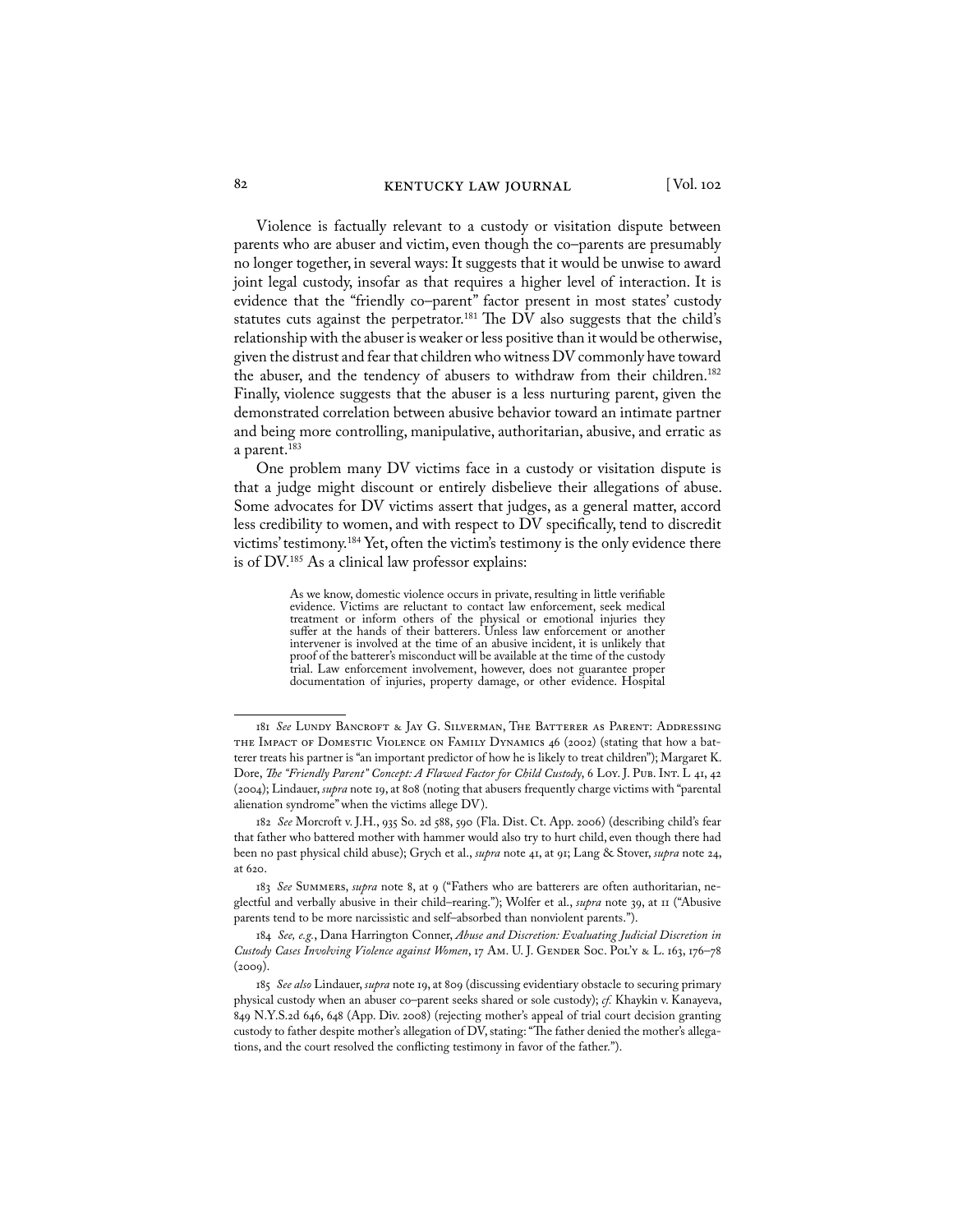reports, although incredibly helpful when available, do not exist for clients who are unable or reluctant to seek medical treatment. In some cases, the only other witness to the batterer's behavior is a young child. Many battered mothers and their lawyers, however, are reluctant to subject children to the trauma of trial testimony, given the legal, social, and psychological risks.<sup>18</sup>

A related concern is that if a judge discounts a primary caretaker's accusations against the other parent, then the judge will punish her for being unsupportive of the other parent's relationship with the child, applying the "friendly parent" factor against her, so DV victims' attempts to use the violence against the perpetrator could backfire.<sup>187</sup>

The 911 call recording could obviate both of those concerns. Having a copy of the recording to play in the domestic relations court should give DV victims much greater confidence making allegations of DV against the perpetrator parent in custody disputes. It should considerably elevate the credibility of their testimony in judges' minds and constitute hard evidence that the alleged assault did in fact occur. Further, if the call recording includes the cries of a child who was present, this should impress on the judge the effect that the perpetrator's actions have likely had on the child's well–being and on the child's disposition toward the abuser.

A further issue that arises when abuser and victim have a child in common is post–separation contact. A pervasive phenomenon in divorce law today is mandatory parenting classes, usually with an expectation that the parents will take the class together.<sup>188</sup> Mandatory mediation in contested custody cases has also become very common.<sup>189</sup> Most state statutes, however, treat domestic violence as a basis for victims' foregoing parenting classes, or at least ensuring that the parents do not have to take the classes together, and for waiving a mediation requirement.190 Many states also permit tort actions against former spouses or domestic partners to recover compensation for harms such as assault, and victims could use 911 call recordings to prove all the elements of such a cause of action.191

<sup>186</sup> *See* Conner, *supra* note 184, at 183–84 (footnotes omitted).

<sup>187</sup> See, e.g., Iowa Code Ann. § 598.41(1)(c) (West 2001) ("The court shall consider the denial by one parent of the child's opportunity for maximum continuing contact with the other parent, without just cause, a significant factor in determining the proper custody arrangement. Just cause may include a determination by the court . . . that a history of domestic abuse exists between the parents."); Dore, *supra* note 181, at 43–56 (2004).

<sup>188</sup> *See* Tali Schaefer, *Saving Children or Blaming Parents? Lessons from Mandated Parenting Classes*, 19 Colum. J. Gender & L. 491, 495 (2010).

<sup>189</sup> *See, e.g.*, *id.* at 495; Nancy Ver Steegh, *Yes, No, and Maybe: Informed Decision Making About Divorce Mediation in the Presence of Domestic Violence*, 9 Wm. & Mary J. Women & L. 145, 178–79  $(2003)$ .

<sup>190</sup> *See* MINN. STAT. ANN. § 518.157(3) (West 2006 & Supp. 2012); TEX. FAM. CODE ANN. § 105.009(b) (West 2008); Greenberg, *supra* note 41, at 618; Ver Steegh, *supra* note 189, at 192.

<sup>191</sup> *See generally* Fernanda G. Nicola, *Intimate Liability: Emotional Harm, Family Law, and Stereotyped Narratives in Interspousal Torts*, 19 Wm. & Mary J. Women & L. 445, 445 (2013).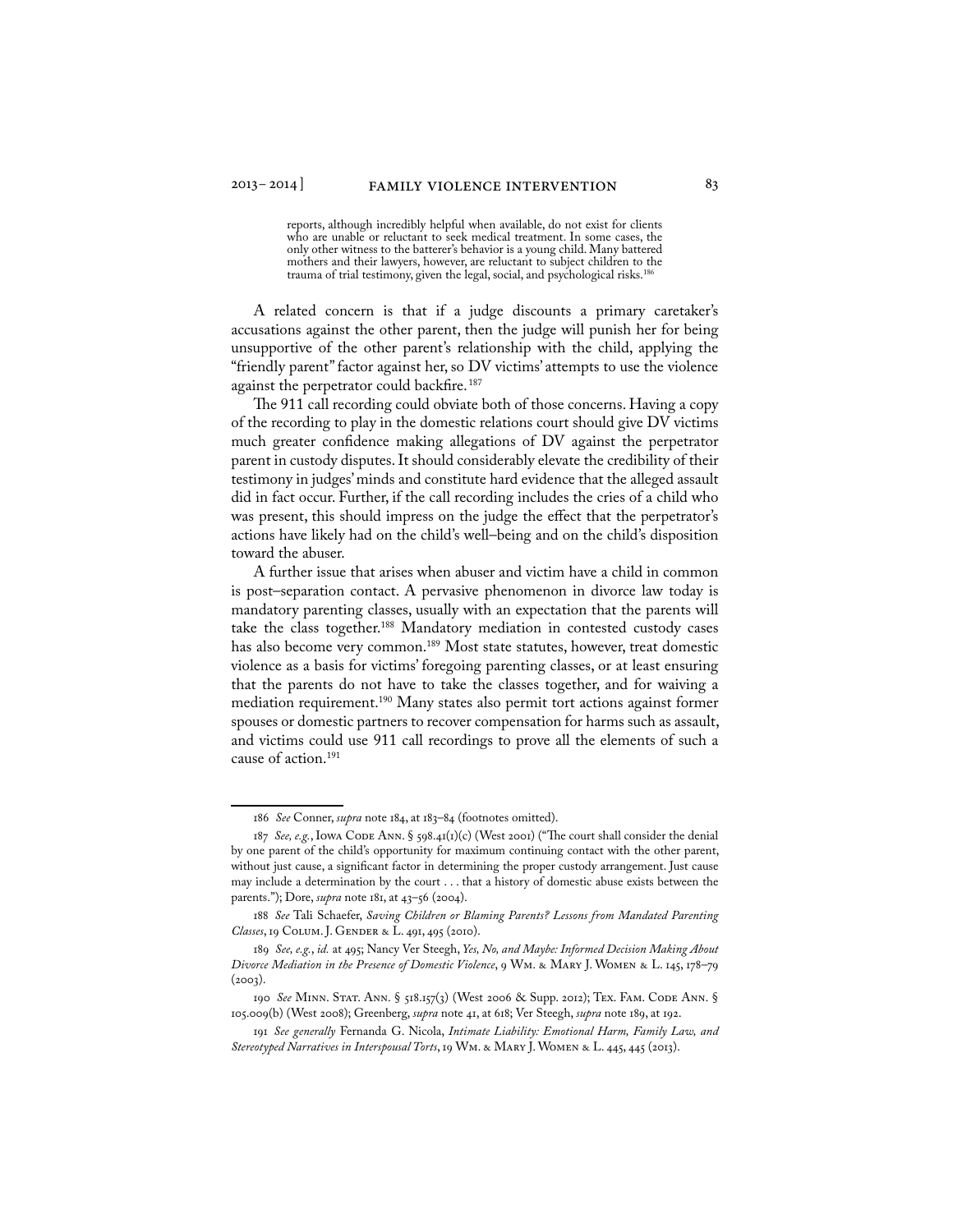Evidence from a 911 call could also be very helpful to victims who are married to their abusers and need to secure a divorce. In those states where an immediate divorce is available only to those spouses who can demonstrate fault by the other,<sup>192</sup> the call record might be the best or only evidence of "cruelty." Moreover, in states where a spouse's bad conduct can influence property distribution or alimony, a victim might use the call record to garner more property and ongoing support than she would have otherwise received, which could be especially important for victims whose abuse has prevented them from obtaining or maintaining employment.<sup>193</sup>

Finally, a 911 call recording might enable the victim to secure certain public benefits. There are public compensation funds for DV victims,<sup>194</sup> but a victim might be denied this benefit if the fund administrators do not believe she was a victim or if they suspect that she was the instigator of an altercation.<sup>195</sup> State and private organizations that provide special services and supports to DV victims might be more forthcoming with such assistance if they have this clear and dramatic evidence of an attack. When poor mothers seek welfare benefits for their children, they are presumptively required to assist the child support enforcement office in obtaining a paternity and child support order against the biological father.<sup>196</sup> The law excuses them from that cooperation requirement, however, if they can demonstrate that the biological father has committed DV against them.<sup>197</sup> As to these and all other potential uses of a DV allegation, the 911 call recording can greatly assist the victim parent in persuading decision makers of the truth of the allegation.

<sup>192</sup> In a substantial number of U.S. states, the no–fault basis for divorce is a waiting period. *See* Charts, 43 Fam. L.Q. 972, 972 chart 1, 976 chart 4 (2010).

<sup>193</sup> *See* Lauren Guidice, *New York and Divorce: Finding Fault in a No Fault System*, 19 J.L. & Pol'y 787, 820-22 (2010).

<sup>194</sup> *See* Njeri Mathis Rutledge, *Looking a Gift Horse in the Mouth—The Underutilization of Crime Victim Compensation Funds by Domestic Violence Victims*, 19 DUKE J. GENDER L. & POL'Y 223, 223 (2011) (discussing the Victims of Crime Act of 1984, which provides federal funding to state Crime Victim Compensation ("CVC") programs that reimburse domestic violence victims for crime–related expenses, such as medical care, counseling, food, and shelter).

<sup>195</sup> *Id.* at 243 (footnotes omitted) ("[T]he issue of contributory misconduct could arise in a domestic violence case 'as the victim may be viewed as provoking the attacker towards violence.' Reviewing the police report may be of little assistance. Possible officer bias against domestic violence cases may impact how police reports are drafted. If self–defense is used, and the officer is unable or unwilling to identify the primary aggressor, the victim may be charged under a dual arrest policy."). Having the record to hand over might also be a way for a victim to satisfy a program requirement that victims cooperate with police. *See id.* at 243–44 (footnote omitted) ("To be eligible for VOCA funds, state CVC programs must promote 'victim cooperation with the reasonable requests of law enforcement authorities.' In turn, every state program includes cooperation as an eligibility requirement.").

<sup>196</sup> *See* Daniel L. Hatcher, *Child Support Harming Children: Subordinating the Best Interests of Children to the Fiscal Interests of the State*, 42 WAKE FOREST L. REV. 1029, 1045-48 (2007).

<sup>197</sup> *See id.* at 1046–48.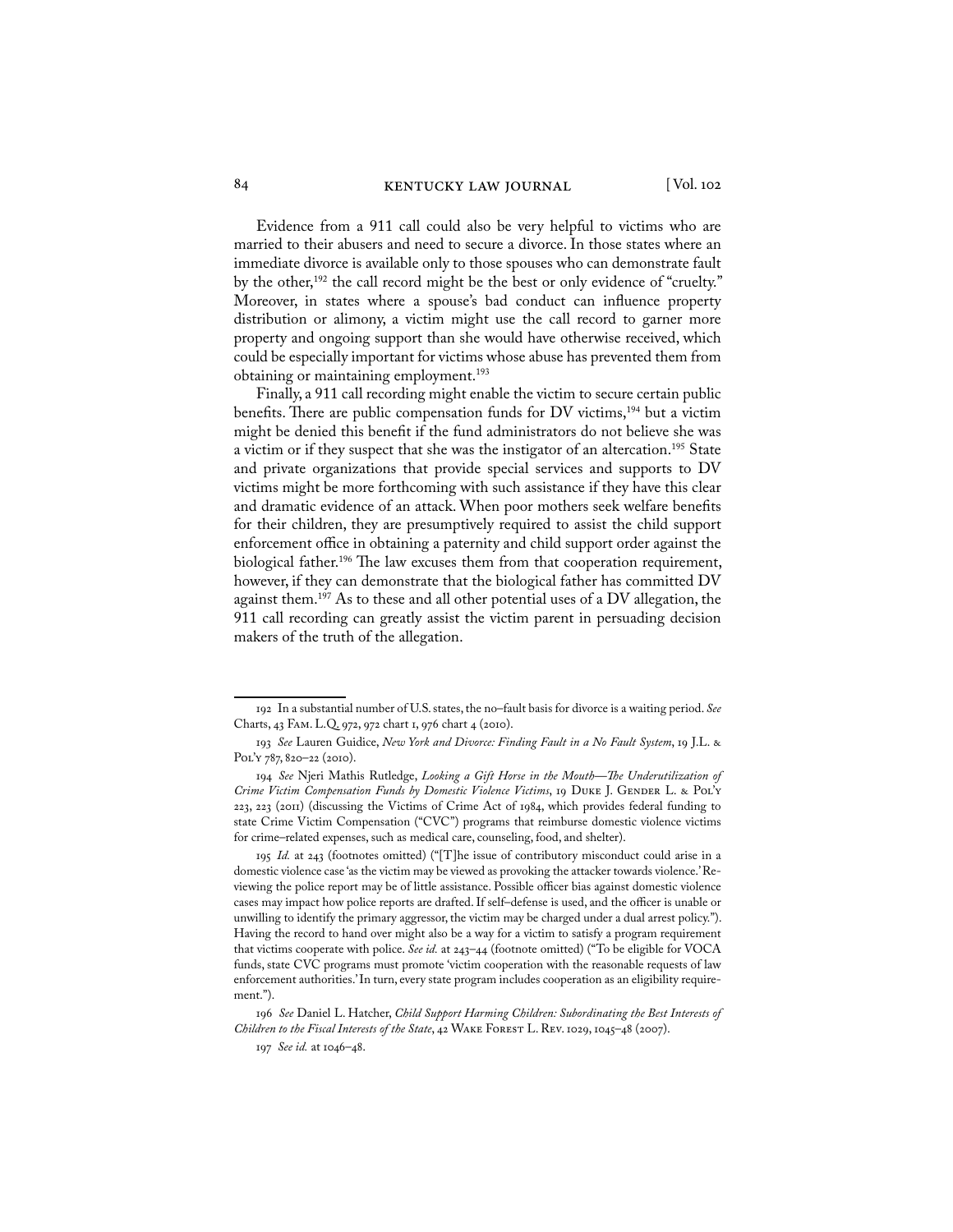#### *D. Other Parent of a Child Witness*

Finally, if prosecutors or CPS are concerned about the welfare of a victim's child and perceive a lack of commitment or capacity on that parent's part to take proper measures to insulate the child from further incidents, they might attempt to involve the child's other parent if that other parent is not the victim's abuser. For example, the DV victim might be a custodial mother living with a boyfriend who is not her child's father and who has repeatedly assaulted her in front of the child. The child's father might be capable of taking custody and caring for the child, or of monitoring the child's welfare while the child remains in the mother's custody. Having the 911 call recording might motivate and enable him to get involved in the situation to protect the child's welfare. It would give him evidence to use in seeking a change in custody, to give him primary custody.<sup>198</sup> In some states, he might have standing to seek a protective order against the mother's abuser.<sup>199</sup> Such action by a parent not involved in the violence might also spare the victim parent from neglect charges. A practice of handing over 911 call tapes to private parties other than the caller and other than the victim could raise legitimate confidentiality concerns, and might conflict with state law or agency policy, $200$  but there should be no constitutional impediment to giving information and evidence relating to a child's endangerment to another parent of the child.

#### IV. THE STUDY

Given all the above–enumerated ways in which a 911 call recording might provide more information or produce better outcomes for various actors,

<sup>198</sup> *See, e.g.*, Assini v. Assini, 783 N.Y.S.2d 51, 52 (App. Div. 2004) (upholding transfer of custody to father because of child's repeated exposure to DV while in mother's custody); Yizar v. Sawyer, 751 N.Y.S.2d 117, 117–19 (App. Div. 2002). *But see* Lewelling v. Lewelling, 796 S.W.2d 164, 167 (Tex. 1990) ("A parent should not be denied custody of a child based on the fact that he or she has been battered. We hold that evidence that a parent is a victim of spousal abuse, by itself, is no evidence that awarding custody to that parent would significantly impair the child.").

<sup>199</sup> *See, e.g.*, Ariz. Rev. Stat. Ann. § 12–1809 (2003 & Supp. 2012) (authorizing any parent to petition on behalf of a child for a civil protective order against "harassment" and defining harassment as "a series of acts over any period of time that is directed at a specific person and that would cause a reasonable person to be seriously alarmed, annoyed or harassed and the conduct in fact seriously alarms, annoys or harasses the person and serves no legitimate purpose"); Ohio Rev. Code Ann. § 3113.31 (LexisNexis 2008 & Supp. 2013); Tex. Fam. Code Ann. § 82.002(c) (West 2008 & Supp. 2012) ("Any adult may apply for a protective order to protect a child from family violence."); *see also* Ariz. Rev. Stat. Ann. §§ 13–3601, –3602 (2010 & Supp. 2012) (authorizing a parent to initiate on behalf of a child a criminal proceeding to secure a protective order against domestic violence).

<sup>200</sup> *See* Clay Calvert, *A Familial Privacy Right over Death Images: Critiquing the Internet–Propelled Emergence of a Nascent Constitutional Right that Preserves Happy Memories and Emotions*, 40 HASTINGS CONST. L.Q. 475, 503 (2013) (listing eleven states with some restriction on the dissemination of 911 call recordings).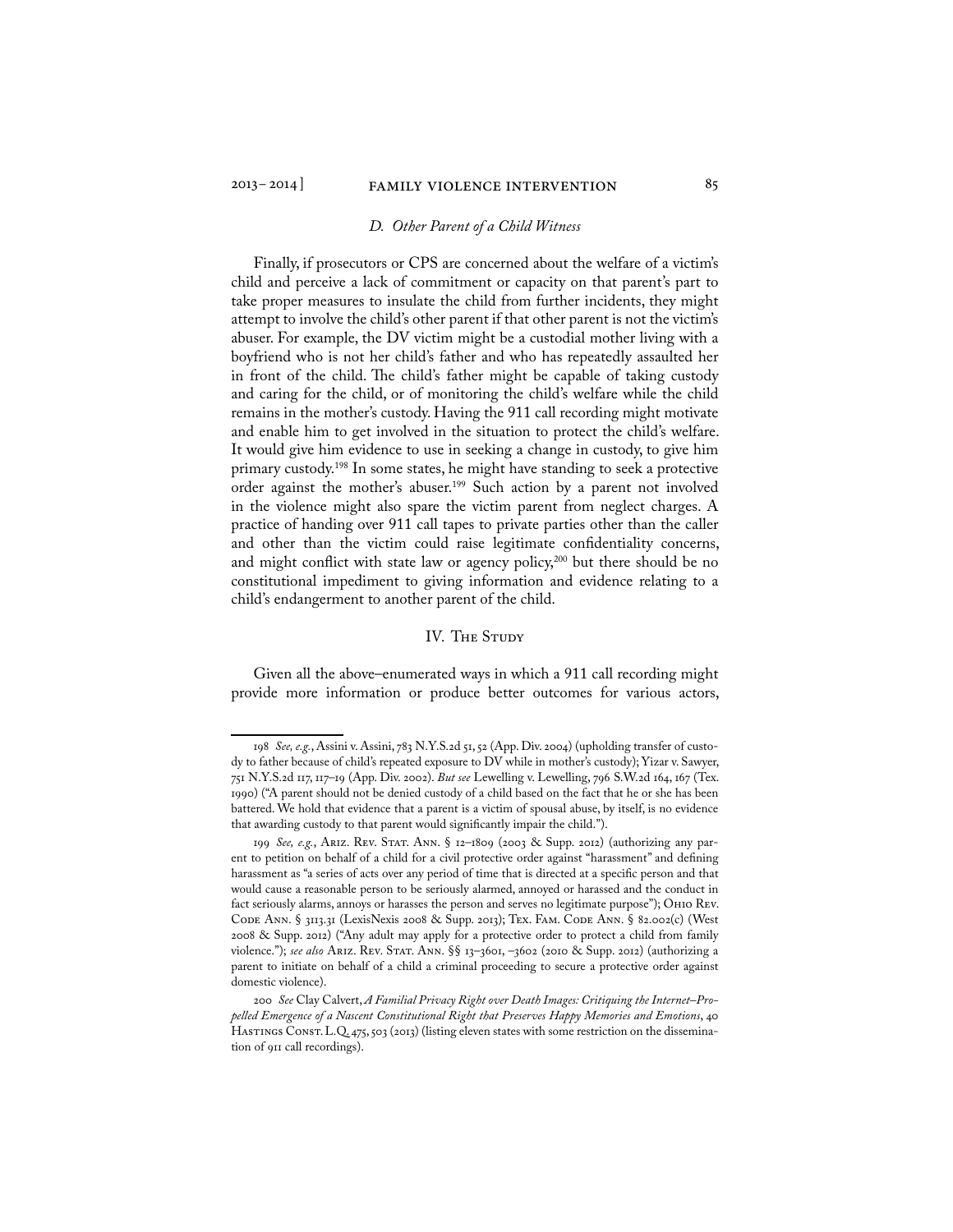empirical study documenting the usefulness of 911 calls in at least some of those ways could create confidence that exploring new agency procedures is worthwhile. We present such documentation here and urge further study.

For the period January 1, 2012, through April 30, 2012, we collected 911 call records, police incident reports, and court files for all domestic violence cases in the city of Norfolk, Virginia. Norfolk is a city in the Tidewater area of the state with roughly a quarter million people, 17% of whom live in poverty.<sup>201</sup> William & Mary law student Margaret Kelly reviewed and analyzed these records and documented whether the content of 911 calls could be "useful" to prosecution, or suggested the presence of children when other records did not, and to what extent state agencies made use of the calls.

#### *A. Defining Criteria*

There is necessarily some indefiniteness in the concepts we used to identify case characteristics. Whether a 911 call is "useful" to prosecutors is unavoidably subjective. However, we identified some objective criteria, such as whether the recording was admitted into evidence and whether the substance of the recording included certain presumptively useful things. We looked for 911 calls that contained one or more of the following: excited utterances (i.e., did the caller sound excited/agitated), present sense impressions (i.e., was the caller witnessing the incident as they were speaking to  $911$ ),<sup>202</sup> names of additional witnesses that observed or heard the assault take place, and indications that the domestic disturbance took place in the presence of a child (e.g., sound of child's voice, adult seemed to be speaking to a child).<sup>203</sup> For the additional purpose of assessing whether 911 calls can be useful to child welfare efforts, we also directed Ms. Kelly to examine the records for notation of a referral to CPS.

One purpose of this study was to determine the degree of correlation between success and use of a 911 call recording in some fashion. "Success," or a positive outcome, can mean a number of things for prosecutors. If introducing a 911 call recording is instrumental in securing accountability of a guilty party through a conviction, that is obviously a success. But success can also mean strengthening one's case sufficiently to secure a (better) plea agreement. It can include securing a court order holding a case "under advisement" rather

<sup>201</sup> *See* U.S. Census Bureau, *State and County Census Information: Norfolk, Virginia*, Quickfacts, http://quickfacts.census.gov/qfd/states/51/51710.html (last updated June 27, 2013).

<sup>202</sup> *See* Fed. R. Evid. 803(1), (2); State v. Ross, 714 P.2d 703, 706 (Wash. 1986); Zitter, supra note 111, at 14–17 (discussing bases for overcoming the hearsay obstacle to using a 911 call recording in court); see also United States v. Schlesinger, 372 F. Supp. 2d 711, 721 (E.D.N.Y. 2005) (finding a present sense impression exception upon the fact that "(1) the [speaker of the hearsay statement] observed firsthand the condition of the factory as he made his way to the second floor, (2) that the statement was made immediately after he observed the condition of the factory,  $(3)$  that the statement described what he observed firsthand through his senses").

<sup>203</sup> *See* Kent, *supra* note 99, at 1352 (discussing potential for an additional charge or sentence enhancement if a child was present).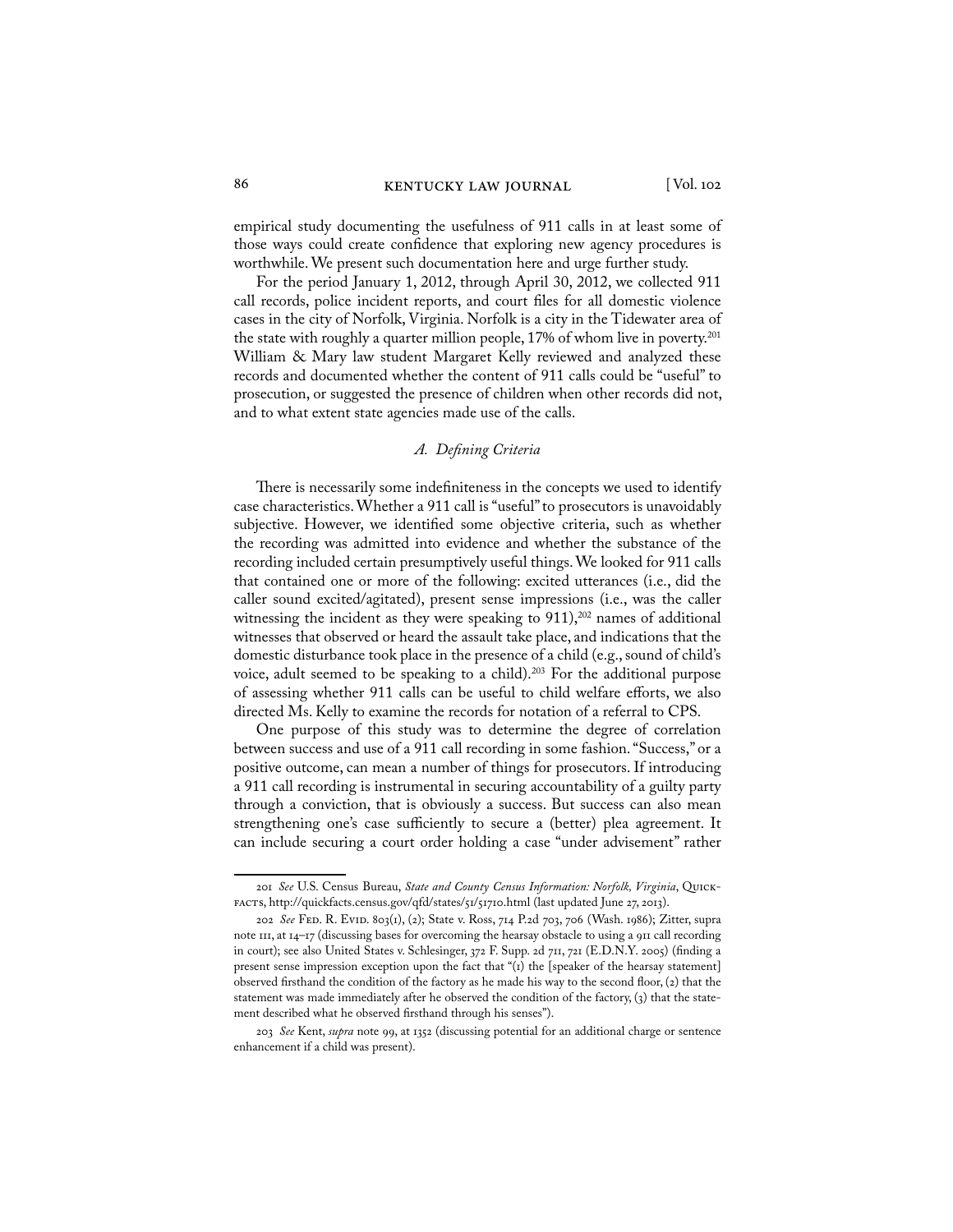than dismissing it, meaning the defendant will have a conviction if there is further misbehavior during a specified period but will have the benefit of a dismissal if there is no further misbehavior during that period. In the absence of a complaining victim or forensic evidence, an under–advisement outcome might be better than the alternative without the 911 call.

It is typically difficult to know directly whether the existence or replaying of a 911 call recording influences a judge, the defendant, or defense counsel. For a true demonstration of efficacy, one would want to compare the success rate (as defined above) in DV cases with the success rate in some other appropriate set of cases, although finding such other set of cases is difficult. In particular, the subset of cases in which prosecutors use a 911 call recording might have some other characteristic that better explains the rate of success they achieve. Naturally, prosecutors used only those 911 calls that contained something they believed would be useful, such as an excited utterance. It might be that cases in which 911 callers make excited utterances tend to be ones in which violence rises to a level that causes visible physical injury; therefore it could be the evidence of physical injury that primarily produces a positive outcome. With this caveat in mind, we present a comparison of cases in which a 911 call recording was used with those in which it was not.

#### *B. Methodology*

We analyzed data from 482 domestic violence misdemeanor cases arising from incidents between January 1, 2012, and April 30, 2012.204 Arraignments (i.e., initial appearances) for those arrested for assault and battery upon an intimate partner (spouse or cohabiting partner) usually take place the morning following the perpetrator's arrest in the Norfolk Juvenile and Domestic Relations District Court. At the arraignment, judges inform those accused of the nature of the charges and set trial dates. The court opens a file for the case and provides a copy of the warrant of arrest and the criminal complaint to a representative (usually a paralegal) from the Commonwealth's Attorney's Office (CA) as well as to the defendant's attorney. In Norfolk, five to twenty defendants appear in court on a given day for arraignment following domestic assault and battery arrests the previous day. The CA representative takes the information provided by the court and opens the state's internal file. The state's file is then forwarded to the prosecutor handling the case.

The state's file typically contains the police incident report and the defendant's criminal record. The police incident report contains information about the persons involved, location and time of the incident, and any witnesses that the responding officer, or other witnesses, identified. Often officers prepare a supplement to the incident report detailing the location of any injuries on

<sup>204 (</sup>Data and research findings on file with authors).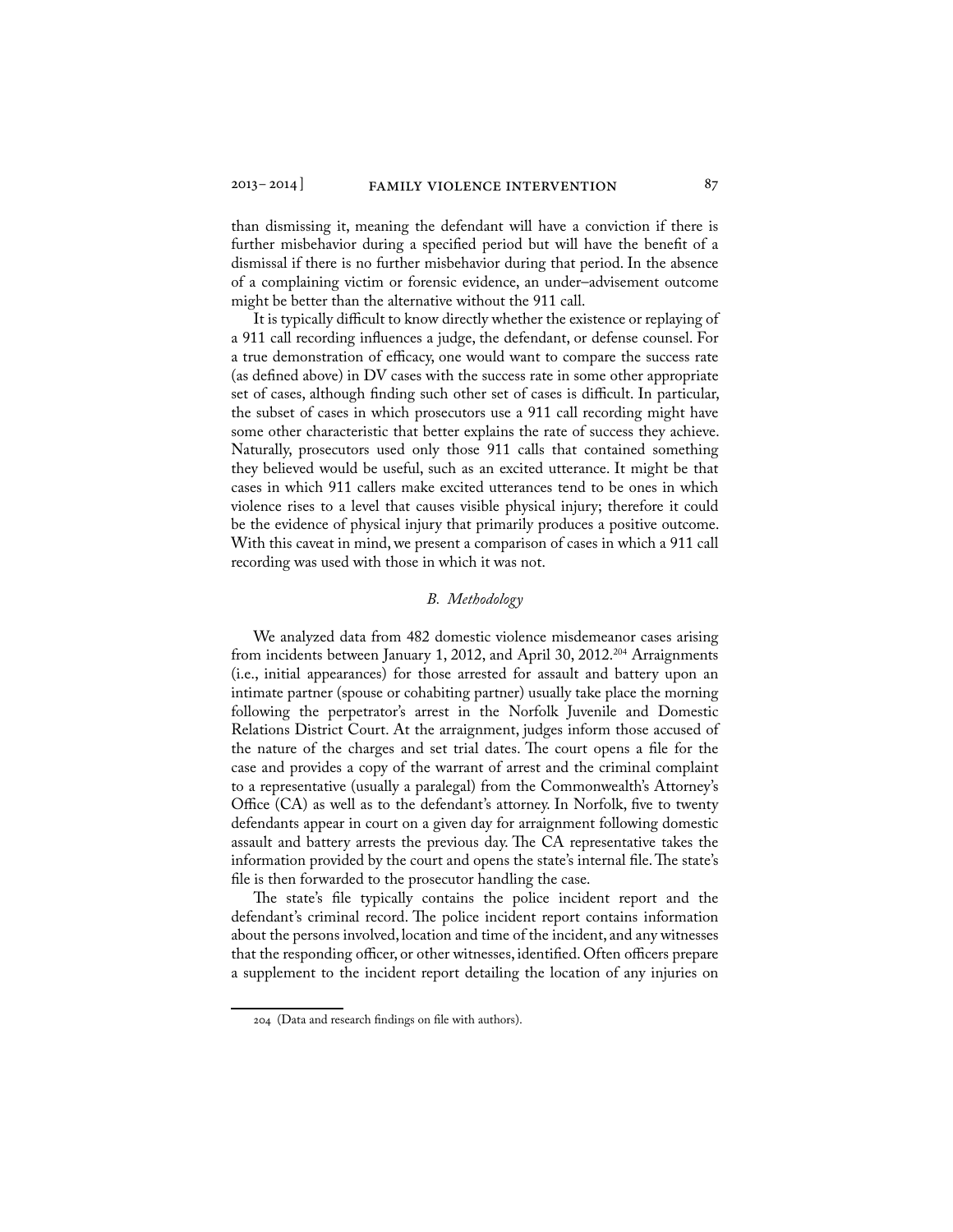the victim's body and any statements from the defendant. Ordinarily, when the prosecutor receives the file, it contains two to six documents, none of which include any information about any 911 call.

Prosecutors in Norfolk wanting to review the 911 call that triggered state involvement in a domestic disturbance traditionally had to take the initiative of sending a request for the recording to the call center custodian. Prior to December 2011, prosecutors acquired the 911 event chronology and recording in only about 1.5% of all criminal cases, principally the most serious felonies. The custodian would have to conduct a search for each call, diverting the custodian from his primary duties—overseeing the successful operation of the 911 emergency operations center. Thus, whereas prosecutors routinely requested 911 call records for murder cases, they generally refrained from doing so in misdemeanor DV cases, which amount to approximately 1,200 each year.

However, in late December 2011 and early January 2012, the Department of Emergency Preparedness and Response (DEPR) provided prosecutors in the Norfolk Commonwealth's Attorney's Office access to a system called "Netviewer." Netviewer is an internet based system through which members of law enforcement with approved access can obtain event chronologies for incidents reported through a 911 call by entering in the date and approximate time of the call. Using Netviewer, prosecutors are now able independently to obtain a summary of 911 calls. DEPR also gave prosecutors access, without charge, to an additional program called "NICE Inform," which is ordinarily available to agencies only upon payment of a licensing fee. It allows those with access to search for and listen to the actual 911 audio recording on their computers, without troubling the records custodian for a physical storage device containing the particular call.

Once the State obtained access to Netviewer and NICE Inform, it quickly became apparent that in a broad spectrum of cases, the 911 calls contain valuable information that is not in the files obtained in court, so much information that the CA's office should obtain at least a transcript of the call in every domestic assault case. A quick look at a call transcript usually suffices to determine whether accessing the audio recording would be useful. The state then went to work creating a system to facilitate receipt of the transcripts and recordings for wider use both as an evidentiary tool in court and as an intervention tool out of court.

To determine whether the new tools and system were cost–effective, the CA's office undertook data collection. Ms. Kelly worked at a terminal with access to both Netviewer and NICE Inform. For the four–month period, from January 1, 2012, to April 30, 2012, she pulled the CAD Event Chronology for all 482 domestic violence 911 calls and listened to every available audio call recording. She then compared the information she gleaned from the calls with the files prosecutors obtained at arraignment for those cases. She created an excel spreadsheet documenting the results of her research for each month.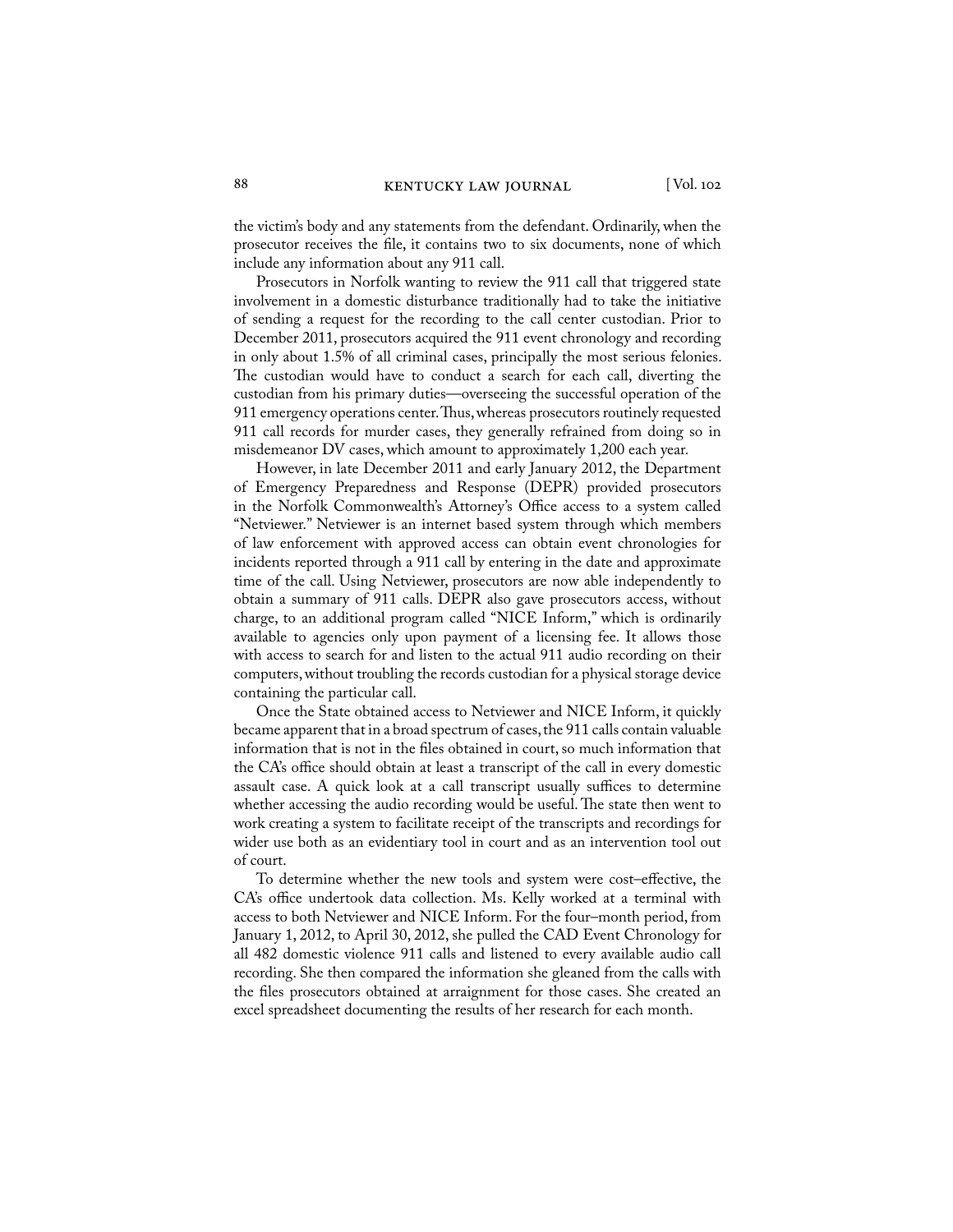#### *C. Data Sough*t

Our research assistant compiled data to assess:

- 1) In what percentage of cases are additional witnesses identified through the 911 event chronology transcript or the call itself?
- 2) In what percentage of cases do 911 calls contain excited utterances or present sense impressions?
- 3) In what percentage of cases was the 911 call helpful in identifying the "true victim"?
- 4) In what percentage of cases in which prosecutors used the 911 call was the perpetrator held accountable, and how does that compare to the accountability rate in cases for which a 911 call was not used?
- 5) In what percentage of cases did the 911 call reveal the presence of one or more children when the police report did not?
- 6) In what percentage of cases was CPS notified of a child's exposure to DV?

#### *D. Findings*

Our study confirmed both the usefulness of 911 calls for misdemeanor prosecutions and the potential for addressing a much greater percentage of situations in which children are repeatedly exposed to domestic violence. Among 310 calls<sup>205</sup> reviewed:

- 1) 53 calls (17%) contained information about additional witnesses to the assault.
- 2) 61 calls (20%) contained a very clear excited utterance and/or present sense impression.206
- 3) 23 calls (7%) contained information helpful in determining the "true victim" in cross–warrant situations.
- 4) In determining the value of the 911 recording as an evidentiary tool, the authors looked more closely at one

<sup>205</sup> For 172 cases, a 911 call recording did not exist, could not be obtained, or was inaudible (results of study on file with authors).

<sup>206</sup> Our research assistant took a conservative approach in coding for these hearsay exceptions. In all likelihood, courts would admit a greater number of calls on the basis of their having an excited utterance or present sense impression. For more information, contact author Linda Bryant at linda.bryant@norfolk.gov.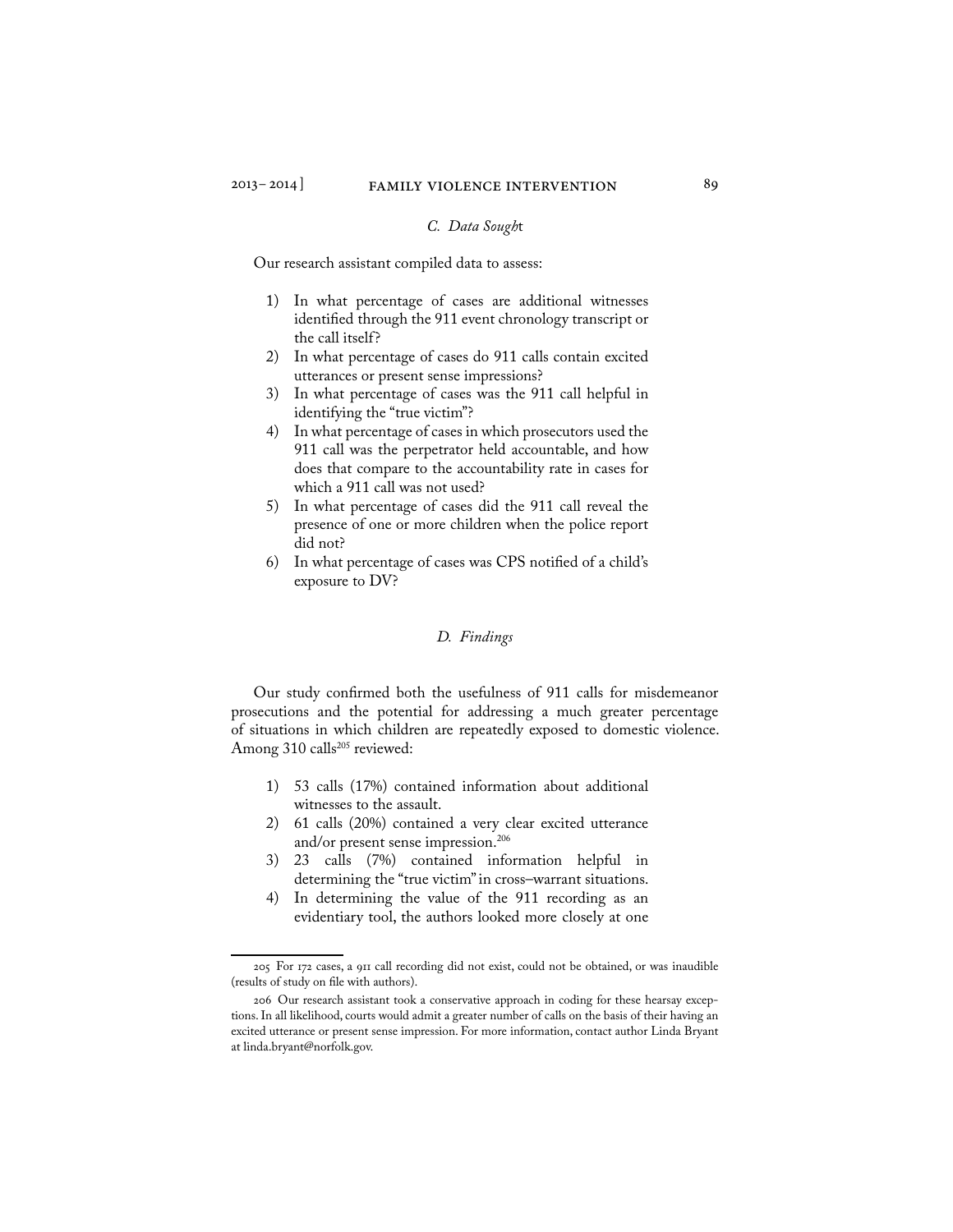fourth of the total cases, randomly selecting a start point of March 1, 2012, and proceeding forward in time until 120 cases were reviewed. We compared the outcomes of those cases in which the prosecutor had obtained and planned on using the 911 recording at trial with those cases in which the prosecutor did not have or would not have been able to use the 911 recording at trial. With a usable 911 call, the accountability rate skyrocketed from thirty–two percent to eighty–eight percent:

- a. 911 call available and useful: 49 out of 120 cases.
	- i. Perpetrator held accountable: 43 out of 49 cases (88%).
	- ii. Dismissal or nolle pross: 6 out of 49 cases (12%)
- b. 911 call unavailable or not useful: 71 out of 120 cases.
	- i. Perpetrator held accountable: 23 out of 71 cases (32%).
	- ii. Dismissal or nolle pross: 48 out of 71 cases  $(68%)$ <sup>207</sup>
- 5) 80 of the 310 call recordings revealed the presence of a child, but in only 44 of those cases did the police report note the presence of a child. There was also a category of cases, numbering 39, in which the police report indicated presence of a child but the 911 call recording did not reveal this. Thus, in 119 cases some record indicated a child's presence during the DV episode, but in 36 cases, or 30%, the 911 call was the only indication. There were undoubtedly also instances in which children were present but neither the 911 call nor the police report reflected that.
- 6) In only 21 of the total 482 cases did CPS receive a report of a child's involvement in a DV situation. This was just eighteen percent of the 119 cases in which a child's exposure was indicated in the 911 call, in the police report, or both.<sup>208</sup> CPS did not receive notification in any of the 36 cases in which only the 911 call evidenced a child's presence. CPS received notice in just one fourth of the 83 cases in which the police report noted children were present.

<sup>207</sup> This ratio closely mirrors the nolle pross/dismissal ratio of 70.71% reported in the Virginia Domestic Violence Victim Fund Prosecution Grant Report from July 1, 2011, through September 30, 2011, and the 60% non–accountability figure in national studies. *See* Va. Att'y Gen. Ann. Rep., supra note 15, at A-3, tbls.A-3 & A-4.

<sup>208</sup> This appears to be an unusually low rate. *See* Summers, *supra* note 8, at 44 (citing ABA study finding that police report to CPS 56% of incidents in which they know a child witnessed DV).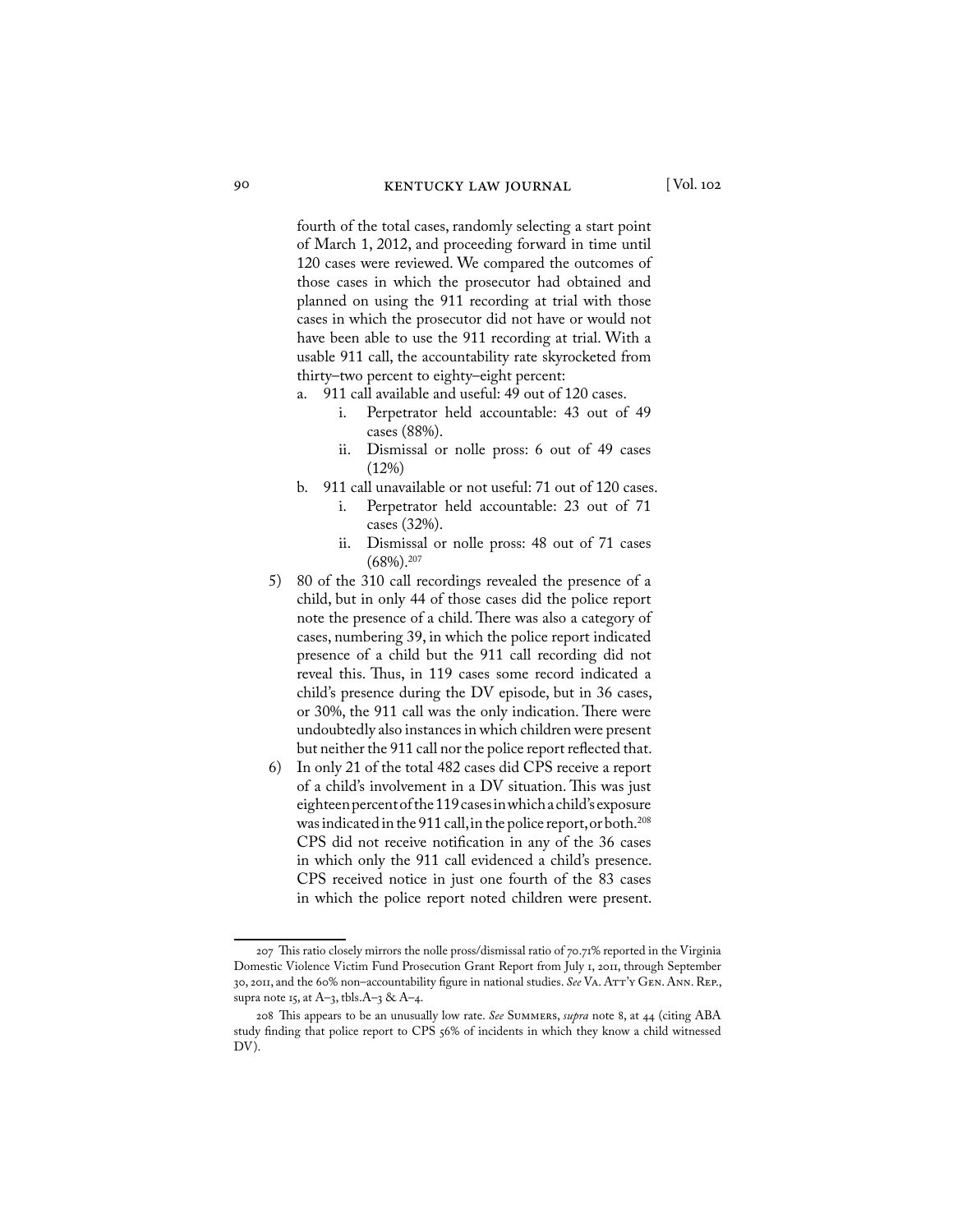Discussions with police officers suggest that part of the explanation is difficulty getting through to CPS operators in the nighttime hours when most DV incidents occur.

The fourth finding is striking. Naturally, one would want to know more about any other differences in case characteristics between the "call available and usable" versus "call unavailable or unusable" categories in order to verify the impact of the call per se. There is at least observational evidence that the call recordings in and of themselves have a great impact on the various parties to DV prosecutions. Assistant Commonwealth's Attorney Deborah Collins, who handled the vast majority of domestic violence prosecutions for Norfolk during the study period, offered this insight on the high success rate when prepared with the 911 recording at trial:

> A defendant who knows the victim is not cooperative is not likely to plead guilty to a domestic violence charge. Sometimes the victim has convinced herself that it was her fault or reasons away the assault and conveys this to the defendant. Helping the victim remember the seriousness of the assault will make her less likely to forgive the defendant and be uncooperative in the prosecution. Listening to the 911 call can bring the victim back to the assault, which is often several months removed by the time the case goes to trial. When a victim hears her call for help to the 911 dispatcher, it can be a powerful thing. I had a case where an aggressively recanting victim would not cooperate. The father of her child had often been charged with domestic assault, with her as the victim, and his father and mother had frequently been charged with domestic assault with each other as the victims as well as with him as the victim. The family had never been cooperative with the prosecution. The victim was not cooperative in lower court, but a conviction was secured by playing the 911 tape during trial, obviating the need for her to testify to any of the facts of the assault for the Commonwealth. She was present in court as a defense witness and heard her 911 call for the first time. This call was frantic and her voice was full of shock at how badly he had assaulted her, that he had "beat her like a man." The defendant initially appealed his conviction, but the victim told the defendant he needed to withdraw his appeal, which he did. She told me she "Just didn't want to hear that tape again." The 911 call was a sufficient reminder of the seriousness of the assault for her to refuse to lie about the facts, forcing the defendant to accept responsibility for the assault he committed.

> Hearing a 911 tape can also have a powerful effect on the judge. Even relatively minor contact can be sufficient for a domestic violence conviction, so it's the prosecutor's job to point out the more serious assault cases. A 911 call can help us do that, particularly in the absence of photos of the injuries. The real panic and fear in the victim's voice is more effective than any sentencing argument a prosecutor could make.209

In total, the 911 call appeared useful and helpful in holding perpetrators accountable in 147 cases (30% of all cases, 47% of cases with a 911 call), most often by triggering an admission of guilt that obviated the need for a trial. Specifically, in 147 of the 482 cases, the call contained one or more of the following probative evidentiary tools: (1) the names of additional witnesses, (2) an admissible excited utterance, or (3) an admissible present sense impression.

<sup>209</sup> E–mail from Deborah Collins, former Violence against Women (V–STOP) prosecuting attorney and Virginia Sexual and Domestic Violence Fund grant attorney, author Linda Bryant (Feb. 23, 2013, 18:39 EST) (on file with authors).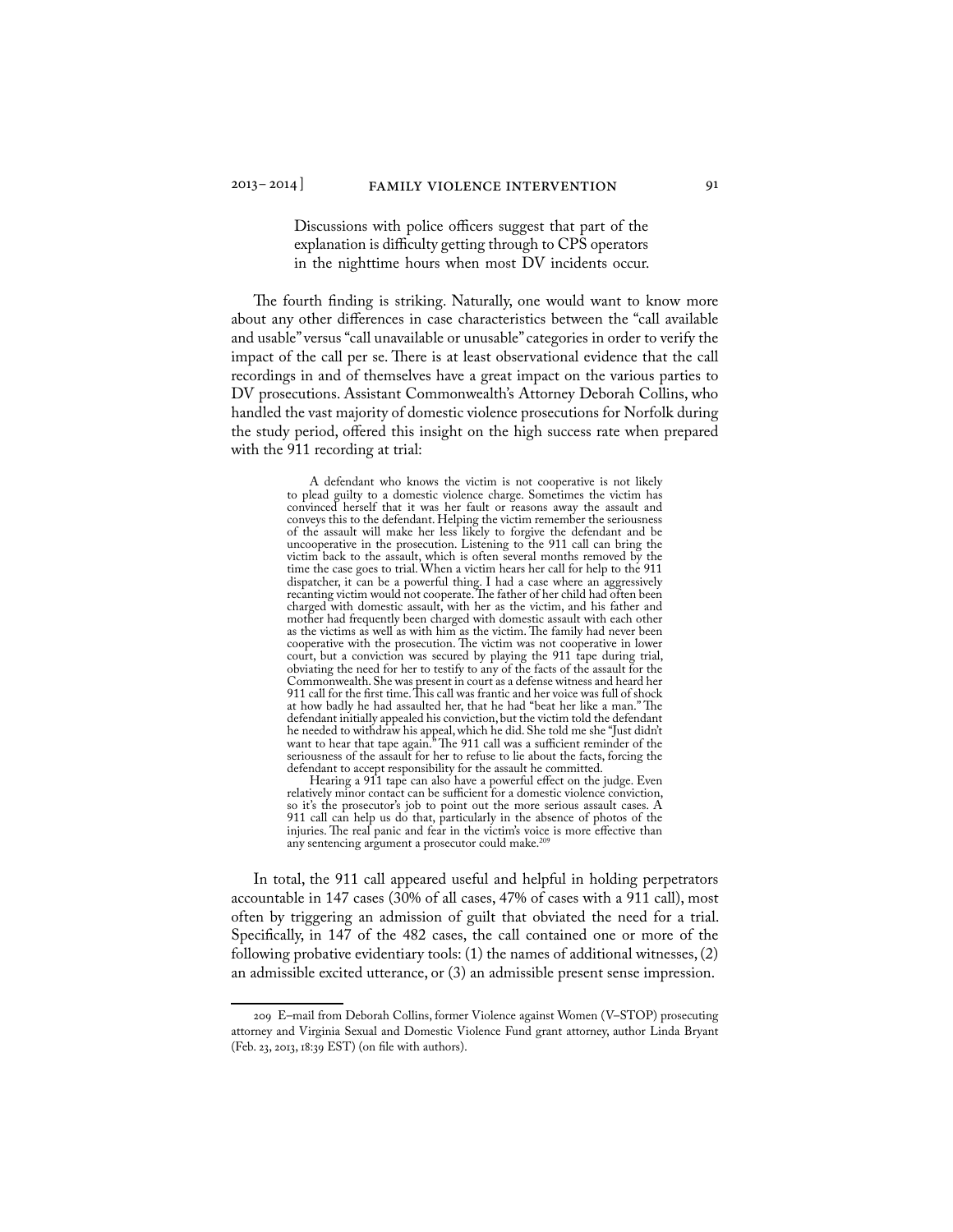An example of how identification of additional witnesses can be crucial to obtaining a conviction is a case in which a man previously convicted of murder stomped on his wife's head and neck area and kicked the right side of her body on a sidewalk next to a busy street. Concerned citizens called 911 and reported the assault while they watched it. Officers responded and spoke with the victim and defendant, who gave conflicting stories. Before the trial date, the prosecutor contacted one of the bystander witnesses, who agreed to testify. At trial, the fearful victim minimized the incident. The prosecutor successfully introduced the 911 tape. Coupled with photographs of the victim that police had taken, which showed shoe–sized bruises on her body, the call supported a finding by the trial court of guilt beyond a reasonable doubt, despite the victim's minimization and despite testimony of two witnesses in support of the defendant. The perpetrator received significant jail time.<sup>210</sup>

The number of cases in which children were exposed to DV but the official file contained no mention of their presence is also striking and troubling, as is the extremely low rate of referrals to CPS. Clearly, the system in place and designed to respond to child endangerment is not catching the great majority of cases in which children experience the trauma of witnessing DV and/or also are in harm's way because of violence occurring in their homes. In addition, as discussed above, any social science research or legal/policy analysis relating to the impact of DV exposure on children that relies on police records or, more narrowly, on CPS case records, must be viewed as resting on a very incomplete picture of this phenomenon, one that fails to reflect its full extent and negative impact.

#### V. Suggested Best Practices for Domestic Violence Prosecution

This Part describes a set of "best practices" for agencies involved in the state's response to incidents of domestic violence. Though we address each agency separately, one key to successful reduction of violence within homes is collaboration among the agencies that traditionally have dealt with one piece of the DV puzzle.211 We also emphasize that refinement of the model is an

<sup>210</sup> Commonwealth v. Gary Walker, Norfolk JDR, JA027257–03–00 (on file with authors). The Commonwealth of Virginia does not publish misdemeanor cases. The case is also on file with Norfolk Commonwealth Attorney's Office.

<sup>211</sup> *See* Casey et al., *supra* note 8, at 39 (discussing program of cooperation between police and battered women's advocates in New Haven, CT); Christopher N. Osher, Jennifer Brown & Jordan Steffen, *Failed to Death: Law Enforcement & Disorder*, Denv. Post, Nov. 14, 2012, at 1A (portraying the enhanced danger of child fatalities when police and CPS do not share information); CHILD Welfare Info. Gateway, U.S. Dep't of Health & Human Servs., Domestic Violence and the Child Welfare System 6–7 (Oct. 2009), *available at* http://www.childwelfare.gov/pubs/ factsheets/domesticviolence.pdf ("[C]ommunities can serve families better by allocating resources to build partnerships among domestic violence service providers, child protective service providers, and an array of informal and formal systems within the community, and by offering a continuum of individualized services based on the levels of risk present.").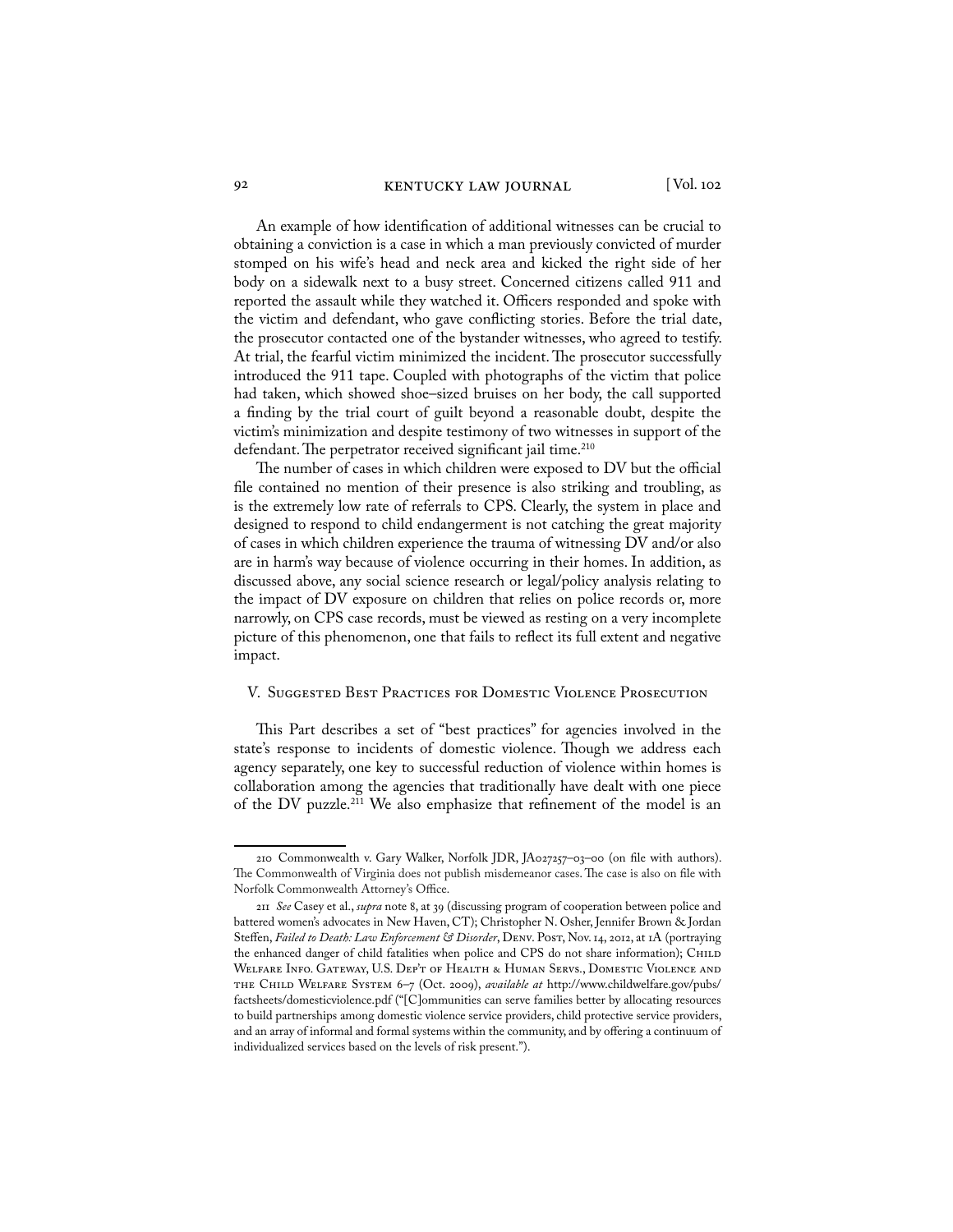ongoing process, improved by information feedback gained through experience applying it and by increased devotion of public resources as public officials become aware of its effectiveness.

#### *A. Call Center*

Local emergency–response departments can greatly facilitate the work of prosecutors by giving them access to tools like Netviewer and NICE Inform that provide an event chronology, call summary, and audio recording for any incident. The records custodian still must devote time to assisting prosecutors with preparing call records for admission in court, specifically: copying calls onto disks, completing paperwork, and possibly testifying as to authenticity and chain of custody.

With respect to child protection, in spring 2012 the Director of Norfolk DEPR implemented a program to train 911 dispatchers so that now they always take certain steps to determine whether a child is present at the scene. This includes asking callers directly whether any children are present and responding to other voices or crying by asking the caller to identify from whom those sounds are coming. Software that is now available to emergency response centers prompts dispatchers to ask whether children are present in all domestic disturbances. We recommend adding to the call center protocol routine electronic transmission to CPS of information operators receive that gives them reason to believe a child is present at a DV scene.<sup>212</sup> This should ensure CPS follow–up on children's safety in a large portion of cases where that has not occurred in the past.

#### *B. Police*

Officers are already subject to so many requirements when they respond to a domestic disturbance, and local departments have such limited resources for training, that adding new requirements is very difficult. However, effective changes can take place within investigative units. For example, our research, which confirmed that in many instances victims of domestic assault (and their children) are in deadly situations, helped spur Norfolk's police department to seek a federal technical assistance grant to implement a city–wide "Lethality Assessment Protocol." The protocol promotes a first–responder team– intervention approach between responding police officers and local domestic violence shelters. Upon responding to a 911 domestic disturbance call, the officer asks the victim a series of questions using a "Lethality Screen." From the victim's answers to the questions, the responding officer can determine whether

<sup>212</sup> This is consistent with a typical standard for reporting in state laws. *See, e.g.*, Mass. Gen. Laws ch. 119, § 51A (LexisNexis 2009 & Supp. 2013) (requiring written report by mandated reporters who have "reasonable cause to believe that a child is suffering physical or emotional injury").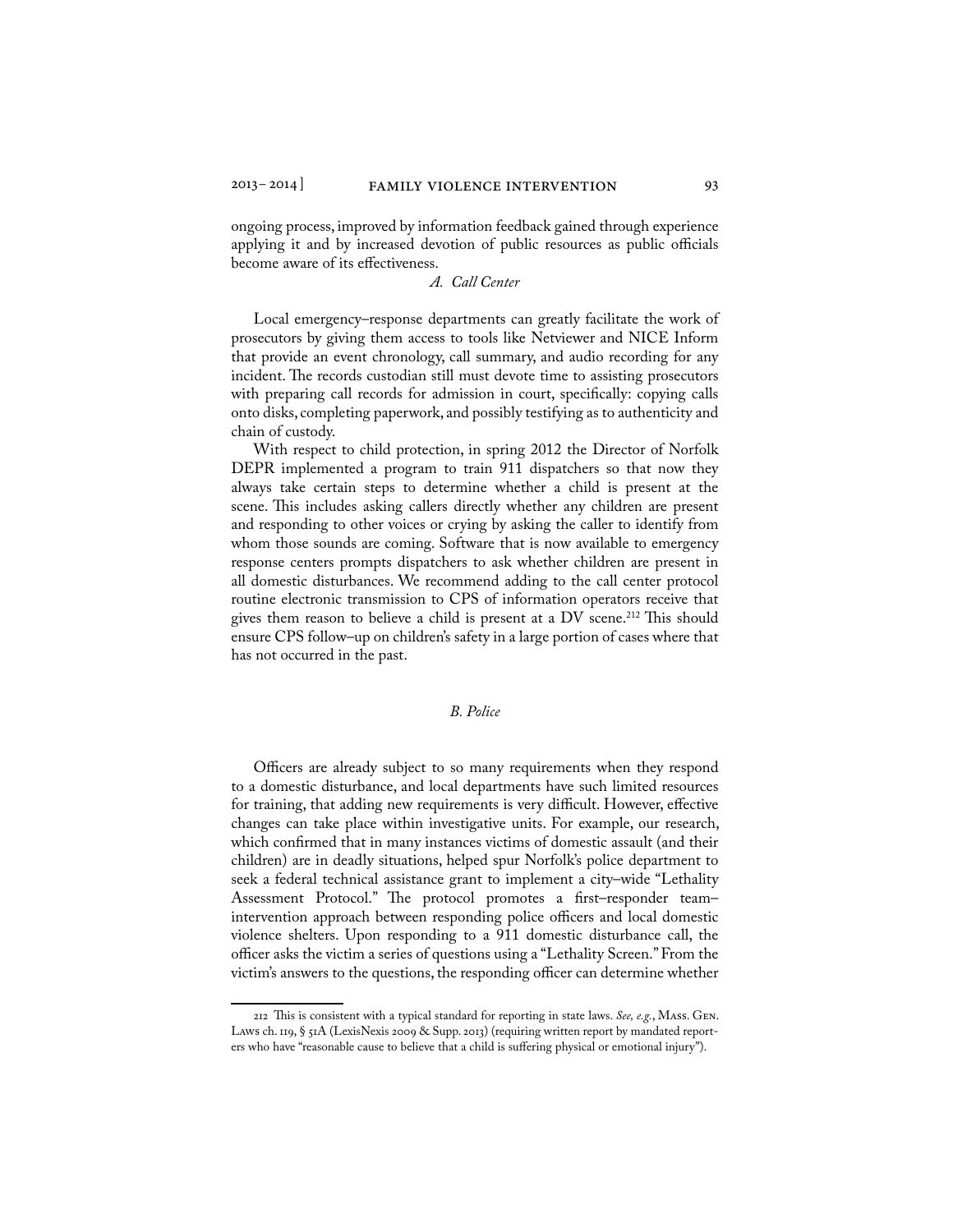the victim is at risk of death or serious bodily harm. If so, the officer calls a shelter from the scene and connects the victim to the shelter counselor, trained to effectively advise and assist victims of domestic violence who are in crisis. This immediate intervention and outreach helps ensure the victim's safety, while also helping to educate the victim on the dangerousness of her situation, which the victim might not realize.

The department trained nearly 800 officers on proper use of the lethality screen. Implementation began October 1, 2012. As of December 12, 2012, Norfolk police determined over ninety–nine victims were in "high danger" and contacted local shelter counselors. Sixty–seven victims received some type of service or intervention ranging from admission to the local shelter to extensive counseling. This counseling helps educate victims on the dynamics of partner violence and the harmful effects of abuse not just on themselves but also on their children. In December 2012, the Virginia Attorney General's Office recognized Norfolk's efforts with its "Safe in Our Communities: Promising Practices in Domestic Violence Response" award.

Many other U.S. jurisdictions have developed new approaches to police response to DV that include special training for officers and closer collaboration with DV victim advocates and social service agencies.<sup>213</sup> However, they generally depend on victim honesty and cooperation about the violence, which means that, in many situations, it will be impossible for anyone to help the victims. If police also have access to the 911 call recordings, they can better detect minimization and concealment of violence and impress upon victims that without their honesty and cooperation the state will have to respond to the incident in some way that does not incorporate their input or involve them in decision making. We therefore recommend that when police identify high lethality risks, they obtain the 911 call recording.

Regarding child welfare concerns, Norfolk Police Department's Family Violence General Order now states: "Documentation of the presence of children can be helpful for prosecution. Even if no abuse or neglect is evident but a child is present at the scene of a domestic disturbance, document the child's presence in the report. Include notation that children reside there even if not present at the time of the incident." Norfolk Police Department Domestic Violence Instructors now teach officers that a child's witnessing domestic violence can constitute neglect sufficient to trigger CPS investigation, and they train officers to call CPS in more serious cases of children's exposure to DV. Ideally, officers would contact CPS in all cases in which children witness domestic violence, but the process of calling is time consuming and sometimes frustrated by limited CPS resources for receiving calls. As with the 911 call center, we recommend that police be given the capability to transmit reports electronically to CPS

<sup>213</sup> *See* Summers, *supra* note 8, at 66–67; Julia Dahl, *A New Model Aims to Catch Domestic Violence That Is Likely to Turn Fatal*, CBS News (Apr. 20, 2012, 12:47 PM), http://www.cbsnews. com/8301–504083\_162–57417868–504083/a–new–model–aims–to–catch–domestic–violence–that– is–likely–to–turn–fatal/.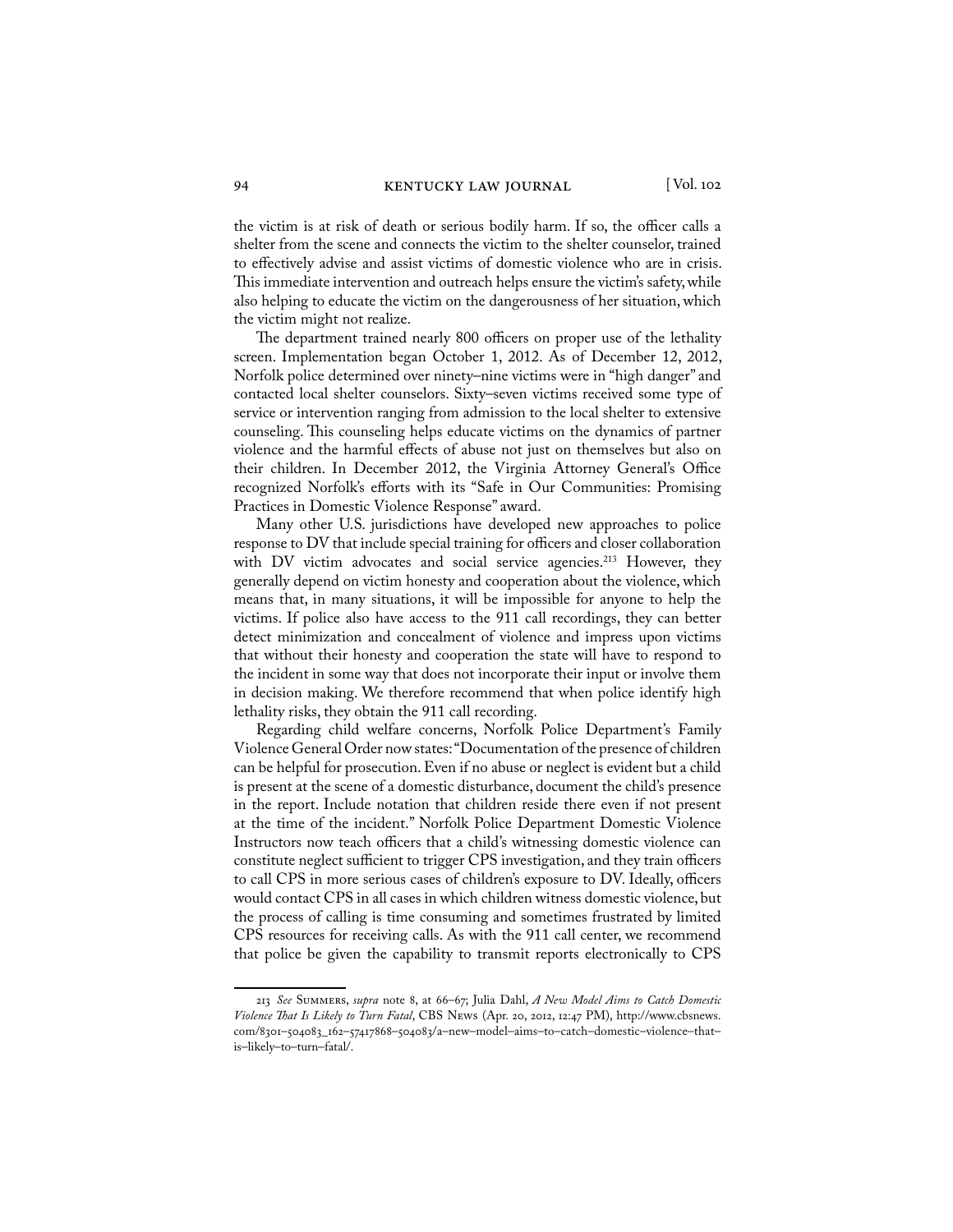rather than needing to place a call. Alternatively, all CPS reports could be channeled through the call center, with responding officers notifying a call center official when they obtain information indicating a child was present during a DV incident. As noted in Part IV, there is a category of cases in which police reports document children's exposure but this was not evident to the 911 call operator, so it remains necessary for police to communicate their discovery of child exposure, directly or indirectly, to CPS.

#### *C. Prosecutors*

Ideally, prosecutors should always obtain and listen to the 911 call in DV cases. The increased success rate when a prosecutor has a usable 911 call before trial is impressive and confirms the need to consider 911 calls a routine evidentiary tool. In fact, given the number of victims who recant and minimize in domestic violence cases, the 911 call is often more important than the victim to prosecutorial success. In jurisdictions with heavy case volume and limited resources, requiring prosecutors themselves to obtain and listen to every call might be impractical, so agencies might employ support personnel, such as paralegals, to conduct initial screenings. Securing direct computer access to call summaries and audio recordings, as with Netviewer and NICE Inform, makes this process much more efficient. If that is not possible, agencies should establish some other protocols to ensure 911 calls are easily available to prosecutors.

Prosecutors should use the 911 calls in as many of the ways we identified in Part III as possible, beginning with the decision whether to pursue any legal action. Even if a judge dismisses a cross–warrant case, awareness of the call and its contents could motivate the judge sua sponte to issue a protective order and/or refer the matter to CPS for an investigation. Additionally, prosecutors should receive training on the several ways to react to information in a 911 call or police report in which a child was exposed to DV, including using it as an aggravating factor and bringing an additional criminal charge of child endangerment against the perpetrator.

Prosecutors could also be encouraged and trained to involve CPS caseworkers in their meetings with victims who are parents, along with the police officer who responded to the incident, victims' advocates, and other social services employees.<sup>214</sup> An interdisciplinary team approach to dealing with parent victims could (a) bolster the victim's confidence that she and her children will receive adequate protection if she cooperates, (b) make clear to victims that the state expects them to put their children's welfare first if they wish to retain custody of the children, and (c) make the state's overall response to DV more efficient and effective, by ensuring that a parent victim is offered all of the assistance and services available and that each agency pursues a course of action consistent with what other agencies are doing. In such meetings, the

<sup>214</sup> *See* Summers, *supra* note 8, at 41 (urging CPS cooperation with prosecutors to hold batterers accountable).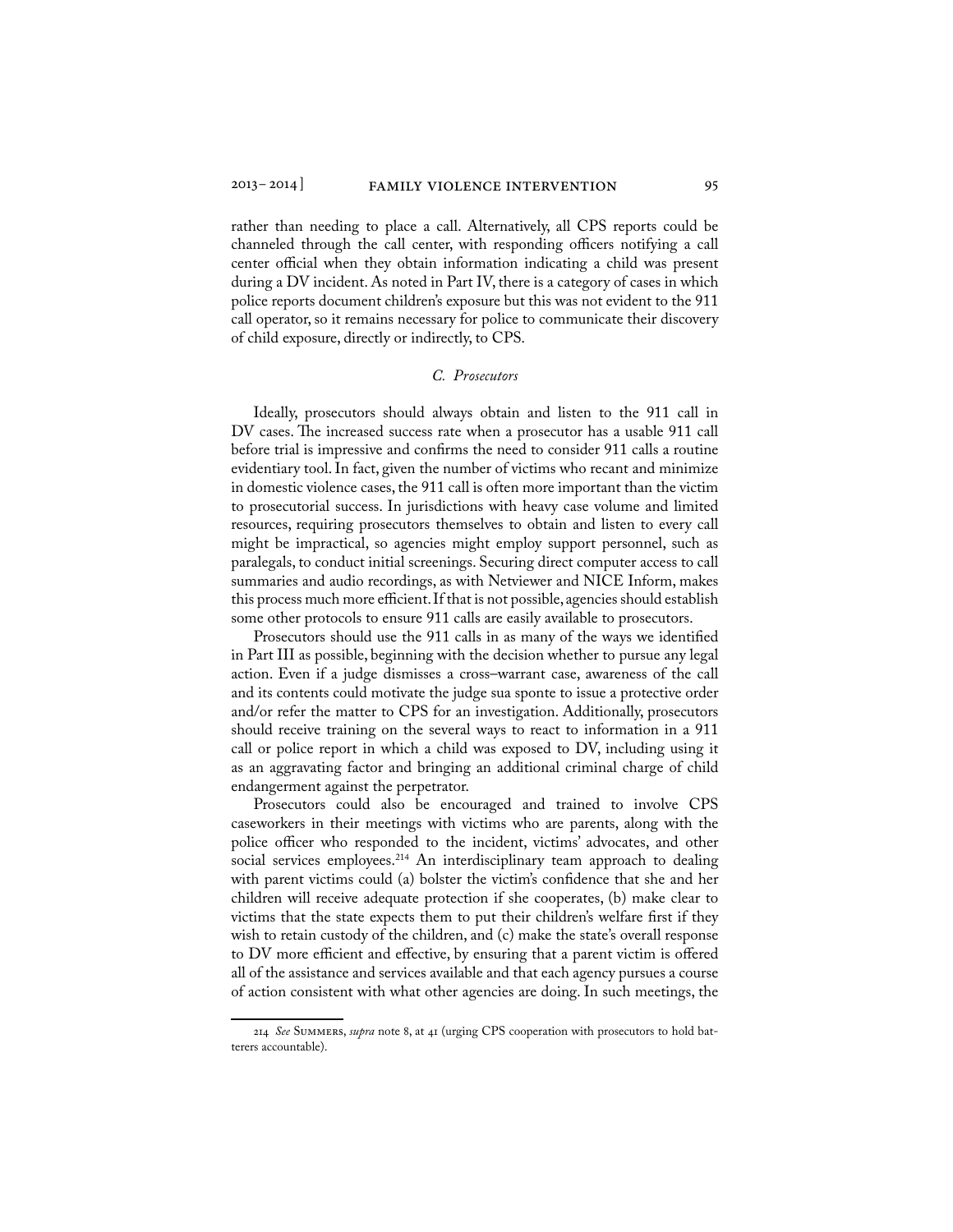#### 96 KENTUCKY LAW JOURNAL [Vol. 102

911 call recording can help everyone appreciate the reality and dangers of the situation. An example of such inter–agency cooperation is a case in which the defendant battered his wife several times, but on at least two occasions the wife recanted in court and the charge was dismissed. After obtaining the 911 call and learning that on one occasion the perpetrator attempted to pour bleach on the victim while the victim's child was less than a foot way, the prosecutor contacted CPS. CPS investigated and worked with victim advocates to encourage the wife to think more about her child's safety and to make sure her child was out of harm's way. The wife ultimately testified in court to avoid losing custody of her child, and she told the court it was time for her to do what was necessary for the sake of her child. The perpetrator was ultimately convicted.215

#### *D. Child Protective Services*

This Sub–Part contains our thoughts on the implications of the gap between the number of incidents in which a 911 call reveals the presence of children and cases in which the police report does not document this and/or no subsequent report is made to CPS. As noted above, we recommend that 911 operators begin reporting detection of children at DV scenes directly to CPS. Ideally, both the 911 call center and the police should have a computer–based system for transmitting reports of suspected child maltreatment to CPS that includes exposure of children to DV. Phone communication is cumbersome. Ideally, the computerized reporting system would give CPS immediate access to the event chronology and 911 call recording, so that CPS might not need to speak with the 911 operator or police in some cases, though of course the possibility of a follow–up conversation must exist.

CPS should develop a screening tool that helps channel its resources to the DV exposure cases where children are most at risk of harm. In some situations, there might be no need for CPS intervention or even investigation. For the sake of minimizing the trauma of a DV episode for victims and their children, and to conserve CPS resources, CPS should aim to identify cases in which the actions of the victim parent do not appear negligent in terms of protecting children's welfare and in which CPS action against the DV perpetrator is superfluous, perhaps because the criminal law process is likely to be sufficient to prevent recurrence.216 CPS could accomplish this diversion of DV exposure cases by

<sup>215</sup> Commonwealth v. Cameron Allen, TJA106828–04, 07 (Va.) (on file with authors). The Commonwealth of Virginia does not publish misdemeanor cases. The case is also on file with Norfolk Commonwealth Attorney's Office.

<sup>216</sup> Vermont apparently has police officers conducting such a screening and making a judgment themselves as to whether CPS action is necessary. *See* Summers, *supra* note 8, at 44. This approach, however, would seem to require costly training that is duplicative of a kind of training CPS workers already have. A potentially less costly approach is to have just a subset of officers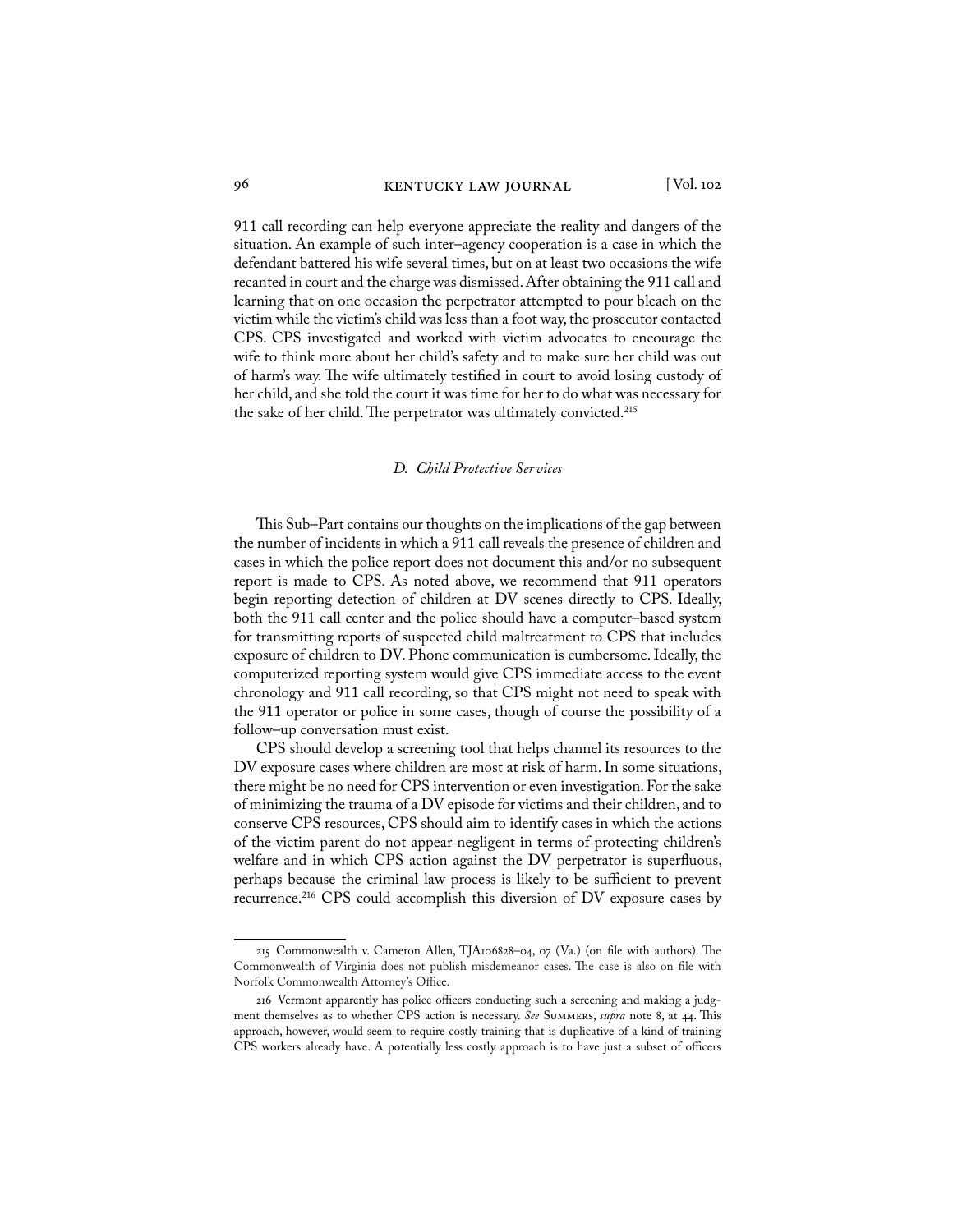finding reports "invalid" or by placing low–danger cases in the "assessment" category in states with a differential response system.

Obtaining and reviewing the 911 call should help caseworkers to do this. It might reveal whether the children were in harm's way, how serious the perpetrator's actions were, the victim's efforts to shield the children, and other relevant information. Hearing the 911 call might help caseworkers distinguish, for purposes of deciding whether to file neglect charges against a victim parent, among (a) a parent who is indifferent to the potential impact of DV on her children, (b) a parent who is concerned about the welfare of her children but unable to protect them, and (c) a parent who is acting diligently and effectively to guard against harm to her children.<sup>217</sup>

When CPS does treat notification of DV exposure as a valid child maltreatment report, the social worker who conducts the assessment or investigation should also review the 911 call information, as well as any other information in the file the agency receives or compiles. Social workers should receive training on ways to use a 911 call recording in their investigation and subsequent handling of a case. For example, comparing information gleaned from the call with what the victim tells the social worker can aid in assessing the victim's veracity and inclination to assist CPS in securing her children's safety. Ideally, each local CPS agency would have at least one specially–trained DV expert, either to handle all the DV exposure cases or to be available to all caseworkers for consultation.<sup>218</sup> CPS should first attempt to assist a victim parent in achieving safety for herself and her child together, in cooperation with DV victim advocates, while being prepared to take custody of a child whose parent is unwilling or unable to act in a way that will safeguard the child.<sup>219</sup> In addition, playing the call recording for the victim might help the victim recall what happened and motivate her to be more cooperative with efforts to protect her child. The more cooperative a victim parent is, the less likely that removal of a child from her custody will be necessary.

A CPS caseworker can also use 911 call recordings in court to aid in securing protective orders against DV perpetrators even without victim cooperation. This might be preferable in many cases from a victim advocacy perspective; victims might generally be less likely to incur the wrath of an abuser for a legal response

receive special training on responding to DV calls. *Id.* at 66–68 (indicating that some departments have done this).

<sup>217</sup> *Cf.* Nicholson v. Scoppetta, 820 N.E.2d 840, 846 (N.Y. 2004) ("Whether a particular mother in these circumstances has actually failed to exercise a minimum degree of care is necessarily dependent on facts such as the severity and frequency of the violence, and the resources and options available to her.").

<sup>218</sup> *Cf.* Working Group, *supra* note 141, at 862–63 (discussing special Domestic Violence Unit that the Massachusetts Department of Social Services created, with numerous DV specialists spending three days per week in each local CPS office to advise caseworkers and to do some direct service with DV victims).

<sup>219</sup> *See* Summers, *supra* note 8, at 41 (describing this policy of the CPS agency in Catawba County, North Carolina).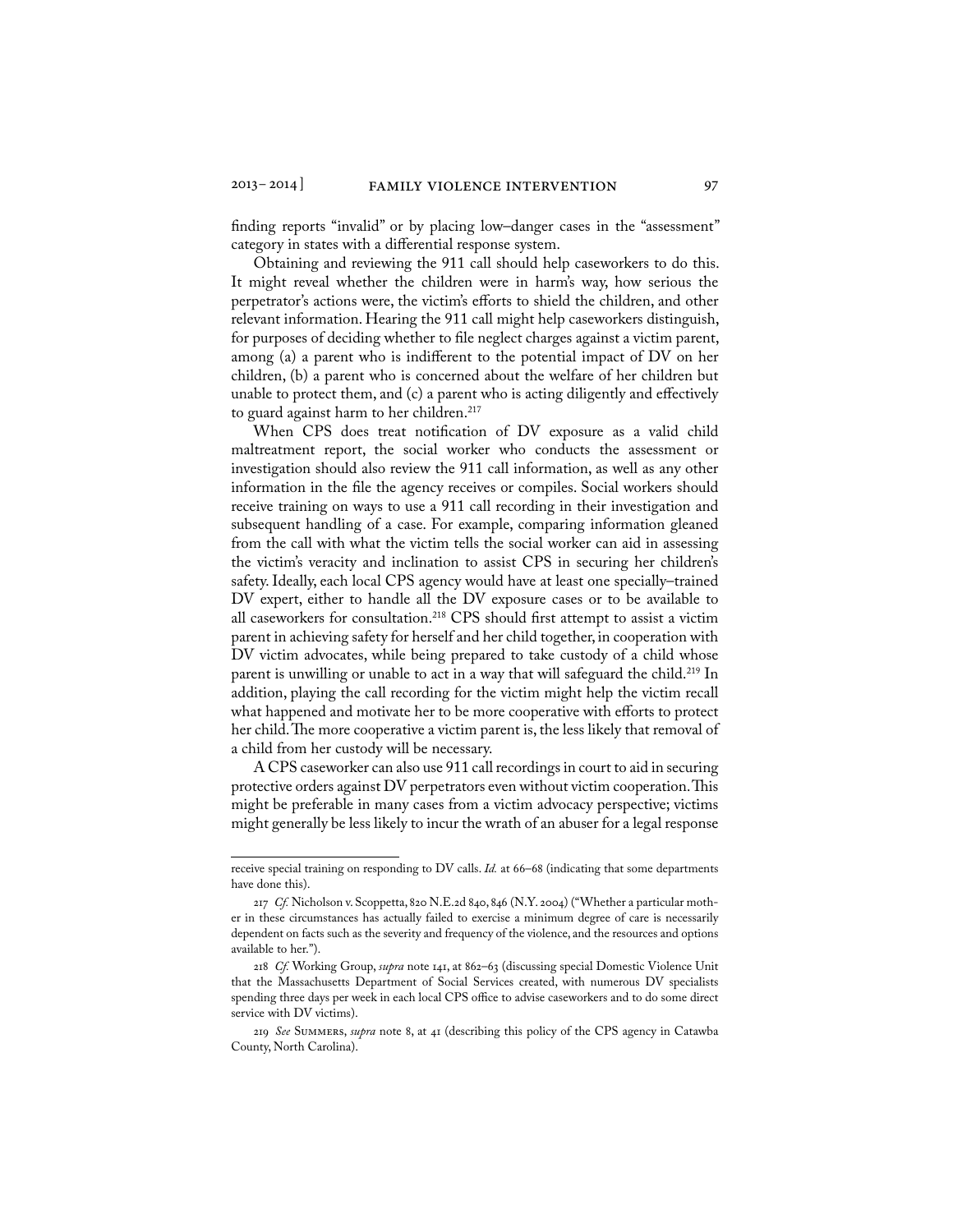to DV if  $(1)$  it is civil rather than criminal,  $(2)$  it is not victim–initiated, and  $(3)$ she does not participate in the proceedings.

We further recommend that CPS agencies receiving reports of other forms of maltreatment to routinely investigate whether there is partner violence occurring in the child's home. This will enable CPS to not only discover an additional form of maltreatment occurring in the home but also understand more fully the family dynamics underlying the reported form of maltreatment. Domestic violence experts and victim advocacy groups could provide training to CPS caseworkers on how to spot indicators of DV in a family under investigation.

Finally, cooperation between prosecutors and CPS can improve overall state efforts to reduce violence in children's homes. CPS caseworkers might be encouraged and trained to make communication and interaction with prosecutors a regular part of their practice. To the extent that it would not violate any laws or regulations regarding agency practice or confidentiality and would not compromise the efforts of either agency, caseworkers might be directed to share information that they acquire with prosecutors and to solicit case information from prosecutors to assist their own efforts. Some other U.S. jurisdictions have implemented a multi–agency team response approach to DV reports, with CPS as the coordinating unit.<sup>220</sup> However, it appears that all or most have not included a prosecutor, and so the teams might not produce any greater accountability or deterrence for the perpetrator. If prosecutors have the time to attend DV response–team meetings, their own efforts might become more effective, victim parents might perceive law enforcement in a more positive light, and prosecutors' involvement might guard against the CPS process coming under the control of victim advocates to the potential detriment of children. Though advocates for DV victims can provide useful insight and assistance, every DV exposure case contains potential conflicts between the victim's interests and the child's welfare. The child protection process should remain firmly under the direction of the agency charged with making children's welfare its top priority.

### *E. Judges*

Training for judges ideally should include education concerning the special nature of domestic violence cases. They should learn about the impact of DV on children, the admissibility of 911 call recordings, new agency protocols and

<sup>220</sup> *See* Summers, *supra* note 8, at 65–66; Working Group, *supra* note 141, at 862–63 (describing program in Massachusetts under which "interagency teams comprised of MDSS staff, police officers, battered women's advocates, batterer's intervention providers, court personnel, hospital staff, and supervised visitation providers who meet to discuss difficult cases and design effective case planning" and Jacksonville, Florida's "Domestic Violence and Child Protection Collaboration [which] includes the city's Department of Children and Families ("DCF"), a local domestic violence program called Hubbard House, an area shelter, local schools and neighborhood tenant associations").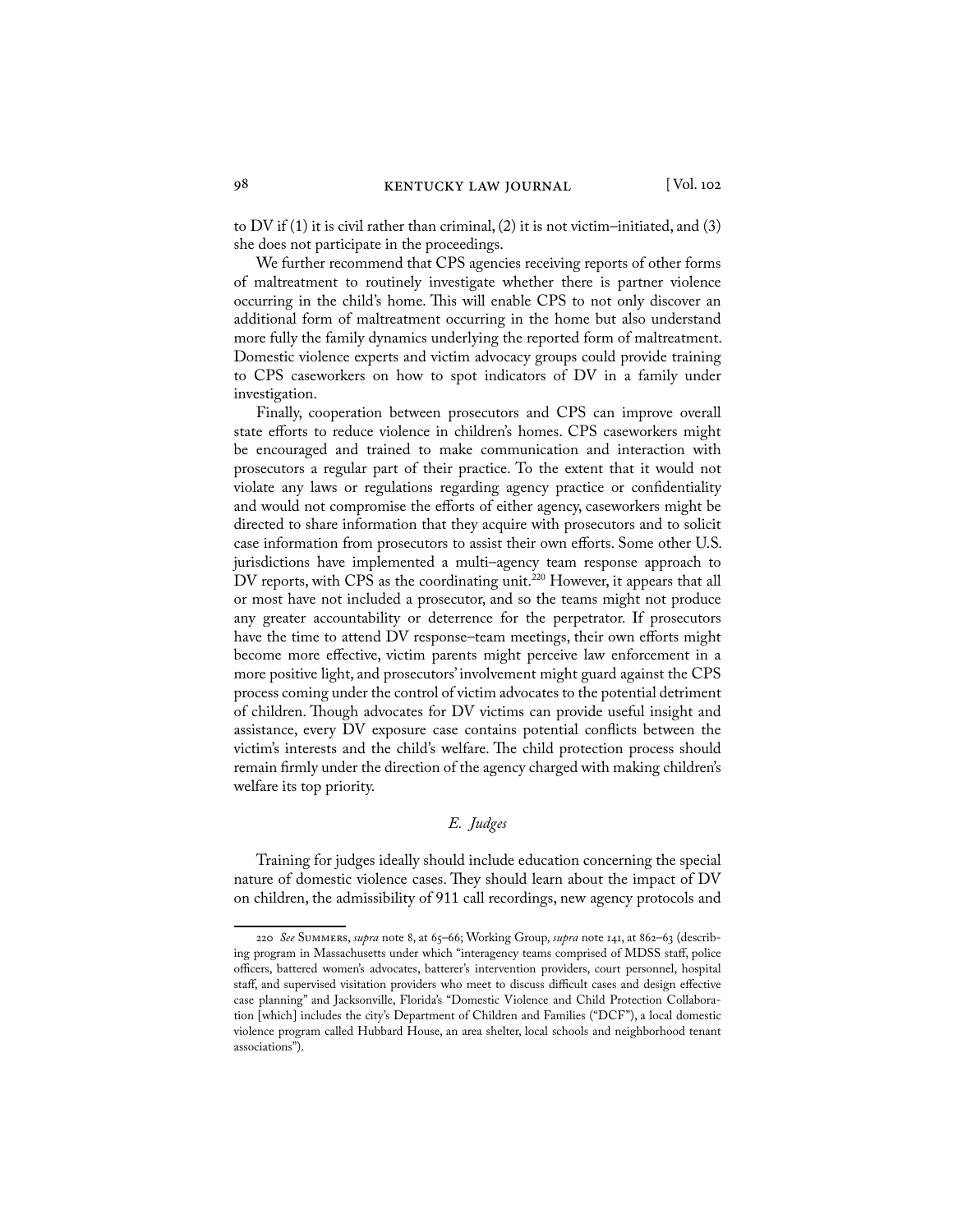interagency cooperative practices, and best practices for responding to DV situations involving children—in particular, for determining when children can safely remain in a victim parent's custody or instead must be separated from that parent temporarily or permanently.

#### *F. Legislation*

Certain amendments to state laws could greatly facilitate use of 911 calls in the ways we have suggested. With respect to criminal prosecution, legislation enabling the 911 Records Custodian to execute an effective written certification of 911 call recordings as business records, instead of appearing in court to testify to that fact, would be very helpful.<sup>221</sup> Absent such authorization, the Custodian must devote considerable time to attending court proceedings. This is troublesome in three ways; it is extremely time consuming, limits the number of cases in which prosecutors can use 911 calls, and is unnecessary. Further, in the many states whose criminal statutes are currently silent about children's DV exposure, legislators should amend sentencing laws to make commission of DV in front of a child an aggravating factor in a DV prosecution and should add exposing a child to DV to its criminal child endangerment statutes. Increasing punishments when perpetrators commit violent acts in front of children might reduce violence overall, as well as violence in children's presence specifically.

With respect to CPS or parents' use of call recordings, states that have, for reasons of confidentiality, statutory provisions limiting dissemination of 911 calls should amend or clarify those provisions so that at least CPS, and perhaps also both parents of a child exposed to DV, can hear and use a recording of the call. Legislatures might accomplish this, while also guarding against excessive dissemination of the recordings, by allowing private parties to hear recordings and request their submission to a court but limiting possession of the recordings to state agencies and attorneys. For example, they might authorize 911 call custodians to transmit copies only to police, prosecutors, CPS, courts, and attorneys for DV perpetrators and victims. However, the legislature should also

Va. Code Ann. § 46.2–215 (2012).

<sup>221</sup> A self–authentication statute could resemble Virginia's for DMV records, which includes the following:

Whenever any record, including records maintained by electronic media, by photographic processes, or paper, in the office of the Department is admissible in evidence, a copy, a machine–produced transcript, or a photograph of the record or paper attested by the Commissioner or his designee may be admitted as evidence in lieu of<br>the original. In any case in which the records are transmitted by electronic means a<br>machine imprint of the Commissioner's name purporting

Any copy, transcript, photograph, or any certification purporting to be sealed or sealed and signed by the Commissioner or his designee or imprinted with the Commissioner's name may be admitted as evidence without any proof of the seal or signature or of the official character of the person whose name is signed thereto. If an issue as to the authenticity of any information transmitted by electronic means is raised, the court shall require that a record attested by the Commissioner or his designee be submitted for admission into evidence.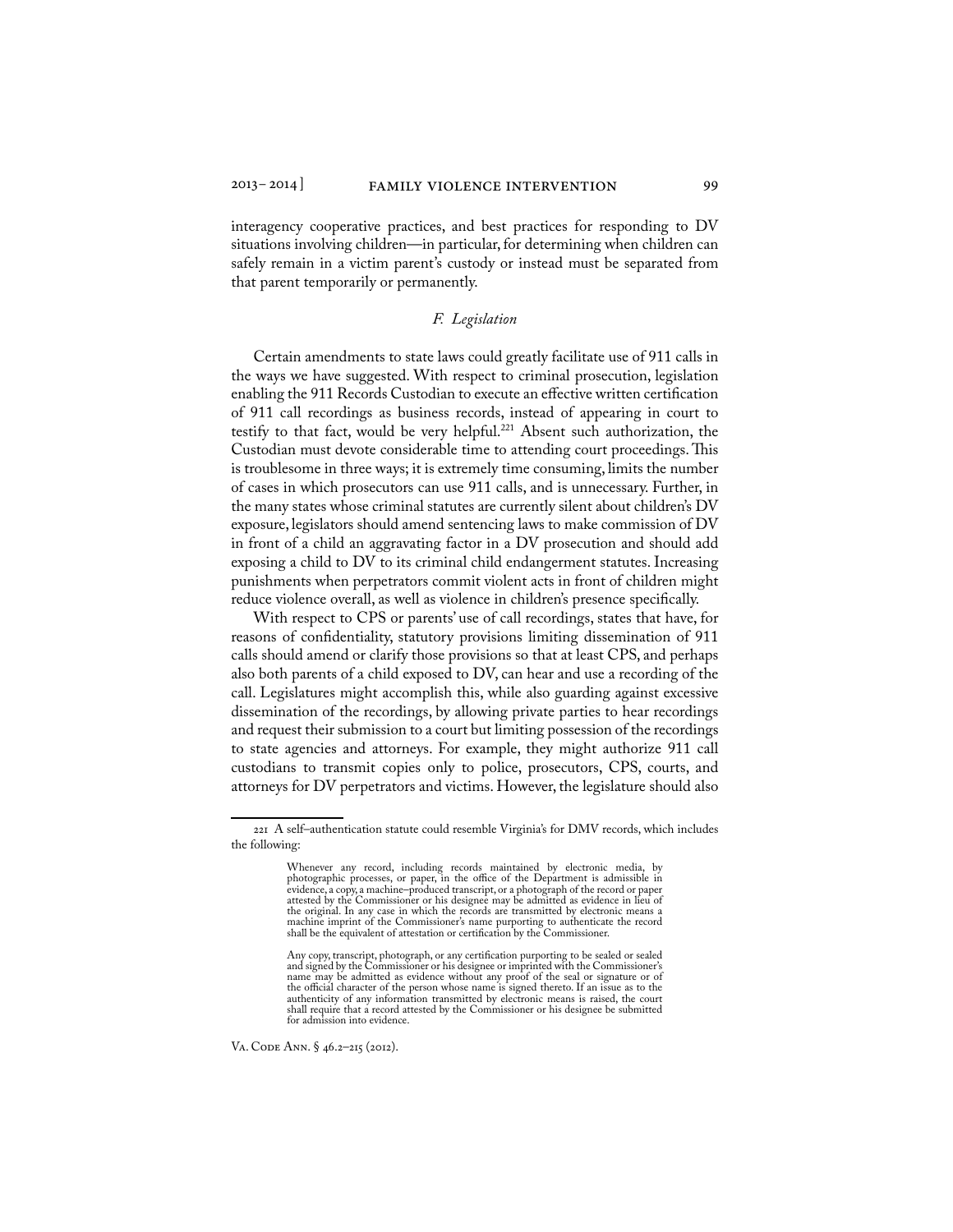authorize CPS to play recordings for either parent of a child exposed to DV, authorize DV victims to request transmittal of recordings to a court hearing a civil DV proceeding, and authorize either parent of a child exposed to DV to request transmittal to a court addressing a child custody petition.

In addition, states whose current child maltreatment laws and child custody laws are silent about exposure of children to DV could help prevent it by adding provisions to those laws making such exposure an explicit basis for charging abuse (in the case of perpetrators), charging neglect (in the case of victims), and for denying custody or visitation. We further recommend that states that have not already done so insert into their DV and/or child maltreatment statutes explicit authorization for children or their representatives, including non–custodial parents, to seek a civil protective order against persons who commit violence against their custodial parent. Broader availability of 911 call recordings should make such statutory provisions much more effective.

#### VI. CONCLUSION

State efforts to respond to the widespread problem of violence within intimate relationships have long been hampered by the difficulty of securing hard evidence of its occurrence. Lack of evidence has also hindered victims' efforts to secure protection for themselves and their children. Domestic abuse usually occurs in private settings where the only witnesses are the victim and children, who for various reasons might not be helpful to state agencies charged with responding to such violence. Savvy abusers know how to avoid leaving physical evidence of their violent acts or how to inflict injuries whose cause is difficult to establish. 911 calls hold great promise for increasing the efficacy of both state and private efforts to prevent recurrence of partner violence and children's exposure to violence.

Fulfilling the potential of 911 calls requires overcoming certain obstacles. All involved agencies must come to understand the importance of 911 calls to offender accountability and protection of victims and children. Because of high personnel turnover in prosecutor offices, police departments, and CPS agencies, this understanding must become embedded in formalized policies and protocols. Agencies also need to invest in technology that speeds and simplifies the process of transmitting 911 call summaries and recordings to their employees and to other agencies. Legislatures can enhance the effectiveness of agency efforts by ensuring there are no statutory obstacles to appropriate transfers of 911 calls, to admission of the calls in appropriate legal proceedings, or to treating DV as a substantive basis for issuing orders necessary to protect victims and children. The state's response to DV must be multi–faceted and comprehensive, and many important actors in the overall process need education about the commonness and consequences of domestic violence, and about the great potential of 911 calls to make the response much more effective. The authors intended for this Article, and the study it reports, to contribute to that education.